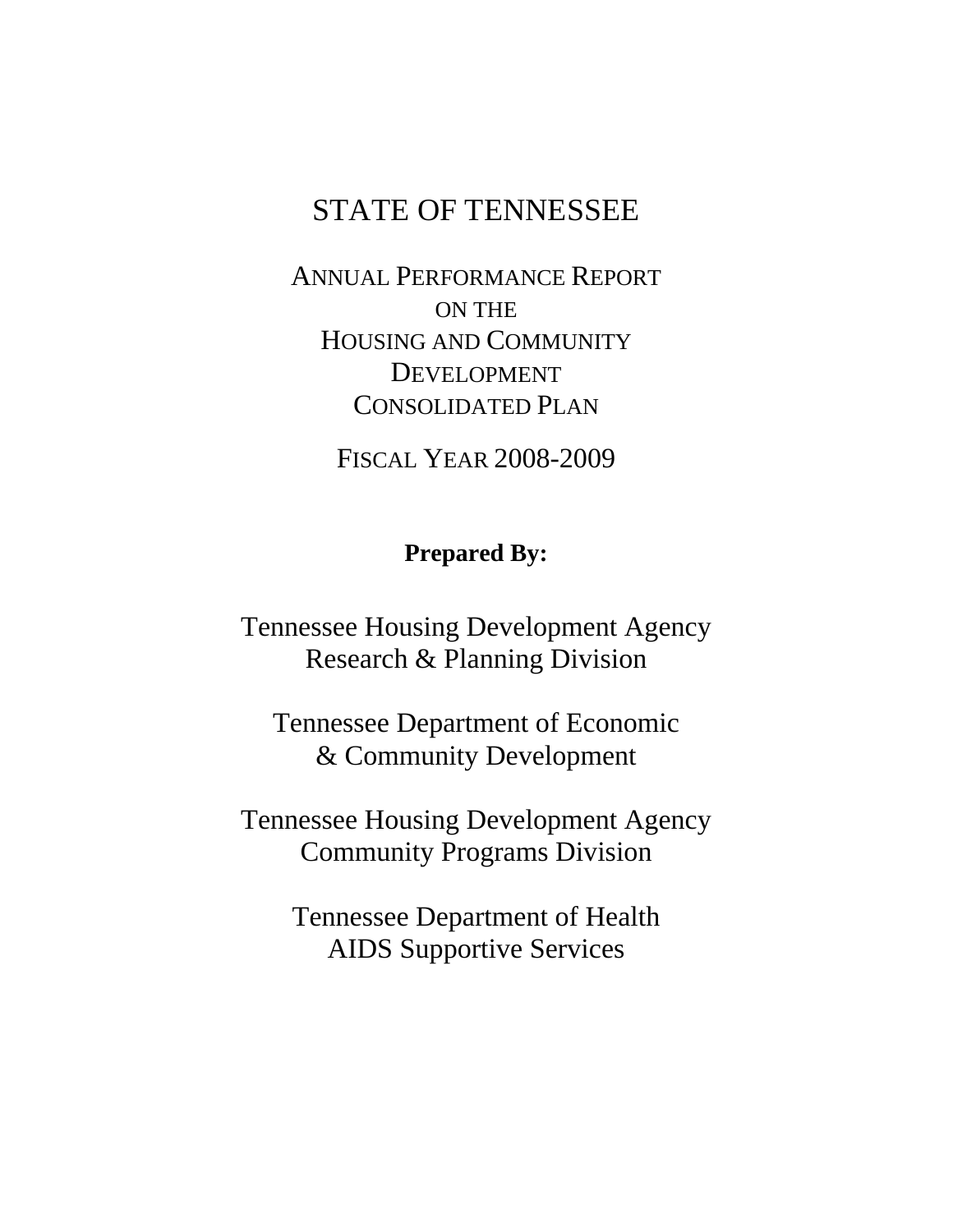# **FY 2008-2009 Annual Performance Report on the Consolidated Plan**

## **Part I**

#### **Introduction**

On January 5, 1995, a final rule titled Consolidated Submission for Community Planning and Development Programs was published in the Federal Register under the U.S. Department of Housing and Urban Development (HUD). The rule became effective February 5, 1995, and amended HUD's existing regulations to completely replace regulations for Comprehensive Housing Affordability Strategies (CHAS) with a single rule that consolidated into a single submission the planning, application, and reporting aspects of the following formula programs:

| Name of Formula Program                            | Acronym      | <b>Administering State Agency</b>                                    | Acronym     |
|----------------------------------------------------|--------------|----------------------------------------------------------------------|-------------|
| <b>Community Development</b><br><b>Block Grant</b> | <b>CDBG</b>  | Tennessee Department of Economic and<br><b>Community Development</b> | <b>TECD</b> |
| <b>HOME</b> Investment Partnership                 | <b>HOME</b>  | <b>Tennessee Housing Development Agency</b>                          | <b>THDA</b> |
| <b>Emergency Shelter Grants</b>                    | <b>ESG</b>   | <b>Tennessee Housing Development Agency</b>                          | <b>THDA</b> |
| Housing Opportunities for<br>Persons with AIDS     | <b>HOPWA</b> | Tennessee Department of Health                                       | <b>TDOH</b> |

This new consolidated submission replaced the CHAS, the HOME program description, the Community Development Plan and CDBG final statement, and the ESG and HOPWA applications. The consolidated submission is known as the Consolidated Plan and will be referred to as such throughout this document. The rule also consolidated the reporting requirements for these programs, replacing five general performance reports with one performance report, forcing the four state agencies to decide on a coinciding fiscal year. For this year, the annual reports for each program as prepared by each agency in prior years are included as Exhibits to this document. The annual planning and reporting period for this Consolidated Annual Performance Evaluation Report for the State of Tennessee is July 1, 2008 – June 30, 2009.

This document discusses performance by the State of Tennessee utilizing the four HUD programs mentioned above in meeting the policy initiatives contained in the Consolidated Plan. In addition, other resources were made available that also played a role in, or had an impact on, the State's performance. This report is divided into sections which describe the resources made available, the investment of those resources, the geographic distribution of those resources by grand division of the state, and the persons and families who benefit from these programs, including information on race and ethnicity. Each section concludes with a table summarizing the data presented in that section. In addition, this report discusses actions taken to affirmatively further fair housing, and other actions taken toward achieving the goals of the Consolidated Plan. Finally, an assessment of accomplishments is discussed.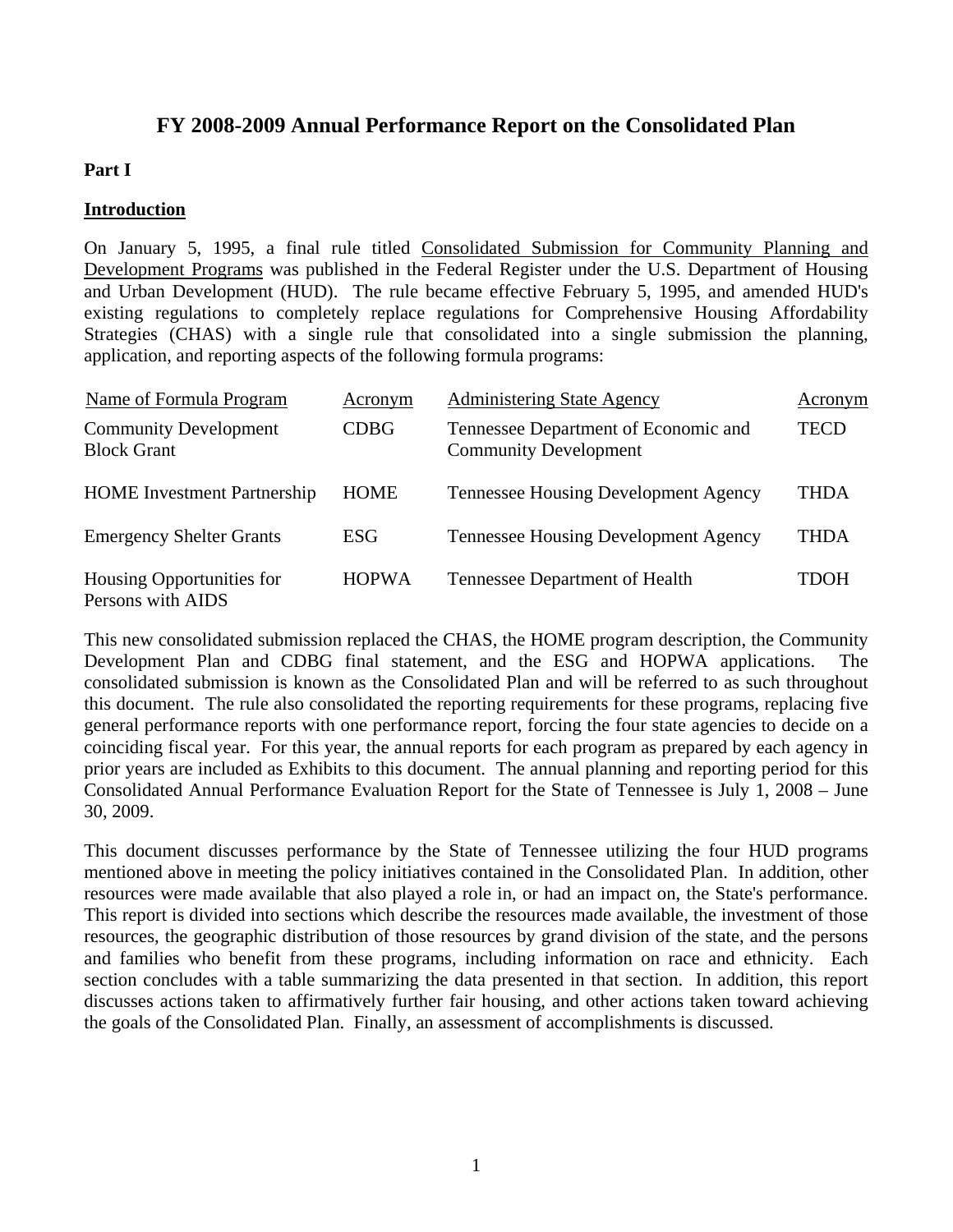#### **Amendments**

The Neighborhood Stabilization Program (NSP) substantial amendment was made during the fiscal year to the Consolidated Plan in accordance with Title III of Division B of the Housing and Economic Recovery Act of 2008 (HERA). NSP funds will be allocated across Tennessee to areas of greatest need based on the following criteria: areas of the State with the greatest percentage of home foreclosures; areas of the State with the highest percentage of homes financed by subprime mortgages; and areas of the State identified as likely to face a significant rise in the rate of home foreclosures.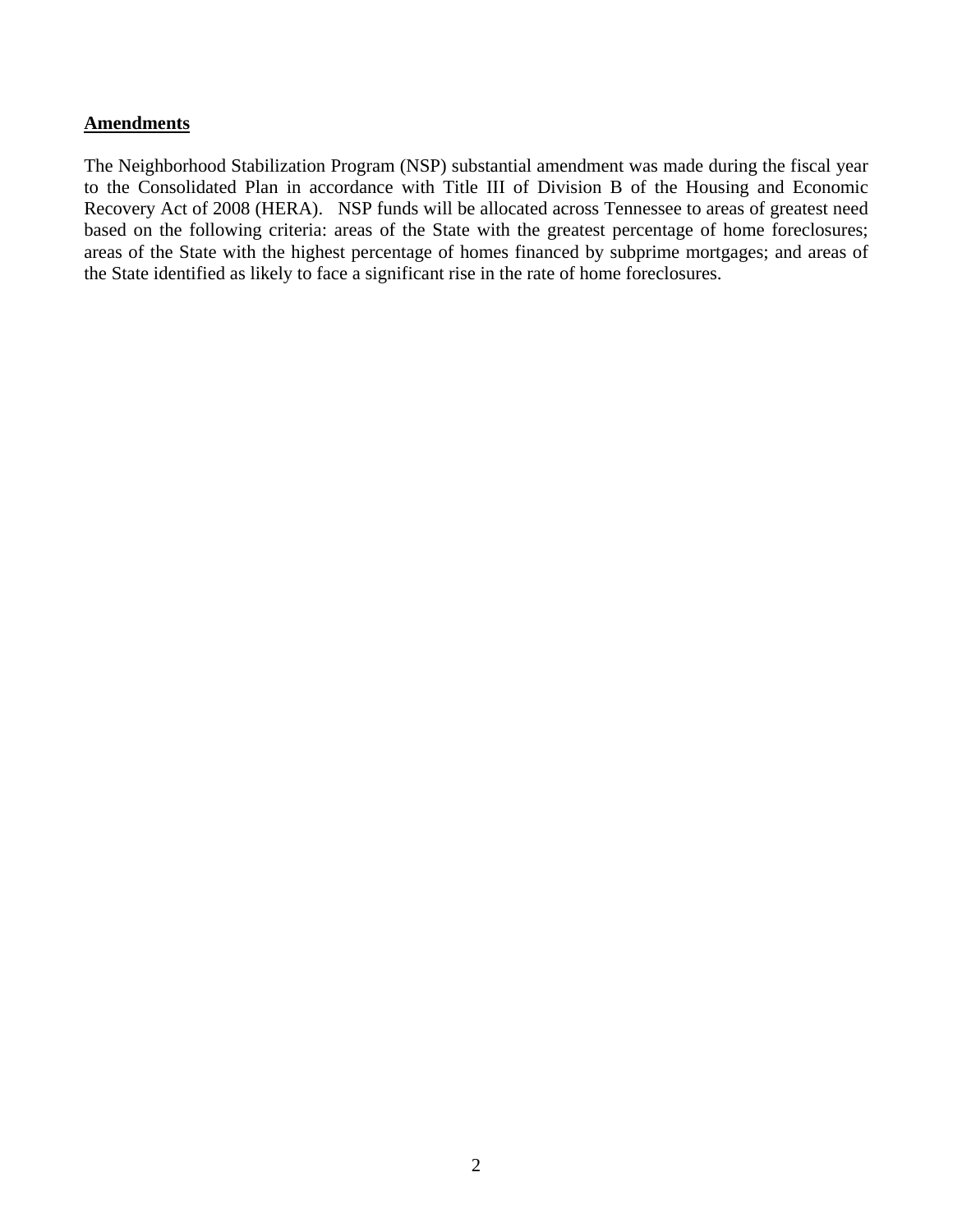## **A) A DESCRIPTION OF THE RESOURCES MADE AVAILABLE**

## **HUD Resources Required Under Consolidating Planning**

## **1. Community Development Block Grant (CDBG) Small Cities Program**

The Community Development Block Grant program is a multi-faceted federal program that allows numerous activities. Each activity conducted must address, at a minimum, one of three national objectives: 1) Benefit to Low and Moderate Income Persons, 2) Prevention or Elimination of Slum and Blight, or 3) Urgent Need. The State, through the Department of Economic and Community Development, administers the Small Cities CDBG program for all jurisdictions in the state except for the thirteen Entitlement areas. The CDBG Small Cities program received a \$26,154,131 allocation from HUD for Fiscal Year 2008-2009. In addition to administering the program, TECD prepares the State Grant Performance/Evaluation Report (PER) each year. TECD prepared this report as in past years and said report is included in this document as Exhibit A.

## **2. HOME Investments Partnership (HOME)**

The HOME program is an affordable housing program that provides federal funds to states and local participating jurisdictions (PJs) to carry out multi-year housing strategies. The purpose of the program is to expand the supply of decent, safe, sanitary, and affordable housing for low-and very-low-income households. In Tennessee, eight (8) local PJs and one consortium receive direct HUD funding for this program, and THDA administers the program for the remainder of the State. For Fiscal Year 2008- 2009, the state received \$15,720,495 HOME allocation to use in the competitive annual grant program and for administration. Local governments, public agencies, and private, nonprofit organizations are all eligible applicants for HOME funds.

This fiscal year marked the fourth year of the new Amerian Dream Downpayment Initiative (ADDI), administered as part of the HOME Program and designed to promote homeownership. In this fourth year of the program, the state received \$94,548 in ADDI funds.

As in past years, THDA prepared the HOME annual report which is included in this document as Exhibit B.

## **3. Housing Opportunities for Persons with AIDS (HOPWA)**

The HOPWA program provides funding to nonprofit service providers to assist low-income HIV/AIDS infected persons, their family member(s), or significant others as allowed by law that are threatened with homelessness. The Tennessee Department of Health (TDOH) administers the program, and funds are awarded through a competitive application process. HOPWA funds are used to provide funding in five (5) categories. These categories are: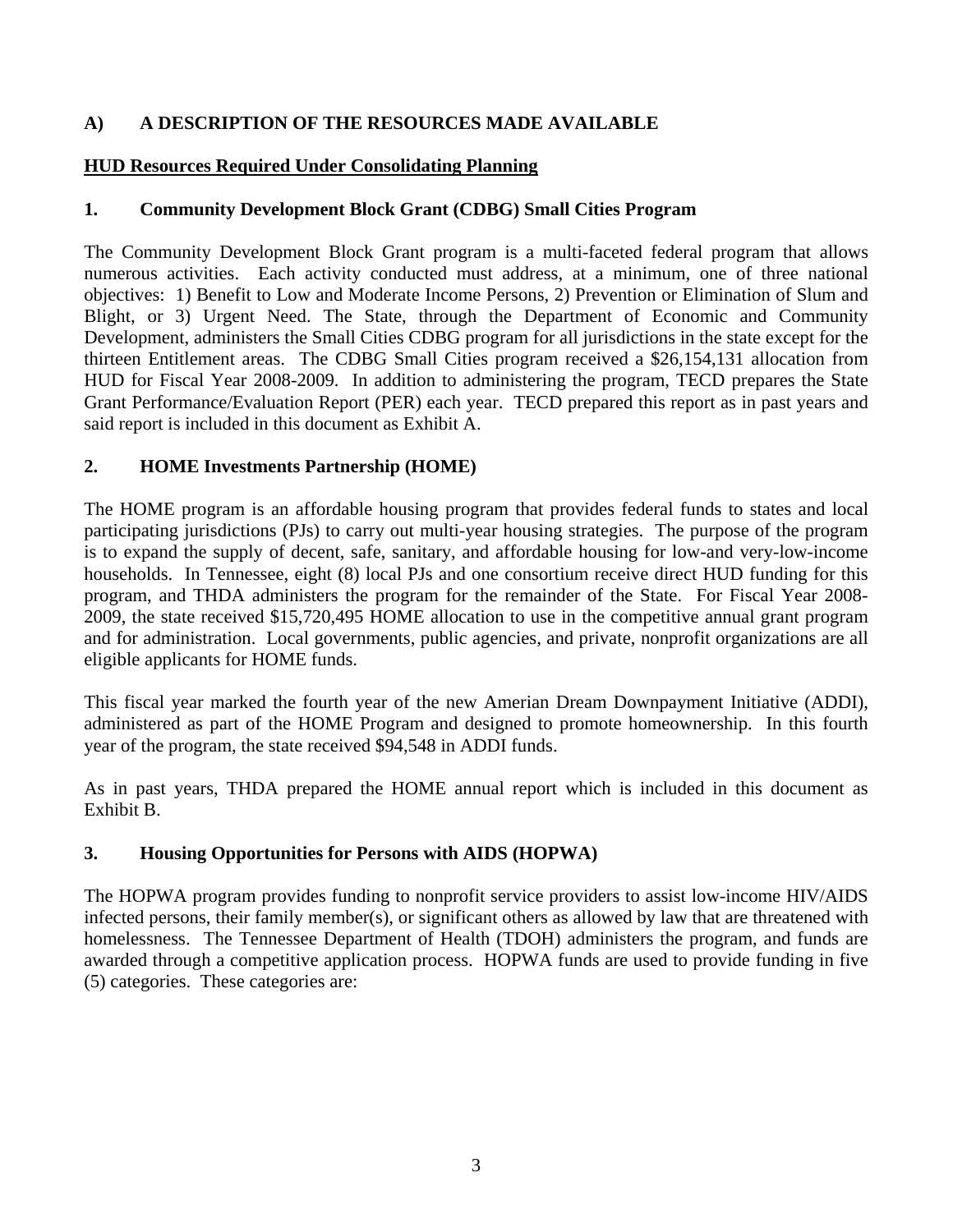- 1) Housing Information Services
- 2) Housing Assistance (Short-Term Rent Mortgage and Utility)
- 3) Supportive Services
- 4) Grantee Administrative Costs
- 5) Project Sponsor Administrative Costs

During the reporting period, HUD made available \$796,000 for the program. TDOH prepared the annual HOPWA report as in past years and said report is included in this document as Exhibit C.

#### **4. Emergency Shelter Grants (ESG) Program**

The Emergency Shelter Grants Program provides funding to local governments and private, non-profit service providers to assist homeless persons in Tennessee. The program is administered by the Tennessee Housing Development Agency (THDA) and makes awards on a competitive basis to entities throughout the State. During the reporting period, \$1,431,902 was made available by HUD for homeless shelters, service providers, and program administrative costs. THDA Community Programs Division prepared the ESGP report which is included in this document as Exhibit D.

#### **Other Resources Made Available**

#### **5. HUD Section 8 Tenant-Based and Project-Based Rental Assistance Program**

The Section 8 Tenant-Based Rental Assistance Program is administered by THDA and is authorized to operate in all 95 counties in Tennessee. Currently, Tenant-Based Section 8 operates in 74 of the 95 counties. During the reporting period approximately \$30,000,000 was made available for the Section 8 Tenant Based program.

The Contract Administration Division of THDA administers Section 8 Project Based contracts and is responsible for the monthly Housing Assistance Payments (HAP) to Section 8 properties throughout the state. At the end of the reporting period 29,409 units of affordable housing were provided. Housing Assistance Payments for the year were \$134,591,258.

#### **6. THDA Homeownership Programs**

The Great Rate, Great Start, Great Advantage and New Start homeownership programs provide opportunities for low- and moderate-income persons to purchase their first home. Great Rate is the basic homeownership program. Great Start provides four percent of the purchase price in down payment or closing cost assistance in exchange for a slightly higher interest rate. Great Advantage offers a below market interest rate set at one half (1/2) of a percentage point above Great Rate, and borrowers receive two (2) percent of the mortgage amount to be used for downpayment and/or closing costs. The New Start 0% Mortgage Loan Program is delivered through non-profit organizations that have established programs for the construction of single family housing for low- and very-low income households. It is designed to promote single family construction for very low income families. All four programs include limitations on eligibility based on household income and acquisition costs.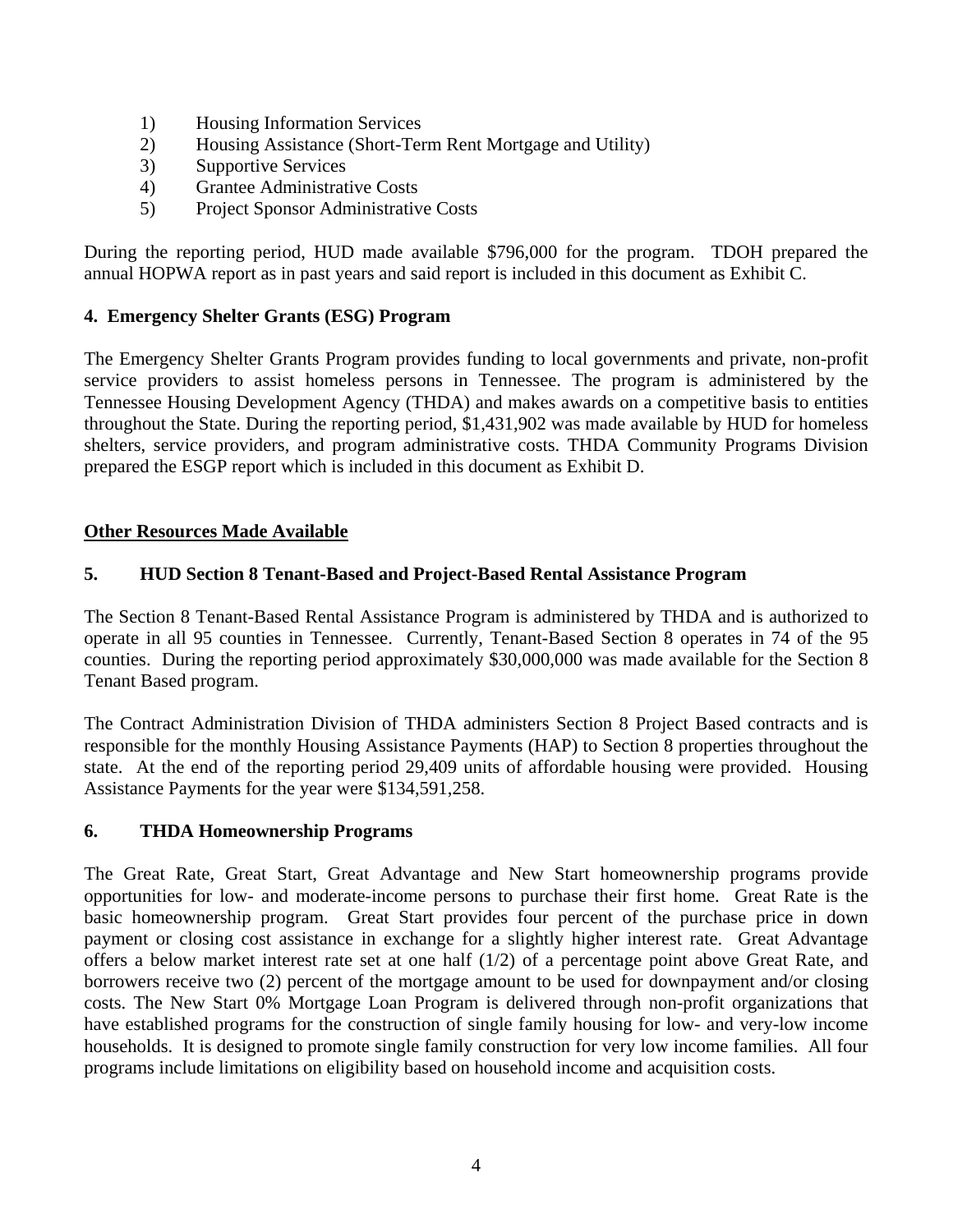THDA is not a direct lender to borrowers, but works with approximately 90 approved mortgage lenders across the State to originate the loans. THDA either provides funds to approved mortgage lenders to close pre-approved THDA loans, or purchases pre-approved loans from the lenders after the loans are closed.

At the end of the reporting period, THDA mortgage loans totaled \$208,429,659.

# **7. THDA House Repair Program**

During the fiscal year, THDA continued to partner with the Rural Housing Service (RHS) of U. S. Department of Agriculture to provide funds for the Rural Repair Program. During the reporting period, THDA provided \$612,911 to the program to be used with RHS Section 504 program funds. The THDA grant is restricted to 30% of the RHS approved repair costs and cannot exceed \$5,000 per non-elderly or non-disabled household. For elderly or disabled households, the THDA grant is restricted to 50% of the RHS approved repair costs and cannot exceed \$7,500.

# **8. Low Income Housing Tax Credit Program (LIHTC)**

The Low-Income Housing Tax Credit (LIHTC) program is authorized under Section 42 of the Internal Revenue Code, as amended, and is administered by THDA. The program offers owners of and investors in low-income rental housing a reduction in federal income tax liability over a period of ten years. The Internal Revenue Service allocates tax credit authority to states on a calendar year basis. The State of Tennessee does not receive actual dollars but rather receives tax credit authority. In calendar year 2008, the state had tax credit authority in the amount of \$14,749,530 to be issued to for-profit developers of low-income housing. In addition the state had \$3,137,748 available for non-profit developers. The total allocation for the year was \$17,887,278.

# **9. Multi-Family Bond Authority**

THDA authorizes allocation of tax-exempt bond authority to local issuers for permanent financing of multi-family housing units in the state. The authority can be used to provide permanent financing for new construction of affordable rental housing units, conversion of existing properties through adaptive reuse, or acquisition and rehabilitation of rental units. Applications are scored and points are awarded based on certain conditions. In addition, some units must be rented to persons of low income. In calendar year 2008, THDA made \$105,000,000 million of authority available to local issuers.

# **Summary**

As the following Table 1 demonstrates, the State of Tennessee had over \$540 million available to assist its low- and moderate-income citizens in housing and community development. Federal assistance through the Consolidated Plan programs amounted to nearly \$45 million. Other resources totaled over \$496 million. The following sections of this report will demonstrate how these programs assist low and moderate income citizens in Tennessee.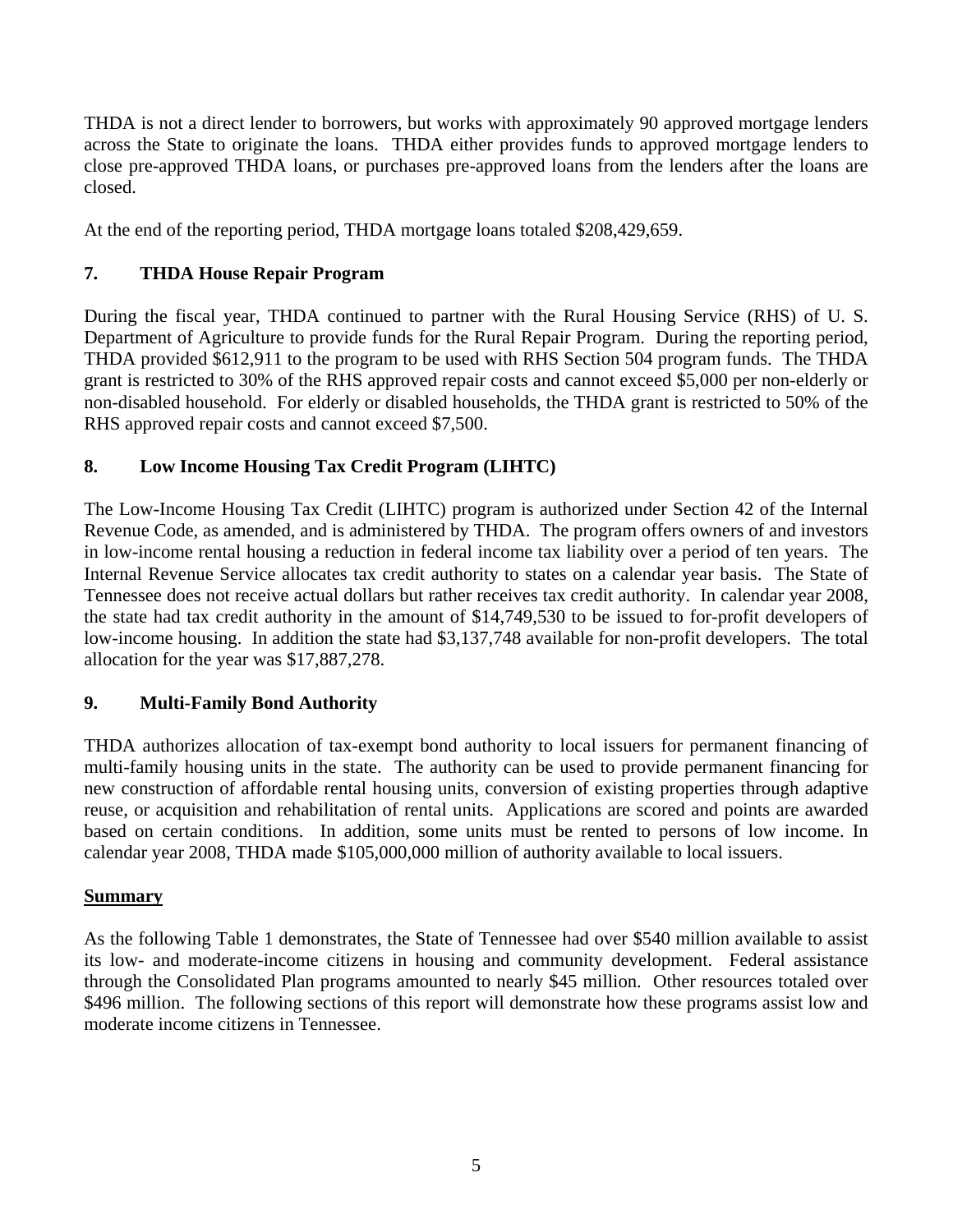| PROGRAM                                         | <b>FUNDS MADE AVAILABLE</b> |  |  |  |
|-------------------------------------------------|-----------------------------|--|--|--|
| HUD RESOURCES REQUIRED IN THE CONSOLIDATED PLAN |                             |  |  |  |
| <b>CDBG</b>                                     | \$26,154,131                |  |  |  |
| <b>HOME</b>                                     | \$15,720,495                |  |  |  |
| <b>ADDI</b>                                     | \$94,548                    |  |  |  |
| <b>HOPWA</b>                                    | \$796,000                   |  |  |  |
| <b>ESG</b>                                      | \$1,431,902                 |  |  |  |
| <b>Subtotal of HUD Resources Required</b>       | \$44,197,076                |  |  |  |
| <b>OTHER RESOURCES MADE AVAILABLE</b>           |                             |  |  |  |
| <b>Section 8 Rental Assistance</b>              | \$30,000,000                |  |  |  |
| <b>Section 8 Contract Administration</b>        | \$134,591,258               |  |  |  |
| Homeownership                                   | \$208,429,659               |  |  |  |
| <b>THDA Rural Repair Program</b>                | \$612,911                   |  |  |  |
| <b>LIHTC</b>                                    |                             |  |  |  |
| <b>Multi-Family Bond Authority</b>              | \$105,000,000               |  |  |  |
| <b>Subtotal Other Resources</b>                 | \$496,521,106               |  |  |  |
| <b>Grand Total</b>                              | \$540,718,182               |  |  |  |

#### **Table 1. Recap of Resources Made Available All Programs: FY 2008-2009**

## **B) INVESTMENT OF AVAILABLE RESOURCES**

## **1. Community Development Block Grant (CDBG) Small Cities Program**

During the reporting period, 64 awards were made to new recipients, city or county governments, totaling \$26,034,947. Proposed activities of new recipients are summarized in Table 2 below. Each number in the Frequency column represents a local government recipient carrying out said activity, and each local government may carry out multiple activities. More detailed information is contained in the PER (Exhibit A).

The CDBG program allows contracts between TECD and local governments to vary in term, and many contracts continue into subsequent fiscal years.

|                                        | <b>Activity</b> | <b>Frequency</b> | Amount       | % of Total |
|----------------------------------------|-----------------|------------------|--------------|------------|
| <b>Public Facilities: Other</b>        |                 |                  | \$1,186,944  | 4.56%      |
| Administration, Planning, & Management |                 | 62               | \$1,571,423  | 6.04%      |
| <b>Public Facilities: Water/Sewer</b>  | 4A, 4B, 4C      | 51               | \$21,777,080 | 83.65%     |
| <b>Rehabilitation: Residential</b>     | <b>9A</b>       |                  | \$1,499,500  | 5.76%      |
|                                        |                 | 125              | \$26,034,947 | 100.00%    |

## **Table 2. CDBG Awards by Type of Activity: FY 2008-2009**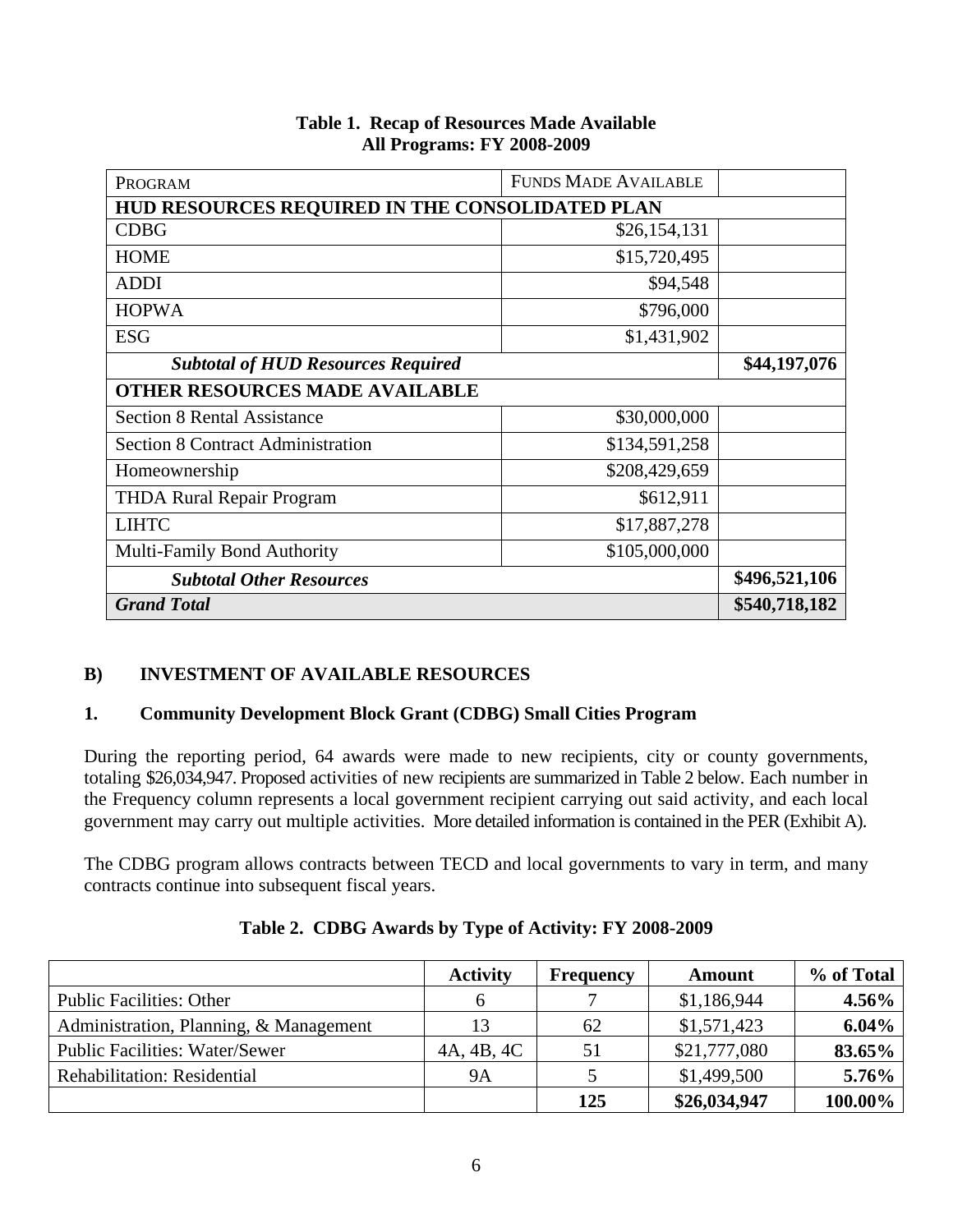As was the case in previous years, the largest portion of CDBG funds awarded, 83.65% was designated for public facilities improvements.

## **2. HOME Investments Partnership (HOME)**

With the HOME Program, the State may spend up to ten percent of its allocation for administrative and planning expenses. The State will use three percent of these funds for its own administrative expenses. The remaining seven percent is available to pay the administrative cost of local governments and nonprofit grant recipients. The State will also allow CHDOs to request up to seven percent for operating expenses. The balance of the State HOME allocation was divided programmatically as follows:

With the addition of \$2,172,490 in reallocated funds from previous years, the HOME program provided \$17,892,985 to fund 53 applicants and to provide or preserve 356 units of affordable housing. The majority of those units, 81%, will be rehabilitated owner occupied units. The following table provides a breakdown by activity of the awards made from 2008 HOME Program funds.

| <b>Type of Activity (1 Activity Per Application)</b> | <b>Total Applications Awarded = 53</b> |              |              |
|------------------------------------------------------|----------------------------------------|--------------|--------------|
|                                                      | Apps.                                  | <b>Units</b> | Total \$     |
| Homeownership*                                       | 6                                      | 45           | \$2,451,243  |
| <b>New Construction Rental</b>                       |                                        | 12           | \$947,858    |
| <b>Owner-Occupied Rehab</b>                          | 43                                     | 287          | \$13,797,621 |
| Rental Acquisition & Rehab                           |                                        | 12           | \$696,263    |
|                                                      |                                        |              |              |
| <b>Total</b>                                         | 53                                     | 356          | \$17,892,985 |

**Table 3. HOME Awards by Type of Activity: FY 2008-2009** 

*\*Homeownership activities may include acquisition and rehabilitation of single family homes for homeownership, new construction, and/or homeownership down payment assistance.* 

The new American Dream Downpayment Initiative (ADDI) is funded by HUD as part of the HOME Program and administered by THDA. During the reporting period, THDA loaned a total of \$90,000 to assist 18 first time homebuyers with downpayment and closing cost assistance. Provided the family remains in the home for at least five years, the ADDI loan is forgiven at a rate of 20% per year.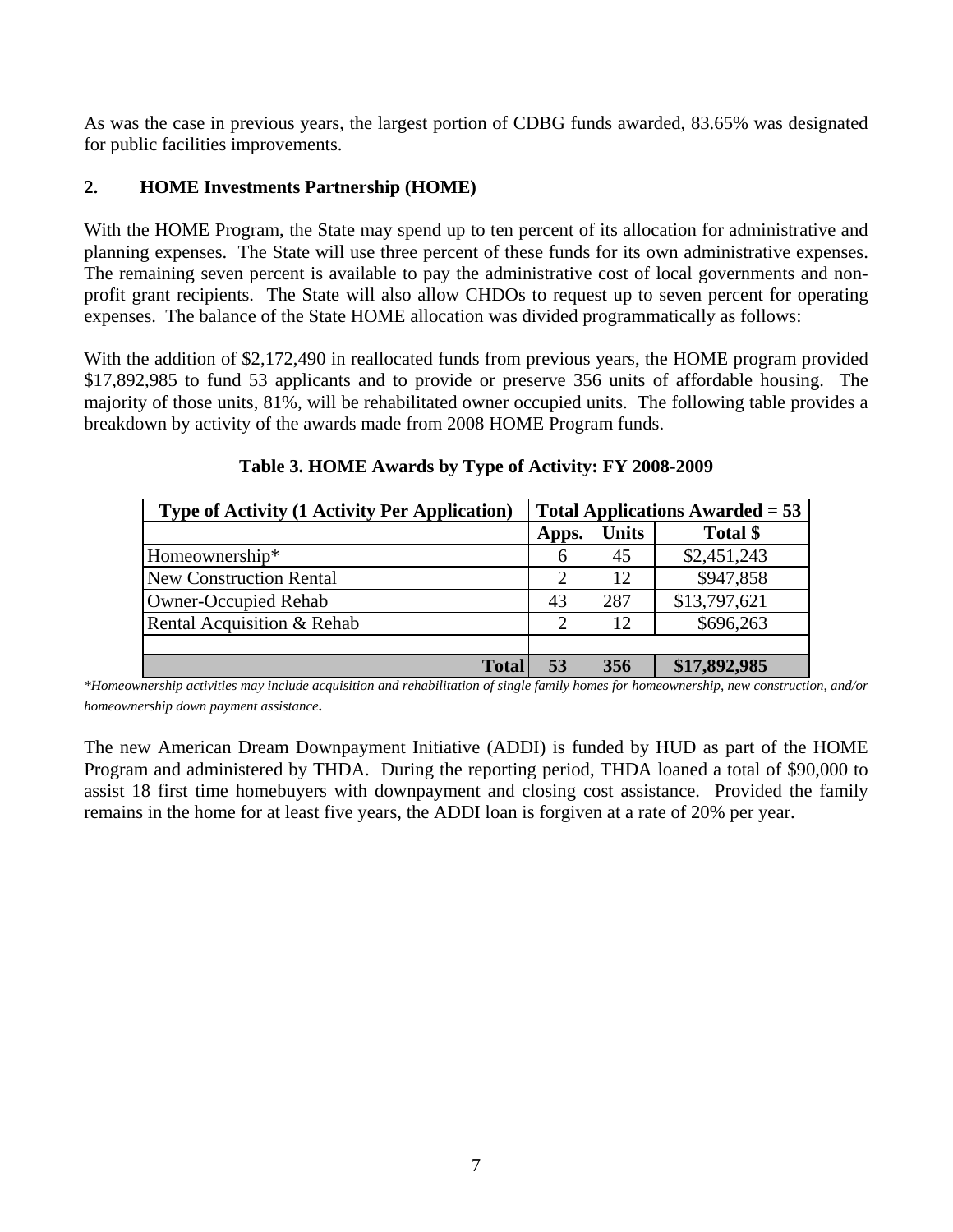#### **3. Housing Opportunities for Persons with AIDS (HOPWA)**

For the Fiscal Year 2008-2009 the State Department of Health awarded \$790,000 to seven nonprofit project sponsors, and retained \$6,000 for state administration. Contracts between the Department of Health and the project sponsors are for one-year terms and coincide with the state's fiscal year. Table 4 which presents the amount awarded to each sponsor.

| <b>Grand Division</b>                         | <b>Awarded</b> |
|-----------------------------------------------|----------------|
| East                                          |                |
| Chattanooga Cares                             | \$191,900      |
| East TN Human Resource Agency                 | \$233,000      |
| Project HOPE                                  | \$87,900       |
| <b>Total East</b>                             | \$512,800      |
| <b>Middle</b>                                 |                |
| Columbia CARES                                | \$61,200       |
| <b>Nashville CARES</b>                        | \$32,600       |
| <b>Upper Cumberland Human Resource Agency</b> | \$53,900       |
| <b>Total Middle</b>                           | \$147,700      |
| West                                          |                |
| <b>West TN Legal Services</b>                 | \$129,500      |
| <b>Total West</b>                             | \$129,500      |
| <b>State Administration</b>                   | \$6,000        |
| <b>Total Administration</b>                   | \$6,000        |
| <b>Grand Total</b>                            | \$796,000      |

#### **Table 4. HOPWA Awards FY 2008-2009 by Grand Division**

#### **4. Emergency Shelter Grants (ESG)**

The State was allocated \$1,431,902 which was combined with \$221,270 in remaining funds, for a total of \$1,653,172 in the FY 2008-2009 for the ESG Program. This amount was subdivided as follows:

| <b>Small Cities Set-A-Side</b> | \$655,360   |
|--------------------------------|-------------|
| <b>TDMHDD Set-Aside</b>        | \$100,000   |
| <b>ESG Competitive Round</b>   | \$826,217   |
| <b>Program Total</b>           | \$1,581,577 |
| <b>State Administration</b>    | \$71,595    |
| <b>Total FY 2008-2009</b>      | \$1,653,172 |

Contracts between THDA and eligible entities are for one–year terms and coincides with the State's fiscal year. The State received a total of 35 applications for this fiscal year with requests totaling \$1,596,680. A total of 16 applications were received from the East Region of the State, 12 from the Middle Region of the State and 7 from the West Region. The State completed a total of 32 contracts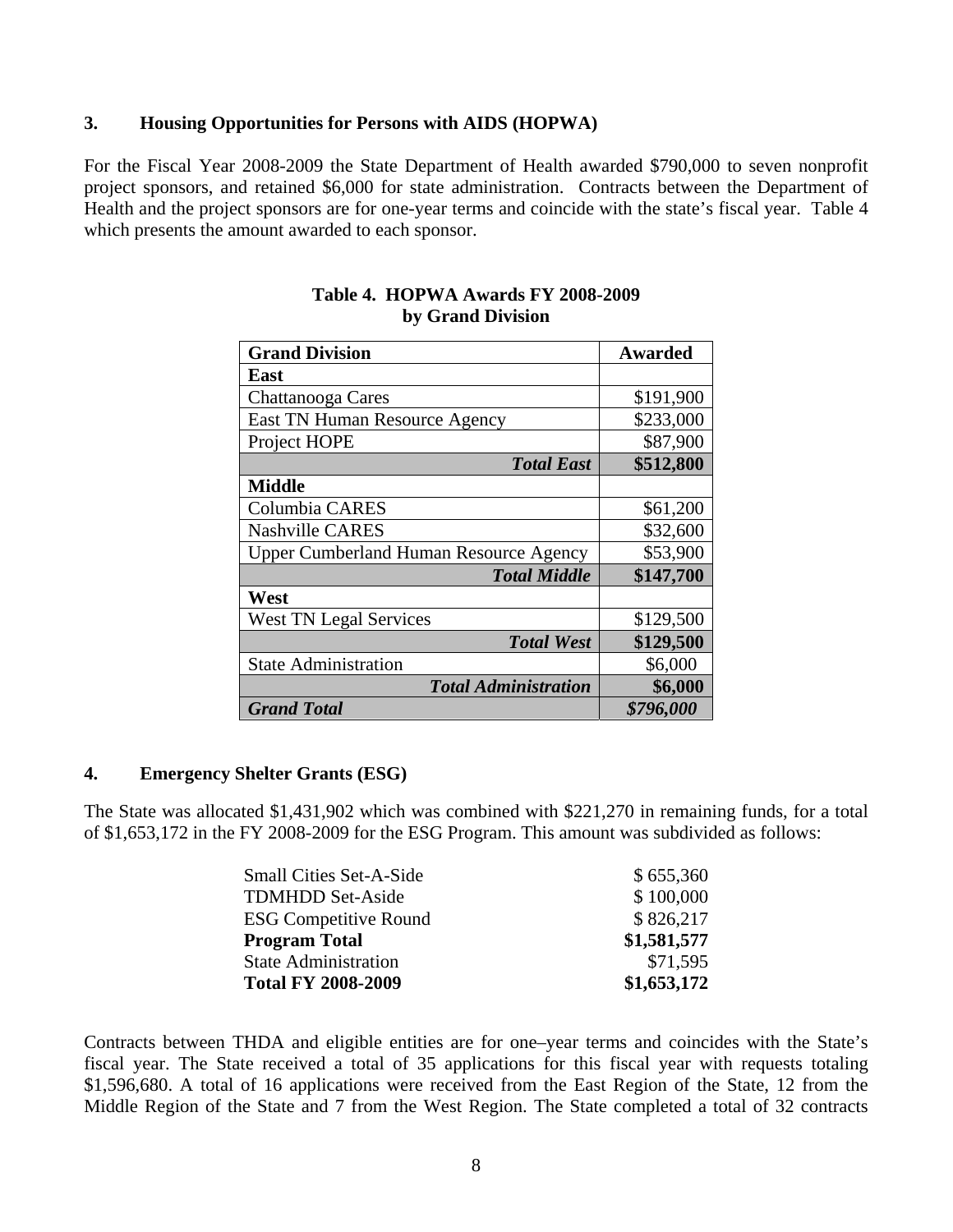with 22 private, non profit agencies both providing homeless assistance services through shelter and non-shelter based programs. Each of the seven local government agencies sub-contracted with local non profit agencies. Prevention discretionary funds of \$100,000 (HUD does not require a match) was used for a statewide Homeless Prevention Project through the contracts with 7 Regional Housing Agencies providing housing assistance for persons with mental health issues. This activity will meet HUD's Discharge Planning requirement to ensure that persons being released from hospitals, prisons and mental health facilities are not discharged with no place to go.

There was 92 beds were added during the year, leading to a total of 820 beds available at the end of the reporting period. More detailed information can be found in the ESGP Annual Report (Exhibit D).

# **5. HUD Section 8 Tenant-Based and Project-Based Rental Assistance Programs**

The THDA Rental Assistance Division administers the Section 8 Tenant-Based assistance program through nine (9) field offices throughout the State with staff who provide services to families participating in the tenant-based program. In Fiscal Year 2008-2009, the Rental Assistance Division had \$37,003,913 for tenant based assistance.

The THDA Contract Administration division continued administration of project based units during this fiscal year. At the end of the year, the Housing Assistance Payments (HAP) totaled \$134,591,258.

## **6. THDA Homeownership Programs**

During the reporting period, there were 2,028 loans made through the THDA homeownership programs totaling \$208,429,659. The basic homeownership program is known as Great Rate. Great Start offers borrowers an amount equal to 4% of the loan amount for down payment and closing cost, with a higher interest rate applied to the loan. Great Advantage offers a rate set at one half (1/2) of a percentage point above Great Rate and two (2) percent of the mortgage amount to be used for downpayment and/or closing costs. The New Start program, delivered through non-profit organizations, promotes construction of new homes for very low income Tennesseans. Loans are available to first-time homebuyers for primary residences only, and limits on household income and acquisition price varies by county.

|                        |       | <b>Mortgages</b> | Average       |           |
|------------------------|-------|------------------|---------------|-----------|
| <b>Program</b>         | #     | $\frac{6}{9}$    |               |           |
| <b>Great Start</b>     | 844   | 41.6%            | \$85,357,716  | \$101,135 |
| <b>Great Advantage</b> | 148   | 7.3%             | \$16,617,532  | \$112,281 |
| <b>Great Rate</b>      | 873   | 43.0%            | \$93,377,941  | \$106,962 |
| <b>New Start</b>       | 156   | 7.7%             | \$12,223,235  | \$78,354  |
| <b>Great Save</b>      |       | 0.3%             | \$853,235     | \$121,891 |
| <b>All</b>             | 2,028 | 100.0%           | \$208,429,659 | \$102,776 |

**Table 5. THDA Single Family Loans FY 2008-2009**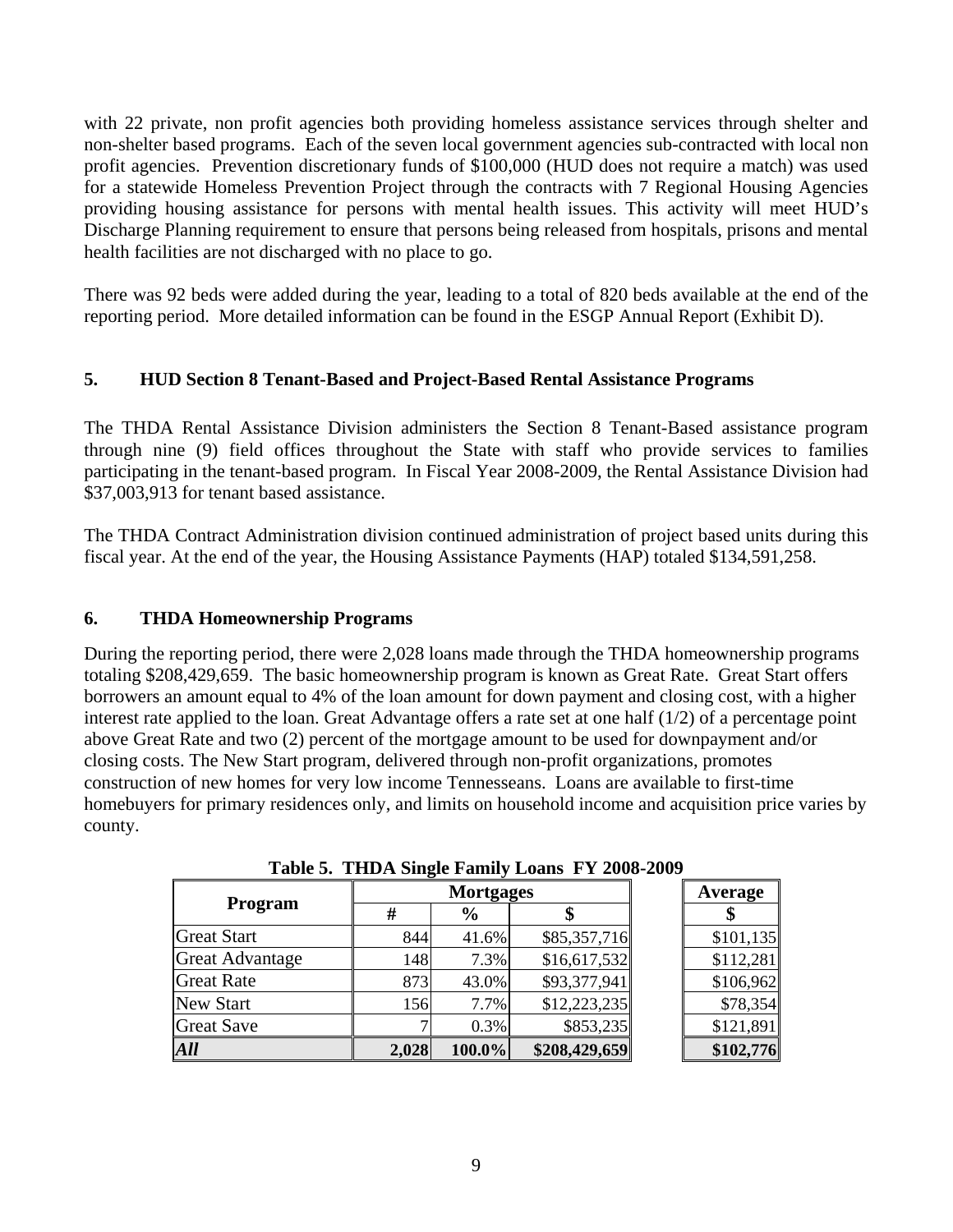## **7. THDA Rural Repair Program**

The THDA Rural Repair Program continued in partnership with the Rural Housing Service (RHS) of the U. S. Department of Agriculture. The program provides funds for the repair of the homes of lowincome people. The THDA grant is restricted to 30% of the RHS approved repair costs and cannot exceed \$5,000 per non-elderly or non-disabled household. For elderly or disabled households, the THDA grant is restricted to 50% of the RHS approved repair costs and cannot exceed \$7,500. Provided the family remains in the home, the THDA loan is forgiven at the rate of one-third per year. During the fiscal year, THDA made 143 loans totaling \$612,911.

## **8. Low Income Housing Tax Credit Program (LIHTC)**

The State of Tennessee received tax credit authority (not actual dollars) in calendar year 2008 in the amount of \$14,749,530 to be allocated to for-profit and non-profit developers of low-income housing. In addition the state allocated a total of \$3,137,748 in non-competitive tax credits. The competitive and noncompetitive LIHTCs totaled \$17,887,278.

## **9. Multi-Family Bond Authority**

THDA allocates a maximum of \$11,500,000 of tax-exempt bond authority to a development. The cost per unit must not exceed \$126,500. Points are awarded to applications demonstrating that developments address certain conditions – meeting housing needs, meeting energy/maintenance standards, serving special populations, and increasing housing stock. In calendar year 2008, a total of \$50,284,652 was allocated.

## **Summary – All Programs**

For Fiscal Year 2008-2009, the State expended a total of \$495,241,592 in funds for community development and housing programs in Tennessee.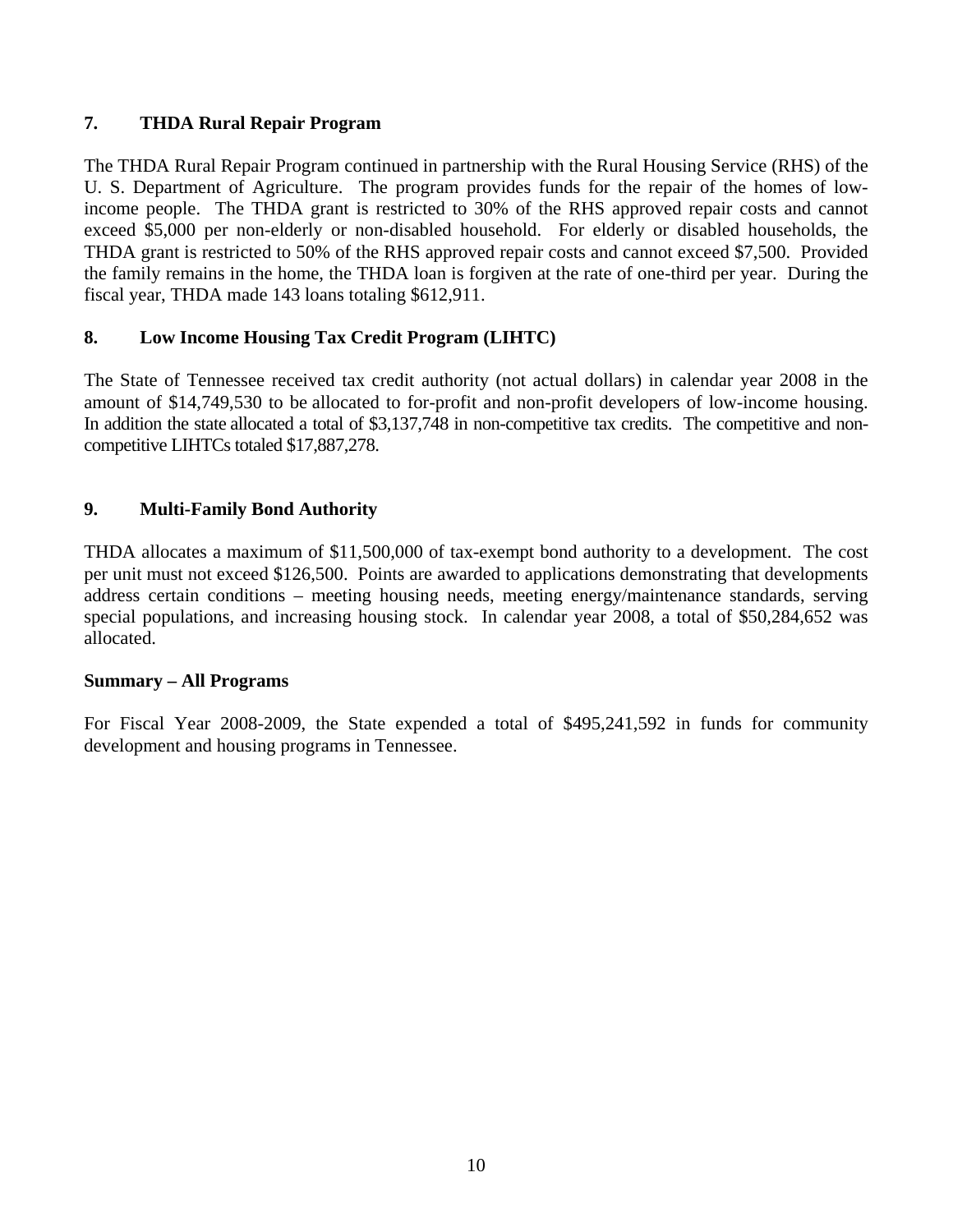| PROGRAM                                                              | FUNDS AWARDED/GRANTED/LOANED |               |
|----------------------------------------------------------------------|------------------------------|---------------|
| <b>INVESTMENT OF HUD RESOURCES REQUIRED IN THE CONSOLIDATED PLAN</b> |                              |               |
| <b>CDBG</b>                                                          | \$26,034,947                 |               |
| <b>HOME</b>                                                          | \$17,892,985                 |               |
| <b>ADDI</b>                                                          | \$90,000                     |               |
| <b>HOPWA</b>                                                         | \$796,000                    |               |
| <b>ESG</b>                                                           | \$1,653,172                  |               |
| <b>Subtotal</b>                                                      | \$46,467,104                 |               |
| <b>INVESTMENT OF OTHER RESOURCES MADE AVAILABLE</b>                  |                              |               |
| <b>Section 8 Rental Assistance</b>                                   | \$37,003,913                 |               |
| <b>Section 8 Contract Administration</b>                             | \$134,591,258                |               |
| Homeownership                                                        | \$208,429,659                |               |
| <b>THDA House Repair Program</b>                                     | \$612,911                    |               |
| <b>LIHTC</b>                                                         | \$17,887,278                 |               |
| <b>Multi-Family Bond Authority</b>                                   | \$50,284,652                 |               |
| <b>Subtotal</b>                                                      | \$448,809,671                |               |
| <b>Grand Total</b>                                                   |                              | \$495,276,775 |

#### **Table 6. Recap of Investments All Programs: FY 2008-2009**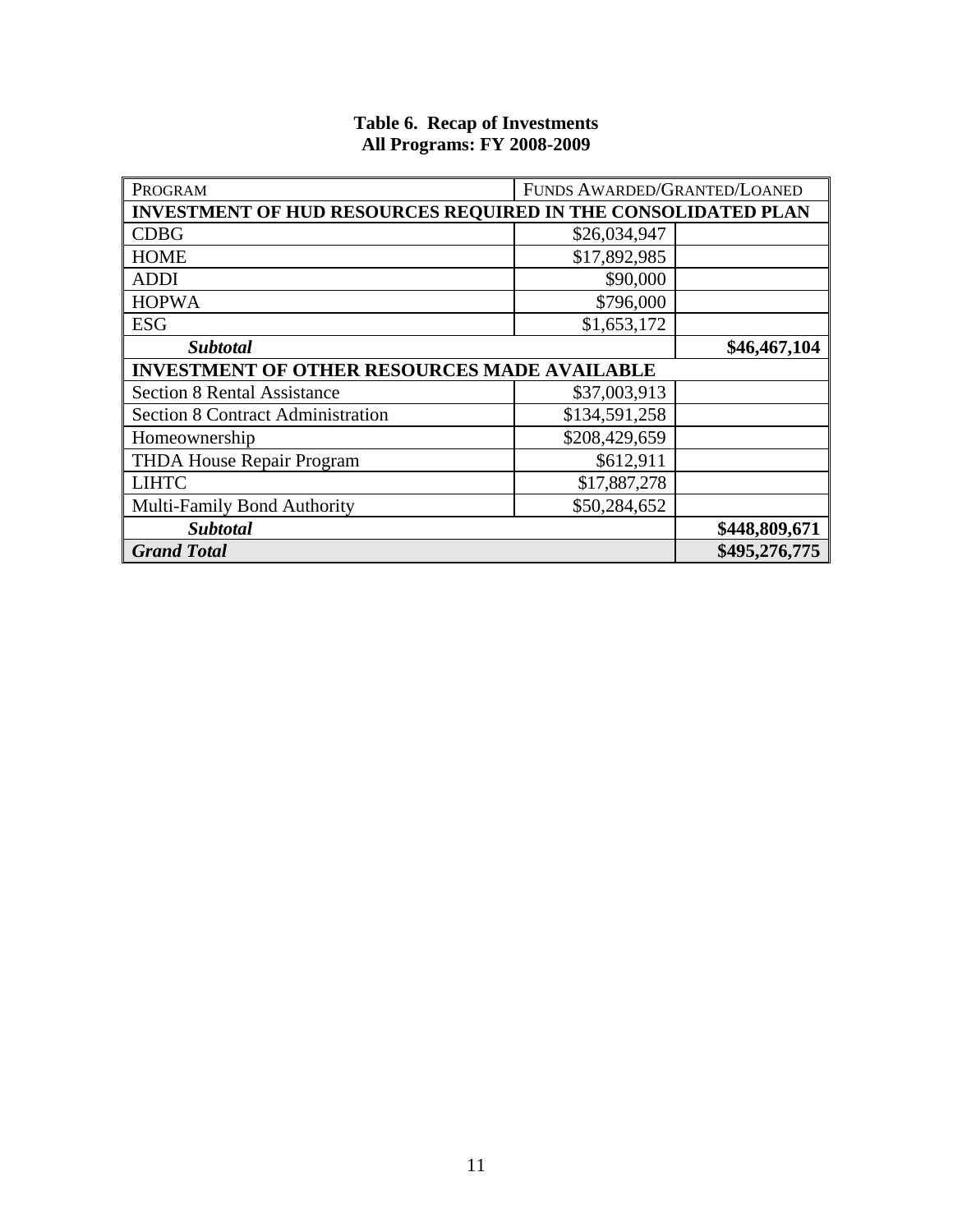## **C) GEOGRAPHIC DISTRIBUTION AND LOCATION OF INVESTMENTS**

#### **1. Community Development Block Grant (CDBG) Small Cities Program**

ECD administers the CDBG program and prepared the state PER which is presented in Exhibit A. The following table, derived from the PER, summarizes information on the location of new recipients and on funding amounts by grand division. An expanded version of this table is presented in Exhibit A.

| <b>Grand Division</b> | <b>New Recipients</b> | <b>Total Dollars</b> | $\frac{0}{0}$ |
|-----------------------|-----------------------|----------------------|---------------|
|                       |                       |                      |               |
| <b>Total East</b>     | 26                    | \$10,585,114         | 41%           |
|                       |                       |                      |               |
| <b>Total Middle</b>   | 21                    | \$8,784,219          | 34%           |
|                       |                       |                      |               |
| Total West            | 17                    | \$6,665,614          | 25%           |
|                       |                       |                      |               |
| <b>GRAND TOTAL</b>    | 64                    | \$26,034,947         | 100%          |

**Table 7. CDBG Funding By Grand Divisions: FY 2008-2009**

## **2. HOME Investments Partnership (HOME)**

During the reporting period, THDA awarded HOME funds in the amount of \$17,892,985 to 53 grantees which propose to construct or improve 356 housing units. The following table presents the geographic distribution of HOME awards for the CHDO, Special Needs (SN), and Regional categories. The total award to CHDOs was \$3,062,074, the total award to Special Needs was \$1,033,290, and the total of the Regional award was \$13,797,621.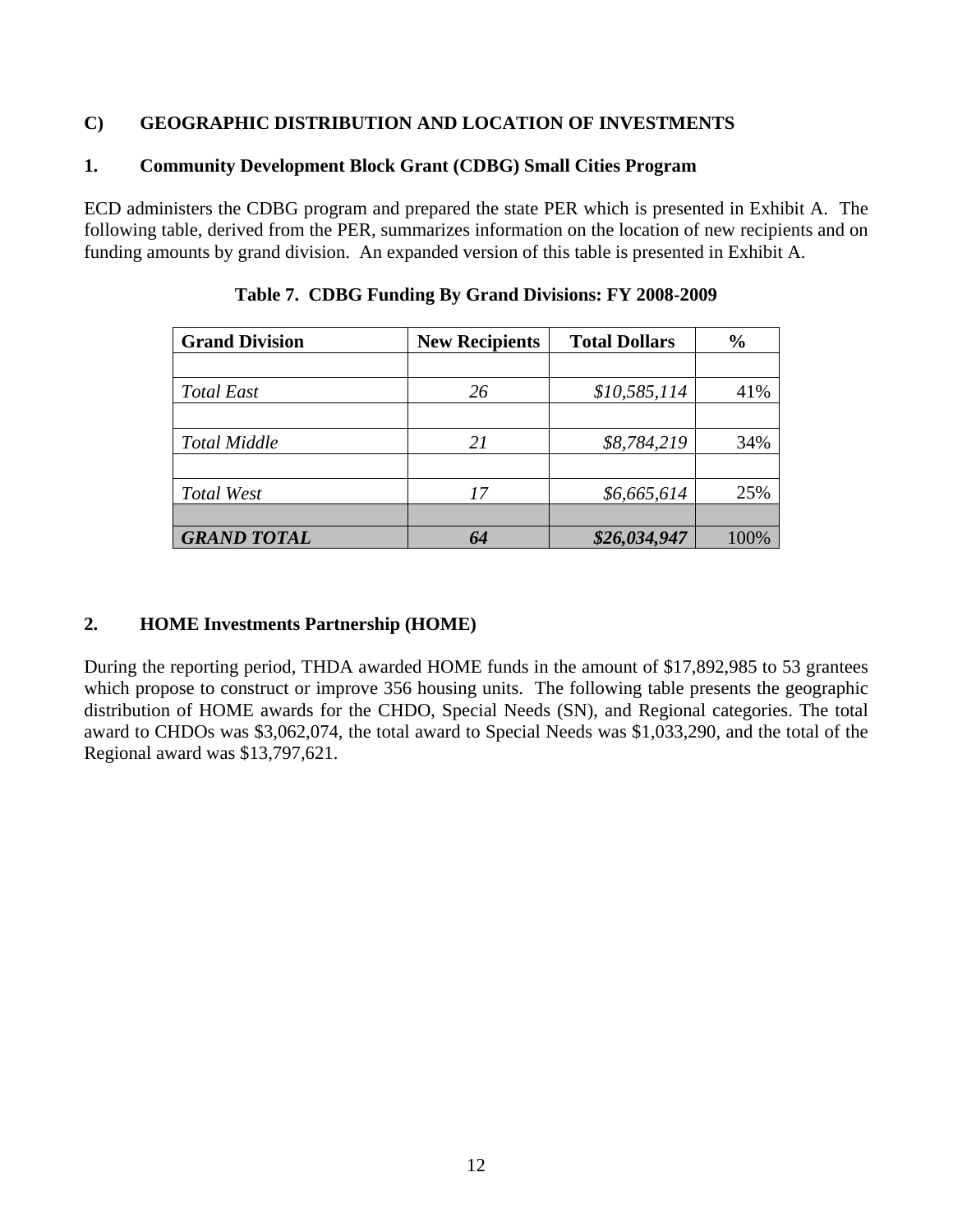| Grand<br><b>Division</b> | Program                                           | <b>Activity</b>                                        | $#$ of Apps<br><b>Funded</b> | <b>Total</b><br><b>Units</b> | Total \$     |
|--------------------------|---------------------------------------------------|--------------------------------------------------------|------------------------------|------------------------------|--------------|
| East                     | <b>CHDO</b>                                       | Homeownership                                          | 2                            |                              | \$762,112    |
|                          | SN                                                | <b>Rental Acquisition</b><br>& Rehab                   |                              | 10                           | \$500,000    |
|                          | Regional                                          | <b>Owner Rehab</b>                                     | 18                           | 116                          | \$5,811,370  |
|                          | <b>Total</b>                                      |                                                        | 21                           | 133                          | \$7,073,481  |
| <b>Middle</b>            | <b>CHDO</b>                                       | Homeownership                                          | $\overline{2}$               | 8                            | \$678,443    |
|                          | <b>SN</b>                                         |                                                        | $\overline{0}$               | $\overline{0}$               | \$0          |
|                          | Regional                                          | <b>Owner Rehab</b>                                     | 17                           | 131                          | \$5,601,507  |
|                          | <b>Total</b>                                      |                                                        | 19                           | 139                          | \$6,279,950  |
| West                     | Homeownership,<br><b>CHDO</b><br><b>NC</b> Rental |                                                        | 3                            | 21                           | \$1,621,520  |
|                          | SN                                                | Homeownership,<br><b>Rental Acquisition</b><br>& Rehab |                              | 23                           | \$533,290    |
|                          | Regional                                          | <b>Owner Rehab</b>                                     | 8                            | 40                           | \$2,384,743  |
|                          | <b>Total</b>                                      |                                                        | 13                           | 84                           | \$4,539,554  |
|                          | <b>Funded Apps Total</b>                          |                                                        | 53                           | 356                          | \$17,892,985 |

## **Table 8. HOME Awards FY 2008-2009 Type of Activity & Dollar Amount by Grand Division**

The American Dream Downpayment Initiative (ADDI) program makes funds available for downpayment and closing cost assistance to first time homebuyers. The following table presents program activity at the end of the reporting period. Loans were made in 10 of the 95 counties in the State with the greatest number of loans, 50%, made in Middle Tennessee. An expanded version of this table is presented in Exhibit B.

#### **Table 9. ADDI Program Activity by Grand Division FY 2008-2009**

|                       | # of  |          |
|-----------------------|-------|----------|
| <b>Grand Division</b> | Loans | Total \$ |
| <b>Total East</b>     |       | \$40,000 |
| <b>Total Middle</b>   |       | \$45,000 |
| <b>Total West</b>     |       | \$5,000  |
| <b>Grand Total</b>    | 18    | \$90,000 |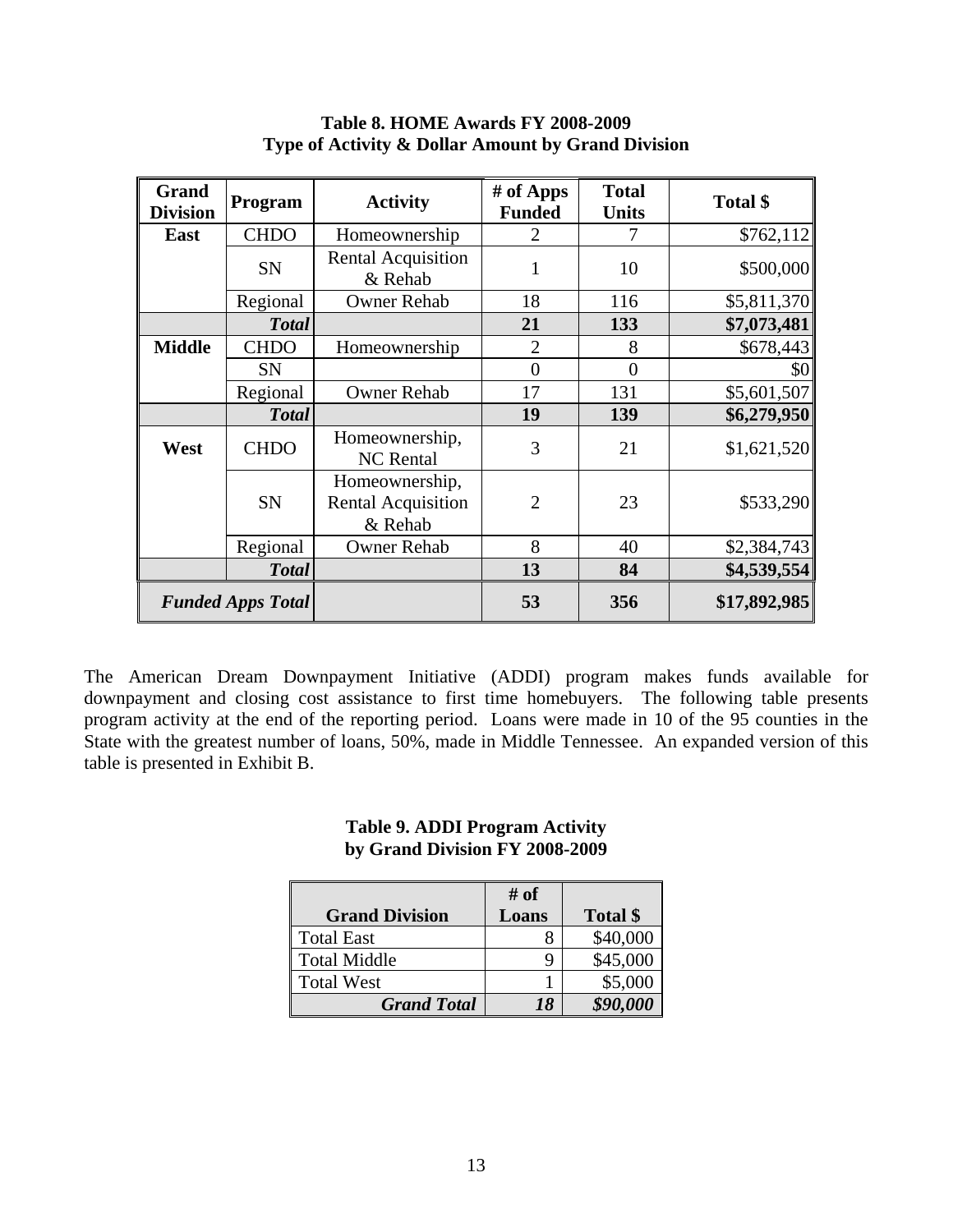#### **3. Housing Opportunities for Persons with AIDS (HOPWA)**

The State Department of Health provided \$790,000 to seven project sponsors covering 77 counties in Tennessee, while withholding \$6,000 for administration. At the end of the reporting period, the project sponsors had expended \$790,000 with the majority of funds, 56.71%, on Housing Assistance, and 38.39% of the funds for Supportive Services. Awards are made to sponsors in each of the three grand divisions, based on the number of clients to be served. East Tennessee received 64.91%, Middle Tennessee, 18.71%, and West Tennessee, 16.39%. The following table presents, by grand division, the amount expended by each project sponsor in each service category.

| <b>Grand Division</b>         | <b>Housing</b><br>Info | <b>Housing</b><br><b>Assistance</b> | <b>Supportive</b><br><b>Services</b> | <b>Sponsor</b><br>Admin. | <b>Total</b> |
|-------------------------------|------------------------|-------------------------------------|--------------------------------------|--------------------------|--------------|
| <b>EAST</b>                   |                        |                                     |                                      |                          |              |
| Chattanooga Cares             | \$0                    | \$96,504                            | \$84,731                             | \$10,700                 | \$191,935    |
| ETHRA / PL                    | \$0                    | \$153,168                           | \$78,175                             | \$1,643                  | \$232,986    |
| Project HOPE                  | \$0                    | \$50,500                            | \$30,879                             | \$6,500                  | \$87,879     |
| <b>Total East</b>             | \$0                    | \$300,172                           | \$193,785                            | \$18,843                 | \$512,800    |
| <b>MIDDLE</b>                 |                        |                                     |                                      |                          |              |
| Columbia CARES                | \$0                    | \$25,415                            | \$35,145                             | \$4,697                  | \$61,257     |
| <b>Nashville CARES</b>        | \$0                    | \$21,784                            | \$9,095                              | \$1,683                  | \$32,563     |
| <b>UCHRA</b>                  | \$0                    | \$23,262                            | \$26,520                             | \$4,100                  | \$53,882     |
| <b>Total Middle</b>           | \$0                    | \$70,461                            | \$66,761                             | \$10,480                 | \$147,702    |
| <b>WEST</b>                   |                        |                                     |                                      |                          |              |
| <b>West TN Legal Services</b> | \$0                    | \$77,400                            | \$42,698                             | \$9,400                  | \$129,498    |
| <b>Total West</b>             | \$0                    | \$77,400                            | \$42,698                             | \$9,400                  | \$129,498    |
| <b>Grand Total</b>            | \$0                    | \$448,033                           | \$303,244                            | \$38,723                 | **\$790,000  |

#### **Table 10. HOPWA Program – FY 2008-2009 Types of Services by Grand Division**

**\*These expended amounts may not match the awarded amounts depending upon whether the grantee spent the entire amount awarded.** 

**\*\*Administrative funds are not reflected in this chart (\$6,000.00).** 

#### **4. Emergency Shelter Grants (ESG)**

During the reporting period, there were 32 contracts completed for the ESG Program. Of these, fifteen (15) were located in East Tennessee; nine (9) were in Middle Tennessee and six (8) in the West Tennessee Region. Of the total amount of ESG funds, 50% were awarded in East Tennessee, 31% were in Middle Tennessee and 19% in West Tennessee. Table 11 shows amounts and location of awards. Greater detail is provided in Exhibit D.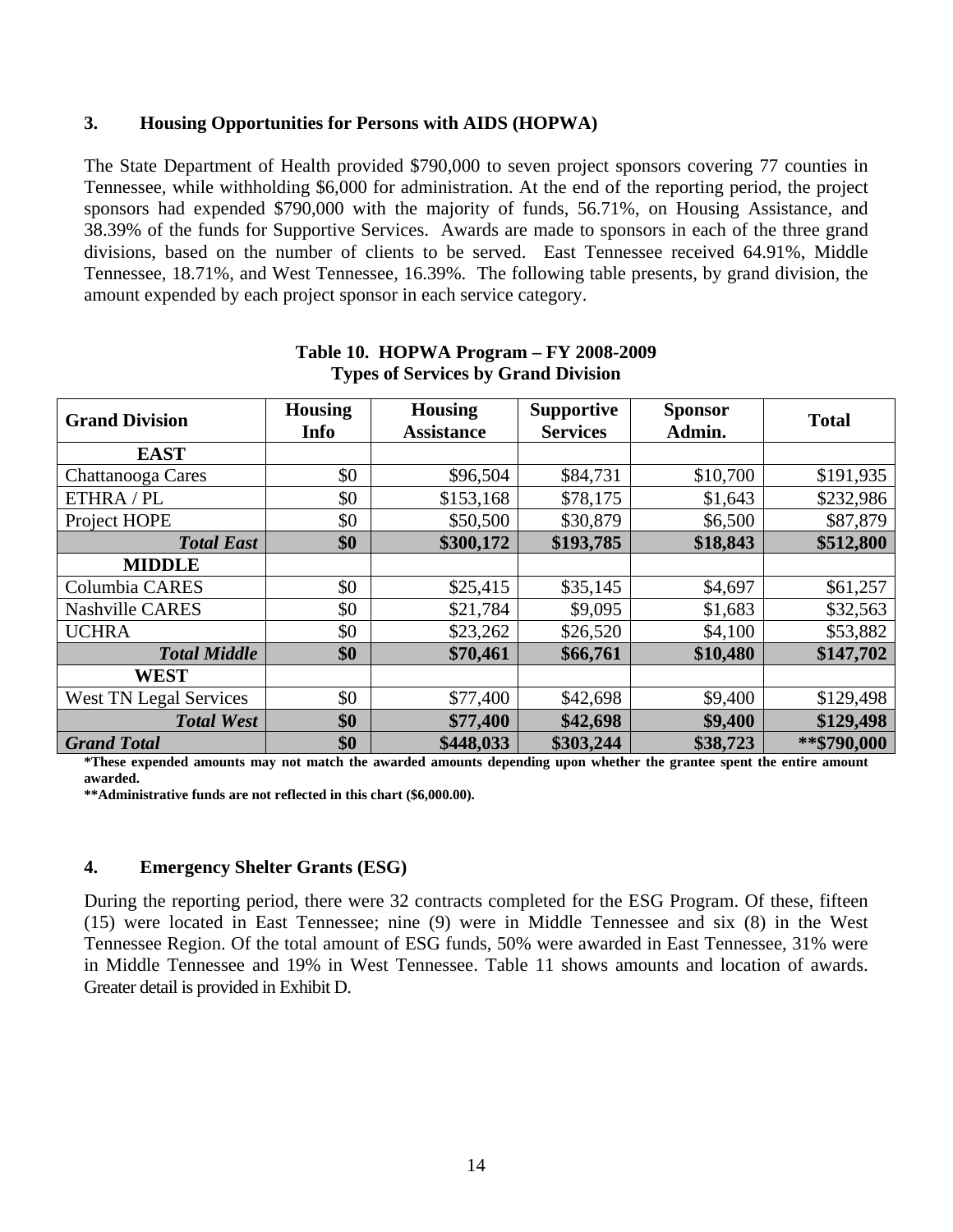| <b>East Tennessee</b>                        | <b>AmountofAward</b>   |
|----------------------------------------------|------------------------|
| <b>AIM</b>                                   | \$14,286               |
| <b>City of Bristol</b>                       | \$38,011               |
| City of Cleveland                            | \$64,356               |
| <b>Family Resource Agency</b>                | \$37,669               |
| <b>Frontier Health</b>                       | \$14,286               |
| <b>Good Samaritan Ministries</b>             | \$60,000               |
| Greater Hospitality Network of Johnson City  | \$47,364               |
| Iva's Place                                  | \$75,000               |
| City of Johnson City                         | \$84,935               |
| Johnson County Safe Haven                    | \$46,770               |
| City of Kingsport                            | \$76,481               |
| M.A.T.S., Inc                                | \$64,479               |
| City of Morristown                           | \$44,302               |
| City of Oak Ridge                            | \$32,244               |
| Ridgeview                                    | \$51,785               |
| <b>Total For East Tennessee</b>              | \$751,968              |
| <b>Middle Tennessee</b>                      | <b>Amount of Award</b> |
| <b>Buffalo Valley</b>                        | \$48,715               |
| Centerstone                                  | \$14,286               |
| The City of Clarksville                      | \$86,311               |
| Dismas House of Upper Cumberland             | \$72,820               |
| The City of Franklin                         | \$32,178               |
| <b>Good Neighbor Mission</b>                 | \$40,900               |
| Haven of Hope                                | \$35,000               |
| The City of Murfreesboro                     | \$104,661              |
| Park Center                                  | \$14,286               |
| <b>Total For Middle Tennessee</b>            | \$449,157              |
|                                              | <b>Amount of Award</b> |
| <b>West Tennessee</b>                        |                        |
| Behavioral Health Initiative (BHI)           | \$14,286               |
| <b>Carey Counseling</b><br>Damascus Road Inc | \$14,285               |
|                                              | \$60,000               |
| City of Jackson                              | \$91,881               |
| Matthew 25:40                                | \$40,000               |
| <b>Northwest Safeline</b>                    | \$35,000               |
| <b>West Tennessee Legal Services</b>         | \$62,000               |
| <b>WRAP</b>                                  | \$63,000               |
| <b>Total For West Tennessee</b>              | \$380,452              |
| <b>State Administration</b>                  | \$71,595               |
| <b>TOTAL FUNDS ALLOCATED</b>                 | \$1,653,172            |

**Table 11. ESG Recipients by Grand Division: FY 2008-2009**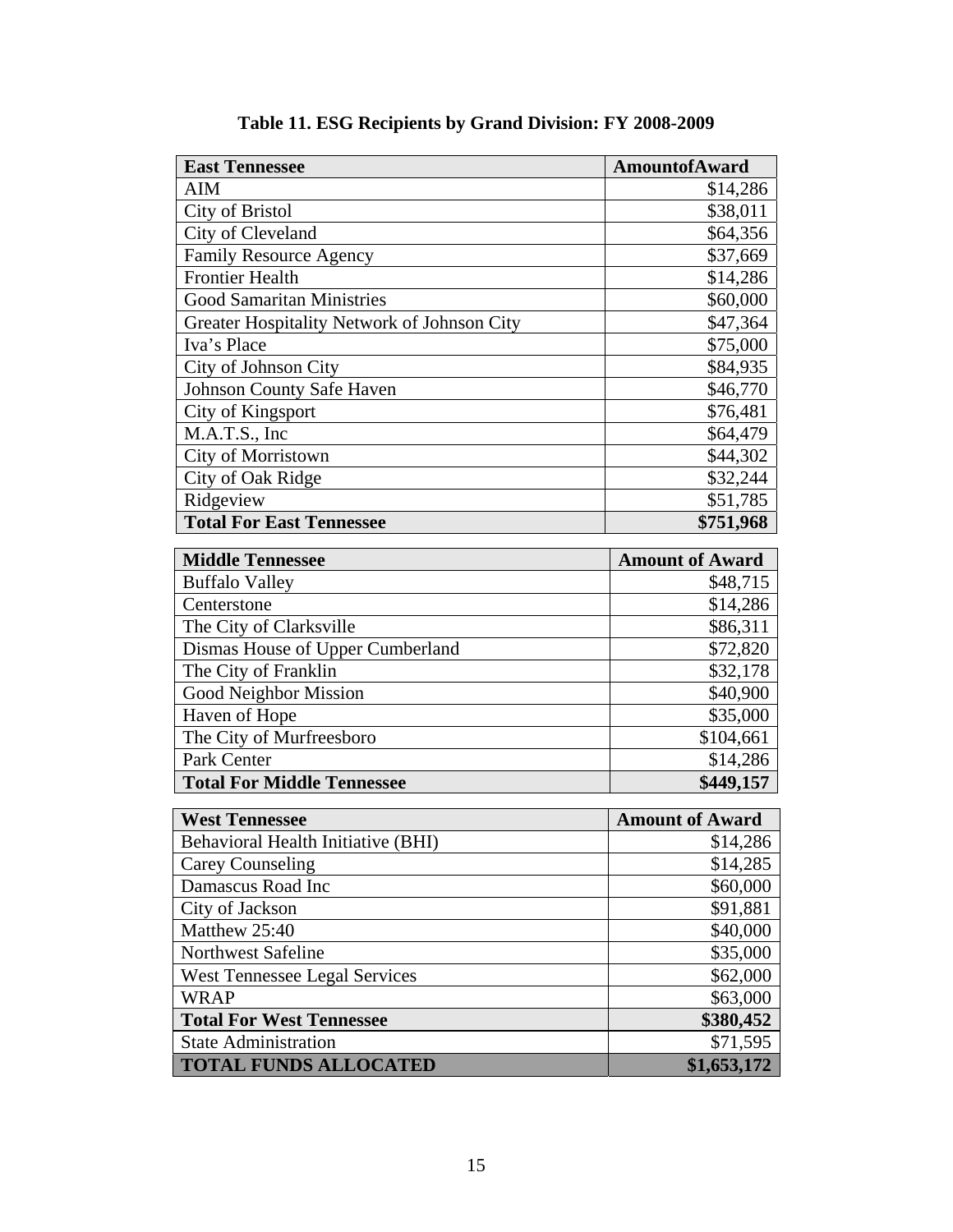#### **5. HUD Section 8 Tenant-Based Rental Assistance and Section 8 Contract Administration**

During the reporting period, \$37,003,913 was made available for the Section 8 Tenant Based program.

THDA Contract Administration Division has the responsibility for the administration of Section 8 Project Based contracts throughout the state. At the end of the fiscal year, the Division reported 29,409 units under contract, 36% in East Tennessee, 32% in Middle Tennessee, and 31% in West Tennessee. Table 12 presents the location of these units. HAPs by grand division are not available.

| East TN              | Contract         |
|----------------------|------------------|
| Counties             | Units            |
| Anderson             | 405              |
| <b>Bledsoe</b>       | 119              |
| <b>Blount</b>        | 310              |
| <b>Bradley</b>       | 521              |
| Campbell             | 286              |
| Carter               | 316              |
| Claiborne            | 30               |
| Cocke                | 144              |
| Cumberland           | 66               |
| Grainger             | $\overline{24}$  |
| $\overline{G}$ reene | 314              |
| Hamblen              | 266              |
| Hamilton             | 1,467            |
| Hancock              | 50               |
| Hawkins              | $\frac{1}{119}$  |
| Jefferson            | $\overline{45}$  |
| Johnson              | 123              |
| Knox                 | 3,138            |
| Loudon               | 250              |
| Marion               | 60               |
| McMinn               | $\overline{3}08$ |
| Meigs                | 24               |
| Monroe               | 139              |
| Morgan               | 54               |
| Polk                 | 24               |
| Roane                | 351              |
| Scott                | 39               |
| Sevier               | 97               |
| Sullivan             | 794              |
| Unicoi               | 89               |
| Washington           | $\overline{7}37$ |
| <b>TOTAL</b>         | 10,709           |

| East TN        | Contract        | Middle TN      | Contract        | West TN      | Contract |
|----------------|-----------------|----------------|-----------------|--------------|----------|
| Counties       | Units           | Counties       | Units           | Counties     | Units    |
| Anderson       | 405             | <b>Bedford</b> | 108             | Benton       | 60       |
| <b>Bledsoe</b> | 119             | Coffee         | 396             | Carroll      | 40       |
| Blount         | 310             | Davidson       | 5,382           | Chester      | 195      |
| <b>Bradley</b> | 521             | DeKalb         | 72              | Crockett     | 24       |
| Campbell       | 286             | Dickson        | 141             | Decatur      | 50       |
| Carter         | 316             | Franklin       | 152             | Dyer         | 303      |
| Claiborne      | 30              | Giles          | 181             | Fayette      | 217      |
| Cocke          | 144             | Grundy         | 30              | Gibson       | 199      |
| Cumberland     | 66              | Hickman        | 75              | Hardeman     | 47       |
| Grainger       | 24              | Humphreys      | 92              | Hardin       | 50       |
| Greene         | 314             | Lewis          | 36              | Haywood      | 50       |
| Hamblen        | 266             | Lincoln        | 53              | Henderson    | 110      |
| Hamilton       | 1,467           | Marshall       | 203             | Henry        | 244      |
| Hancock        | 50              | Maury          | 155             | Lake         | 179      |
| Hawkins        | 119             | Montgomery     | 334             | Lauderdale   | 145      |
| Jefferson      | 45              | Overton        | 50              | Madison      | 515      |
| Johnson        | 123             | Perry          | 24              | McNairy      | 105      |
| Knox           | 3,138           | Pickett        | $\overline{24}$ | Obion        | 324      |
| Loudon         | 250             | Putnam         | 160             | Shelby       | 6,030    |
| Marion         | 60              | Robertson      | 99              | Tipton       | 237      |
| McMinn         | 308             | Rutherford     | 786             | Weakley      | 36       |
| Meigs          | 24              | Sequatchie     | 50              | <b>TOTAL</b> | 9,160    |
| Monroe         | 139             | Stewart        | 17              |              |          |
| Morgan         | 54              | Sumner         | 419             |              |          |
| Polk           | $\overline{24}$ | Van Buren      | 25              |              |          |
| Roane          | 351             | Warren         | 252             |              |          |
| Scott          | 39              | White          | 48              |              |          |
| Sevier         | 97              | Williamson     | 50              | <b>GRAND</b> |          |
| Sullivan       | 794             | Wilson         | 126             | <b>TOTAL</b> | 29,409   |
| Unicoi         | 89              | <b>TOTAL</b>   | 9,540           |              |          |
| Washington     | 737             |                |                 |              |          |

| West TN      | Contract |
|--------------|----------|
| Counties     | Units    |
| Benton       | 60       |
| Carroll      | 40       |
| Chester      | 195      |
| Crockett     | 24       |
| Decatur      | 50       |
| Dyer         | 303      |
| Fayette      | 217      |
| Gibson       | 199      |
| Hardeman     | 47       |
| Hardin       | 50       |
| Haywood      | 50       |
| Henderson    | 110      |
| Henry        | 244      |
| Lake         | 179      |
| Lauderdale   | 145      |
| Madison      | 515      |
| McNairy      | 105      |
| Obion        | 324      |
| Shelby       | 6,030    |
| Tipton       | 237      |
| Weakley      | 36       |
| <b>TOTAL</b> | 9,160    |

| <b>GRAND</b> |        |
|--------------|--------|
| <b>TOTAL</b> | 29,409 |

## **Table 12. Section 8 Contract Administration Units By Grand Division and County FY 2008-2009**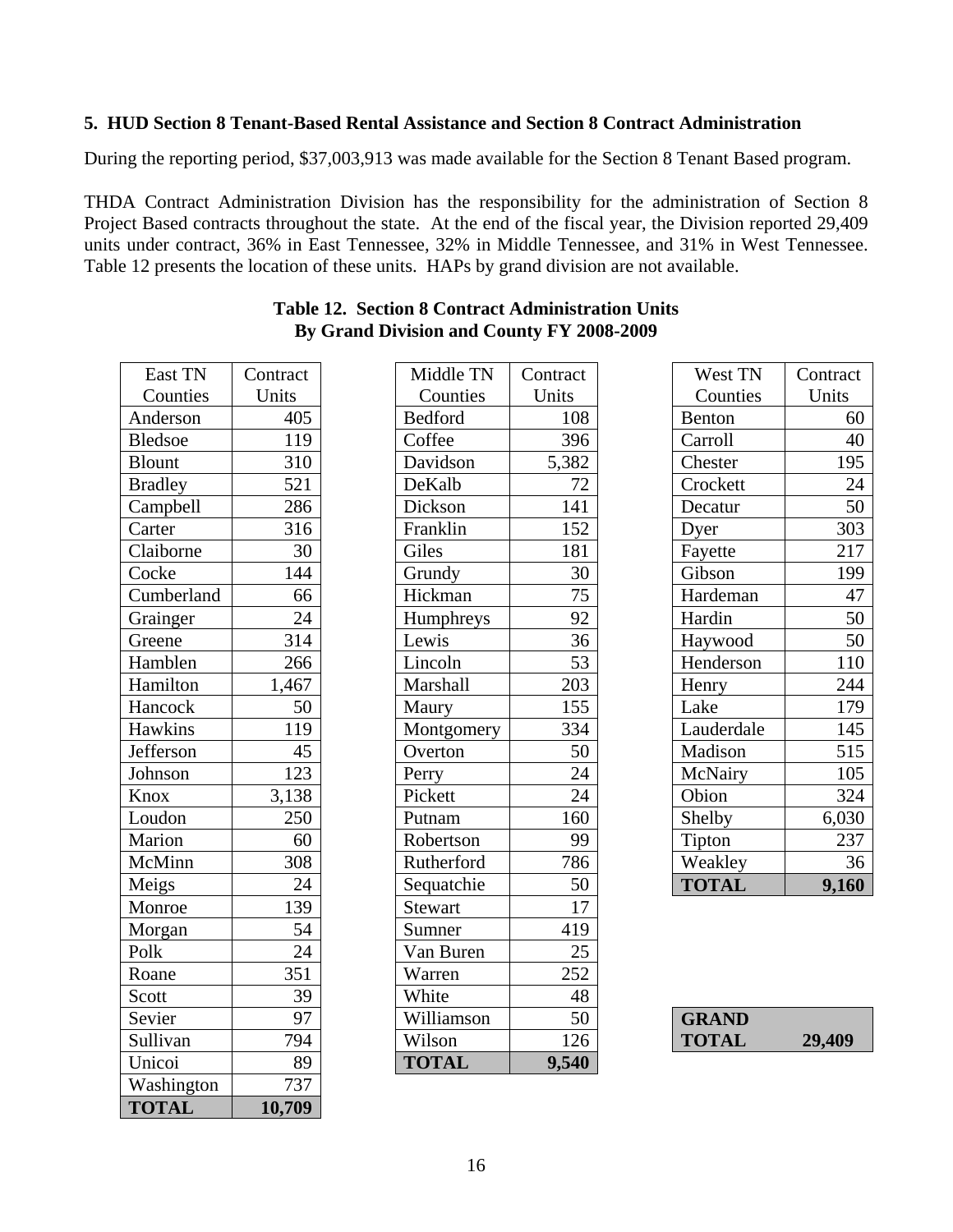#### **6. THDA Homeownership Programs**

Loans were made in 82 of the 95 counties in the State with the greatest number of loans, 48.2%, made in Middle Tennessee. The breakdown by Grand Division is shown in Table 13.

| $\mathbf{D}$ v Orang Division – 1 1 2000-2007 |            |            |                           |  |  |
|-----------------------------------------------|------------|------------|---------------------------|--|--|
| <b>Grand Division</b>                         | % of Loans | # of Loans | <b>Amount of</b><br>Loans |  |  |
| East                                          | 30.1%      | 611        | \$57,929,028              |  |  |
| Middle                                        | 48.2%      | 978        | \$110,341,694             |  |  |
| West                                          | 21.6%      | 439        | \$40,158,937              |  |  |
| <b>Total</b>                                  | 100.0%     | 2,028      | \$208,429,659             |  |  |

**Table 13. THDA Homeownership By Grand Division – FY 2008-2009** 

#### **7. THDA Rural Repair Program**

The THDA Rural Repair Program is a partnership with the Rural Housing Service (RHS) of the U. S. Department of Agriculture to provide forgiveable loans for the repair of the homes of low-income people. The following table presents program activity by grand division at the end of the reporting period.

|                   | <b>EAST</b>    |           |                     | <b>MIDDLE</b>  |           |                    | <b>WEST</b>    |           |
|-------------------|----------------|-----------|---------------------|----------------|-----------|--------------------|----------------|-----------|
| County            | #<br>Loan      | Total \$  | County              | #<br>Loan      | Total \$  | County             | #<br>Loan      | Total \$  |
| Bledsoe           |                | \$7,495   | Clay                |                | \$3,744   | Carroll            |                | \$873     |
| <b>Bradley</b>    |                | \$1,500   | Dickson             | $\overline{2}$ | \$10,640  | Crockett           |                | \$3,432   |
| Carter            |                | \$4,385   | Fentress            | 3              | \$12,035  | Fayette            | 8              | \$49,392  |
| Claiborne         | 11             | \$63,894  | Franklin            | $\overline{2}$ | \$6,107   | Gibson             | 6              | \$20,804  |
| Cocke             |                | \$5,350   | Giles               | 3              | \$4,479   | Hardeman           | 4              | \$15,827  |
| Cumberland        |                | \$3,750   | Grundy              | 6              | \$19,459  | Hardin             | $\overline{c}$ | \$6,843   |
| Grainger          | 3              | \$14,250  | Lawrence            | $\mathfrak 2$  | \$8,720   | Haywood            | $\overline{c}$ | \$5,178   |
| Greene            | $\overline{c}$ | \$6,102   | Lewis               |                | \$7,375   | Henderson          |                | \$2,690   |
| Hamblen           | $\overline{c}$ | \$3,839   | Lincoln             |                | \$1,650   | Henry              | 3              | \$17,590  |
| Hancock           | 5              | \$22,925  | Macon               | 5              | \$17,120  | Lauderdale         | $\overline{c}$ | \$13,548  |
| Hawkins           |                | \$4,316   | Marshall            |                | \$7,500   | Madison            |                | \$2,900   |
| Johnson           |                | \$2,357   | Maury               |                | \$6,500   | McNairy            |                | \$5,000   |
| Marion            | $\overline{c}$ | \$5,004   | Overton             | 5              | \$20,790  | Obion              | $\overline{c}$ | \$5,403   |
| McMinn            | 8              | \$20,242  | Pickett             | 8              | \$49,117  | Tipton             | 10             | \$50,662  |
| Monroe            |                | \$7,160   | Putnam              | $\overline{c}$ | \$7,275   | Weakley            | $\overline{c}$ | \$8,195   |
| Morgan            |                | \$6,200   | Sequatchie          |                | \$5,431   | <b>Total West</b>  | 46             | \$208,336 |
| Rhea              | 1              | \$1,837   | Smith               |                | \$3,600   | <b>Grand Total</b> | 143            | \$612,911 |
| Scott             |                | \$1,900   | Van Buren           |                | \$7,500   |                    |                |           |
| Union             | $\overline{c}$ | \$10,250  | Warren              |                | \$3,200   |                    |                |           |
| <b>Total East</b> | 46             | \$192,756 | Wayne               | $\overline{c}$ | \$5,731   |                    |                |           |
|                   |                |           | White               | $\overline{2}$ | \$3,847   |                    |                |           |
|                   |                |           | <b>Total Middle</b> | 51             | \$211,819 |                    |                |           |

**Table 14. FY 2008-2009 Rural Repair Program Activity by Grand Division**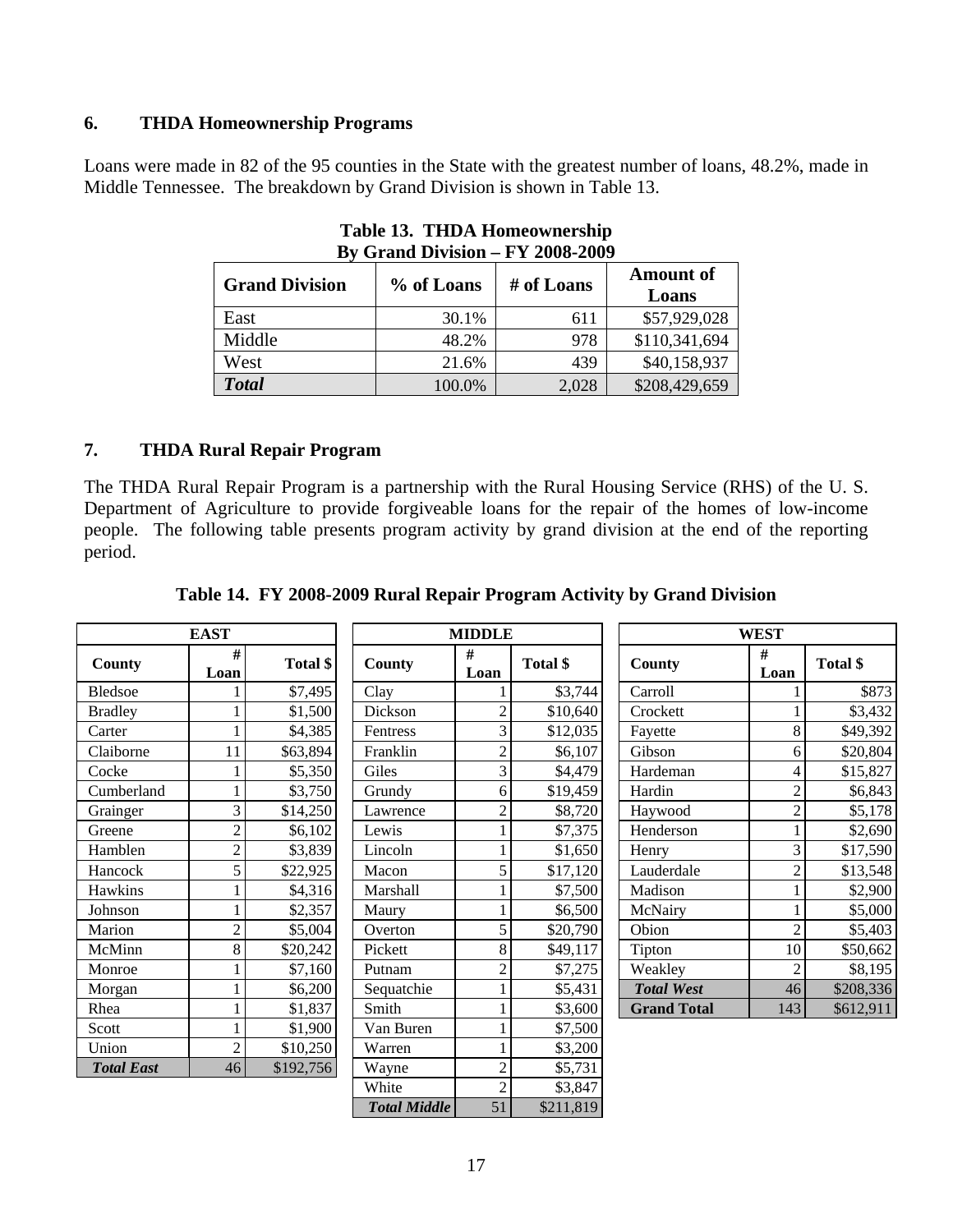#### **8. Low Income Housing Tax Credit Program (LIHTC)**

Low Income Housing Tax Credits are allocated on a calendar year basis. During CY 2008, projects in 13 Tennessee counties received allocations for LIHTC, creating 2,762 units of affordable housing. Geographically, allocations were made in 7 East Tennessee counties, utilizing 31% of the total dollar allocation. In Middle Tennessee, allocations were made in 3 counties, utilizing 38% of the total dollar allocation, and in West Tennessee, allocations were made in 3 counties, utilizing 31% of the total allocations.

The following table presents additional information. It should be noted that a portion of the projects represented below will include Multi-Family Bond Authority allocation as well as LIHTC and that 1,248 units are also included in the subsequent Multi-Family Bond Authority section which follows.

| <b>Grand Division</b> | <b>County</b>       | <b>Units</b> | \$ Allocation |
|-----------------------|---------------------|--------------|---------------|
| East                  | Anderson            | 44           | \$86,987      |
|                       | Carter              | 200          | \$477,950     |
|                       | Knox                | 325          | \$849,409     |
|                       | Louden              | 178          | \$1,604,672   |
|                       | Marion              | 40           | \$510,475     |
|                       | Sevier              | 150          | \$1,483,675   |
|                       | Sullivan            | 38           | \$484,951     |
|                       | <b>Total East</b>   | 975          | \$5,498,119   |
| Middle                | Bedford             | 130          | \$1,521,364   |
|                       | Davidson            | 522          | \$4,530,590   |
|                       | Williamson          | 88           | \$758,056     |
|                       | <b>Total Middle</b> | 740          | \$6,810,010   |
| West                  | Madison             | 48           | \$575,187     |
|                       | Shelby              | 951          | \$4,391,392   |
|                       | Weakley             | 48           | \$612,570     |
|                       | <b>Total West</b>   | 1,047        | \$5,579,149   |
|                       | <b>GRAND TOTAL</b>  | 2,762        | \$17,887,278  |

#### **Table 15. Low Income Housing Tax Credit Allocations by Grand Division: CY 2008**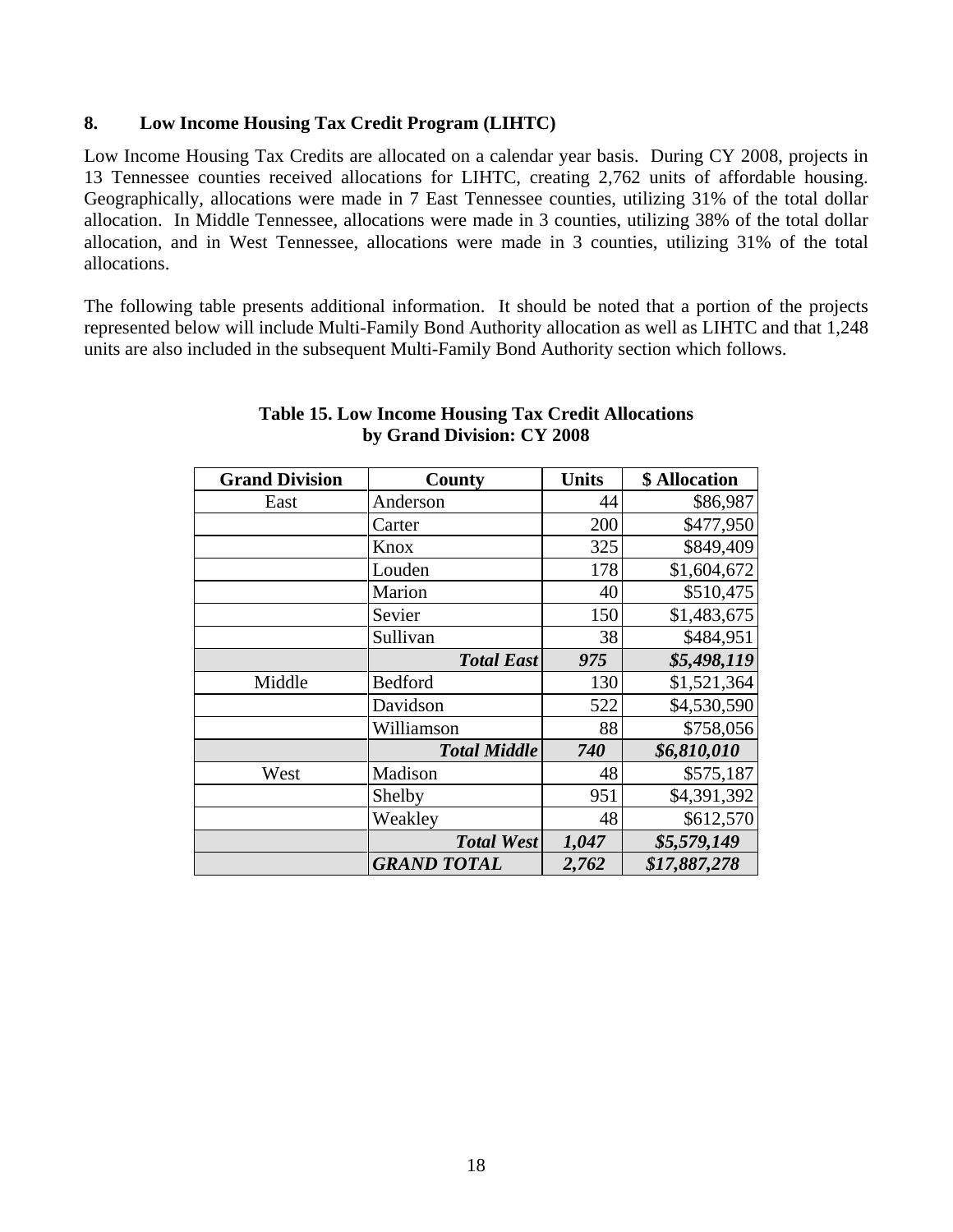## **9. THDA Tax-Exempt Multi-Family Bond Authority**

In calendar year 2008, tax-exempt bond authority was reallocated to provide permanent financing for developments in 5 counties, which will result in a total of 1,248 units. Allocations were made in 3 East Tennessee counties, 1 Middle Tennessee county, and 1 West Tennessee county. The following table presents additional data.

| <b>Grand Division</b> | <b>County</b>       | # of Units | <b>Amount Allocated</b> |
|-----------------------|---------------------|------------|-------------------------|
| East                  | Anderson            | 44         | \$1,203,453             |
|                       | Carter              | 100        | \$3,326,000             |
|                       | Knox                | 325        | \$14,930,199            |
|                       | <b>Total East</b>   | 469        | \$19,459,652            |
| Middle                | Davidson            | 154        | \$9,105,000             |
|                       | <b>Total Middle</b> | 154        | \$9,105,000             |
| West                  | Shelby              | 625        | \$21,720,000            |
|                       | <b>Total West</b>   | 625        | \$21,720,000            |
| <b>Total Awarded</b>  |                     | 1,248      | \$50,284,652            |

#### **Table 16. Tax-Exempt Multi-Family Bond Authority by Grand Division: CY 2008**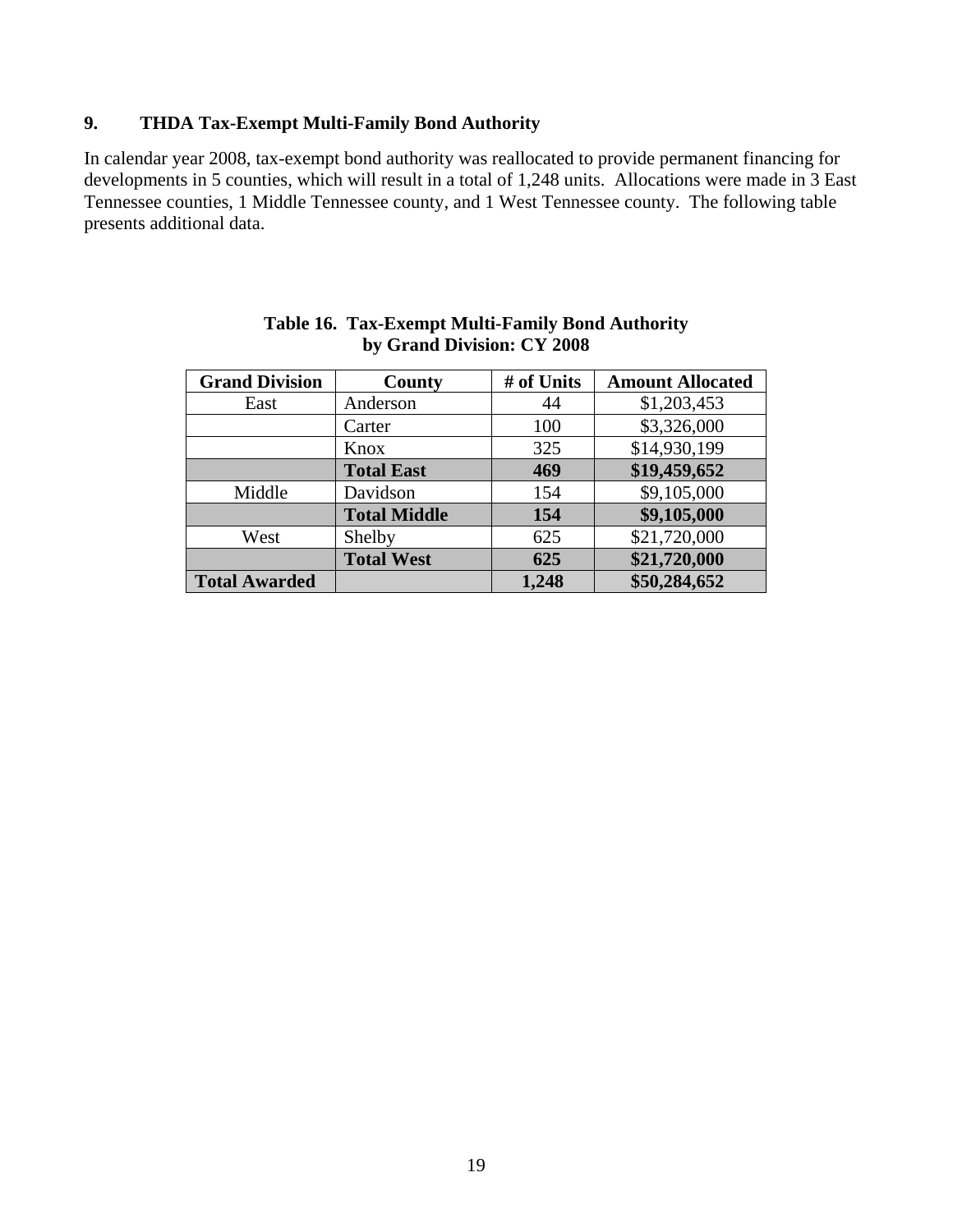## **Summary**

Overall, Middle Tennessee received the largest portion of funds largely because of THDA's homeownership program. Table 17 provides greater details of the amount of funds awarded in each program.

| <b>PROGRAM</b>                                      | <b>EAST TN</b>                                                               | <b>MIDDLE TN</b> | <b>WEST TN</b> | <b>TOTAL</b>  |  |  |  |
|-----------------------------------------------------|------------------------------------------------------------------------------|------------------|----------------|---------------|--|--|--|
|                                                     | GEOGRAPHIC DISTRIBUTION OF HUD INVESTMENTS REQUIRED IN THE CONSOLIDATED PLAN |                  |                |               |  |  |  |
| <b>CDBG</b>                                         | \$10,585,114                                                                 | \$8,784,219      | \$6,665,614    | \$26,034,947  |  |  |  |
| <b>HOME</b>                                         | \$7,073,481                                                                  | \$6,279,950      | \$4,539,554    | \$17,892,985  |  |  |  |
| <b>ADDI</b>                                         | \$40,000                                                                     | \$45,000         | \$5,000        | \$90,000      |  |  |  |
| HOPWA*                                              | \$512,800                                                                    | \$147,702        | \$129,498      | \$790,000     |  |  |  |
| ESG**                                               | \$751,968                                                                    | \$449,157        | \$380,452      | \$1,581,577   |  |  |  |
| <b>Total</b>                                        | \$18,963,363                                                                 | \$15,706,028     | \$11,720,118   | \$46,389,509  |  |  |  |
| % of Total                                          | 41%                                                                          | 34%              | 25%            | 100%          |  |  |  |
| <b>GEOGRAPHIC DISTRIBUTION OF OTHER INVESTMENTS</b> |                                                                              |                  |                |               |  |  |  |
| Section 8 Tenant Based***                           |                                                                              |                  |                | \$37,003,913  |  |  |  |
| Section 8 Project Based***                          |                                                                              |                  |                | \$134,591,258 |  |  |  |
| Homeownership                                       | \$57,929,028                                                                 | \$110,341,694    | \$40,158,937   | \$208,429,659 |  |  |  |
| <b>THDA Rural Repair Program</b>                    | \$192,756                                                                    | \$211,819        | \$208,336      | \$612,911     |  |  |  |
| <b>LIHTC</b>                                        | \$5,498,119                                                                  | \$6,810,010      | \$5,579,149    | \$17,887,278  |  |  |  |
| Multi-Family Bond                                   | 19,459,652                                                                   | 9,105,000        | 21,720,000     | 50,284,652    |  |  |  |
| Total-(GD Not Including Sec. 8)                     | \$83,079,555                                                                 | \$126,468,523    | \$67,666,422   | \$277,214,500 |  |  |  |
| % of Total (GD Not Including Sec. 8)                | 30%                                                                          | 46%              | 24%            |               |  |  |  |
| <b>Grand Total-(GD Not Including Sec. 8)</b>        | \$102,042,91                                                                 | \$142, 174, 551  | \$79,386,540   | \$323,604,009 |  |  |  |
| % of Total                                          | 32%                                                                          | 44%              | 24%            |               |  |  |  |

|  |  | Table 17. Recap of Geographic Distribution - All Programs: FY 2008-2009 |
|--|--|-------------------------------------------------------------------------|
|  |  |                                                                         |

**\*Administrative funds are not reflected in this chart (\$6,000.00).**

\*\*There is an additional \$71,595 that has been used for State administrative fees. When added, the new total is **\$1,653,172.** 

**\*\*\*Payment information by Grand Division is not available.**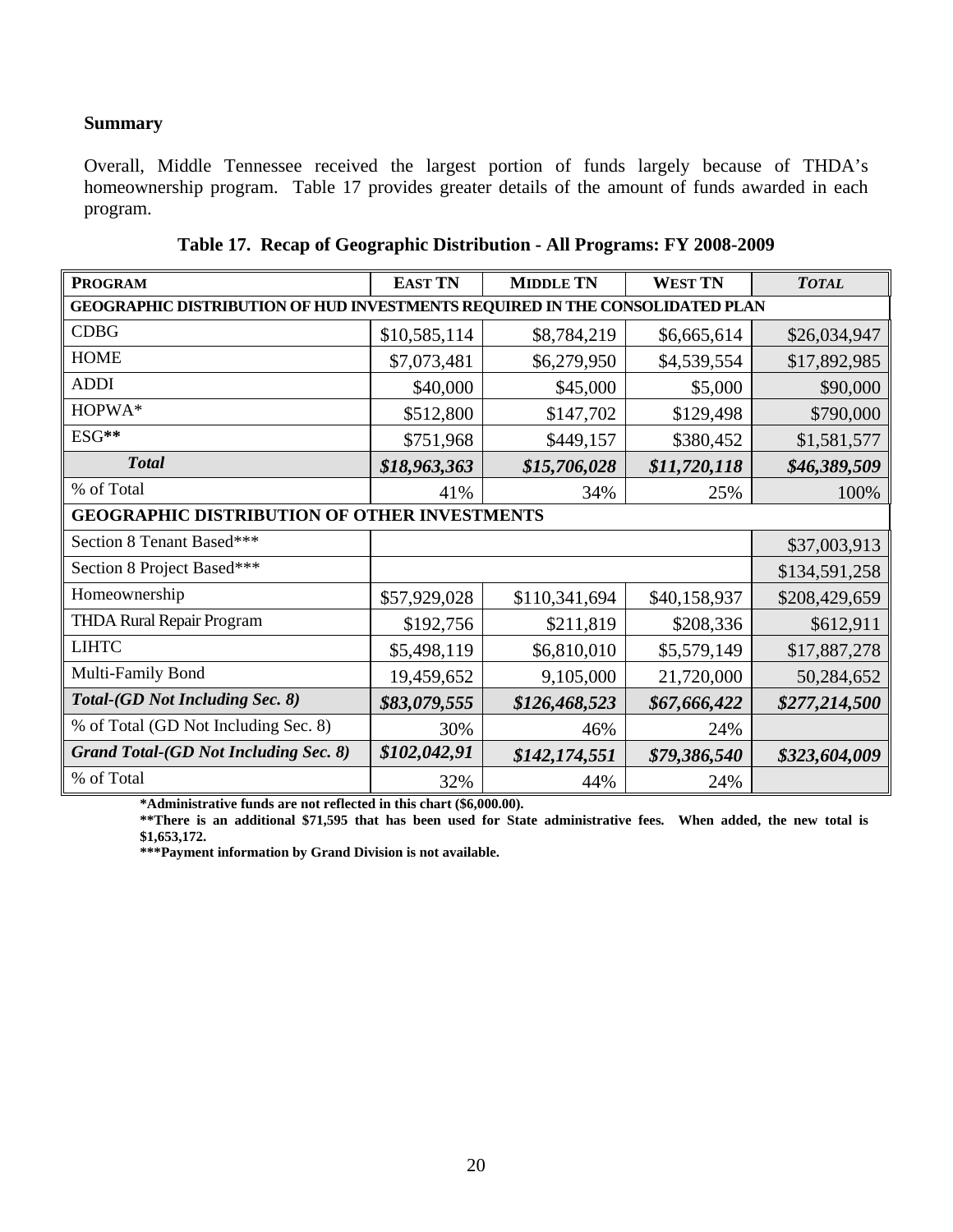## **D) FAMILIES AND PERSONS ASSISTED INCLUDING RACIAL AND ETHNIC STATUS**

#### **1. Community Development Block Grant (CDBG) Small Cities Program**

The following table summarizes the data from the 2008 PER Part III: Civil Rights which reports on the CDBG Applicants and Beneficiaries, by race and gender characteristics. (Exhibit A) The racial categories are those reported in the PER. For the reporting period, the total for Applicants and Beneficiaries is 213,460 persons, with 22,267 minorities and 32,484 female heads of household.

| <b>Racial Category</b>                                  | <b>Total Served</b> | $\frac{0}{0}$ |
|---------------------------------------------------------|---------------------|---------------|
| White                                                   | 191,193             | 89.57%        |
| Black/African American                                  | 15,409              | 7.22%         |
| Asian                                                   | 497                 | 0.23%         |
| American Indian/Alaskan Native                          | 358                 | 0.17%         |
| Native Hawaiian/Other Pacific Islander                  | 18                  | 0.01%         |
| American Indian/Alaskan Native & White                  | 205                 | 0.10%         |
| Asian & White                                           | 583                 | 0.27%         |
| Black/African American & White                          | 2,023               | 0.95%         |
| American Indian/Alaskan Native & Black/African American | 53                  | 0.02%         |
| <b>Other Multi-Racial</b>                               | 3,121               | 1.46%         |
| <b>Total</b>                                            | 213,460             | 100.00%       |
| <b>Gender Characteristics</b>                           |                     |               |
| Female Head of Household                                | 32,484              | 15.22%        |

|  |  | Table 18. CDBG Program Demographics by Grant Year: FY 2008-2009 |
|--|--|-----------------------------------------------------------------|
|  |  |                                                                 |

Information on benefit to low- and moderate-income persons is also reported in the PER. The following table presents a summary of that information derived from CDBG contract closeouts. An expanded table is presented in Exhibit A. Based on that information, 3,225,827 persons are reported as beneficiaries, and of that number, 2,382,553 or 74% are low- and moderate-income persons.

#### **Table 19**. **CDBG Benefit to Low and Moderate Income Persons By Projects Pending Final Audit: FY 2008-2009**

|                                   | Total $#$ of   | Total # of         | $%$ of |
|-----------------------------------|----------------|--------------------|--------|
| <b>Purpose</b>                    | <b>Persons</b> | <b>LMI Persons</b> | LMI    |
| <b>Total Economic Development</b> | 11,334         | 6,584              | 58%    |
| <b>Total Housing</b>              | 7.057          | 6,382              | 90%    |
| <b>Total Public Facilities</b>    | 3,207,436      | 2,369,587          | 74%    |
| <b>GRAND TOTAL</b>                | 3,225,827      | 2,382,553          | 74%    |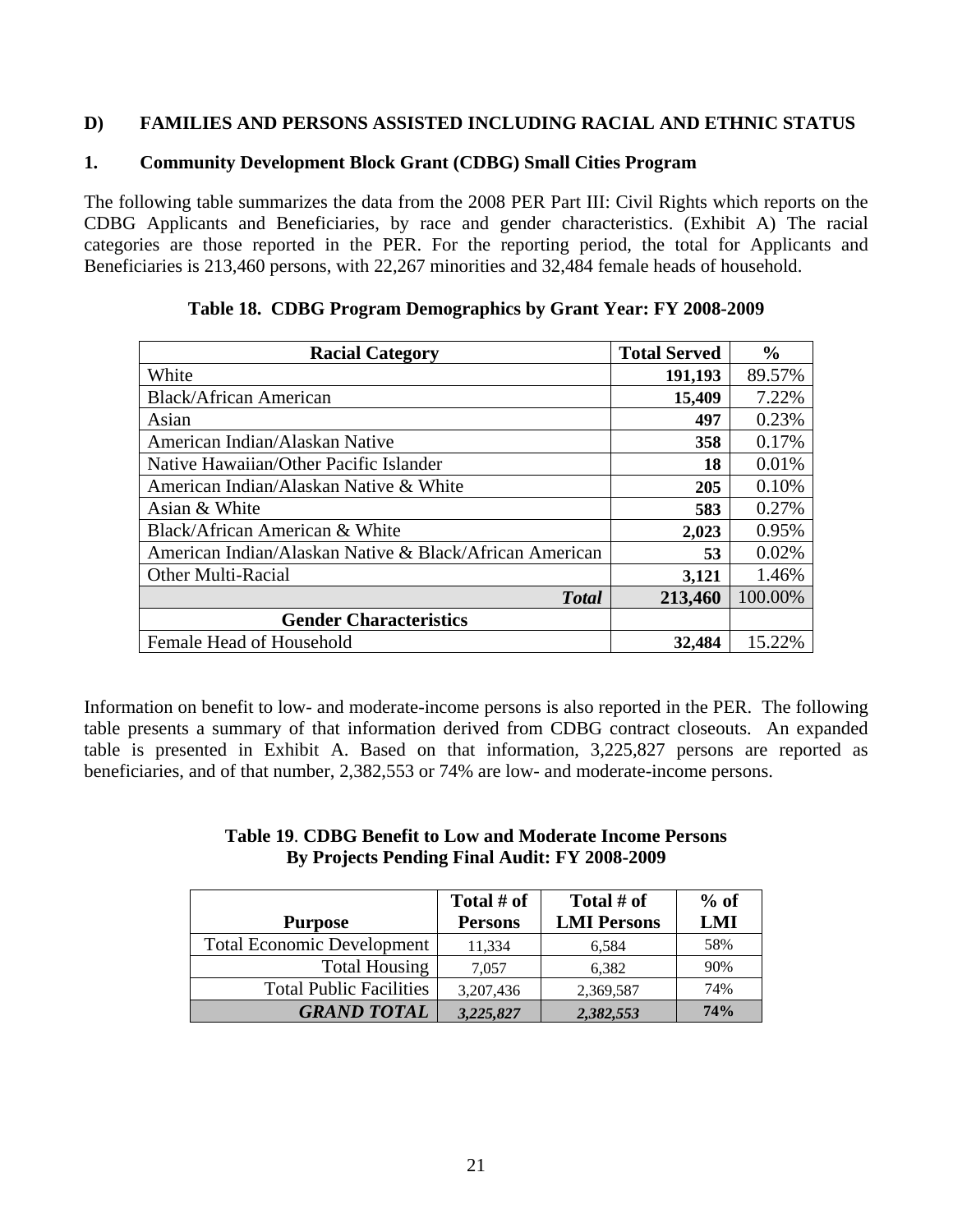## **2. HOME Investments Partnership (HOME)**

For the HOME and ADDI programs, beneficiary information is obtained when the project completion report is entered into IDIS. During the reporting period, the HOME program assisted 359 units, with East Tennessee and Middle Tennessee each having 157 and 131 beneficiaries, respectively. Forty-nine percent of the households were very low income. Through the ADDI program, 18 first time homebuyers received downpayment and closing cost assistance. The majority of ADDI households, 78%, were classified as low income.

The following two tables provide further information, by program and income categories.

| $%$ of<br><b>Median</b> | <b>East TN</b> |             | <b>Middle TN</b> |              | <b>West TN</b> |             | <b>Totals</b> |             |              |               |  |
|-------------------------|----------------|-------------|------------------|--------------|----------------|-------------|---------------|-------------|--------------|---------------|--|
|                         | <b>HOME</b>    | <b>ADDI</b> | <b>HOME</b>      | <b>ADDI</b>  | <b>HOME</b>    | <b>ADDI</b> | <b>HOME</b>   | <b>ADDI</b> | <b>Total</b> | $\frac{6}{9}$ |  |
| 0%-30%                  | 39             | 0           | 26               |              | 12             |             | 77            |             | 77           | 21%           |  |
| 31%-50%                 | 50             | ◠           | 35               |              | 17             |             | 102           |             | 106          | 28%           |  |
| 51%-60%                 | 37             |             | 38               |              | 11             |             | 86            |             | 88           | 23%           |  |
| 61%-80%                 | 31             | J           | 32               | $\mathbf{r}$ | 31             |             | 94            | 12          | 106          | 28%           |  |
| <b>Totals</b>           | 157            | 8           | 131              | $\mathbf 0$  | 71             |             | 359           | 18          | 377          | 100%          |  |
| <b>Grand Totals</b>     | 165            |             | 140              |              | 72             |             | 377           |             |              |               |  |

**Table 20. Income Characteristics of HOME Beneficiaries: FY 2008-2009** 

|  |  |  |  |  | Table 21. Household Income of HOME Beneficiaries: FY 2008-2009 |  |  |
|--|--|--|--|--|----------------------------------------------------------------|--|--|
|--|--|--|--|--|----------------------------------------------------------------|--|--|

| % of Median         | <b>East TN</b> |             |             | <b>Middle TN</b> |             | <b>West TN</b> |                    | <b>Totals</b> |       |               |  |
|---------------------|----------------|-------------|-------------|------------------|-------------|----------------|--------------------|---------------|-------|---------------|--|
|                     | <b>HOME</b>    | <b>ADDI</b> | <b>HOME</b> | ADDI             | <b>HOME</b> |                | <b>ADDI   HOME</b> | <b>ADDI</b>   | Total | $\frac{6}{6}$ |  |
| Very Low-0-50%      | 89             |             | 61          |                  | 29          |                | 79                 |               | 183   | 49%           |  |
| Low-51-80%          | 68             |             | 70          |                  | 42          |                | 180                | 14            | 194   | 51%           |  |
| <b>Totals</b>       | 157            |             | 131         | Q                | 71          |                | 359                | 18            | 377   | 100%          |  |
| <b>Grand Totals</b> | 165            |             | 140         |                  |             |                | 377                |               |       |               |  |

Of the households served by the HOME program, 19% were minority; while in the ADDI program, 11% were minority. Table 22 reflects this information.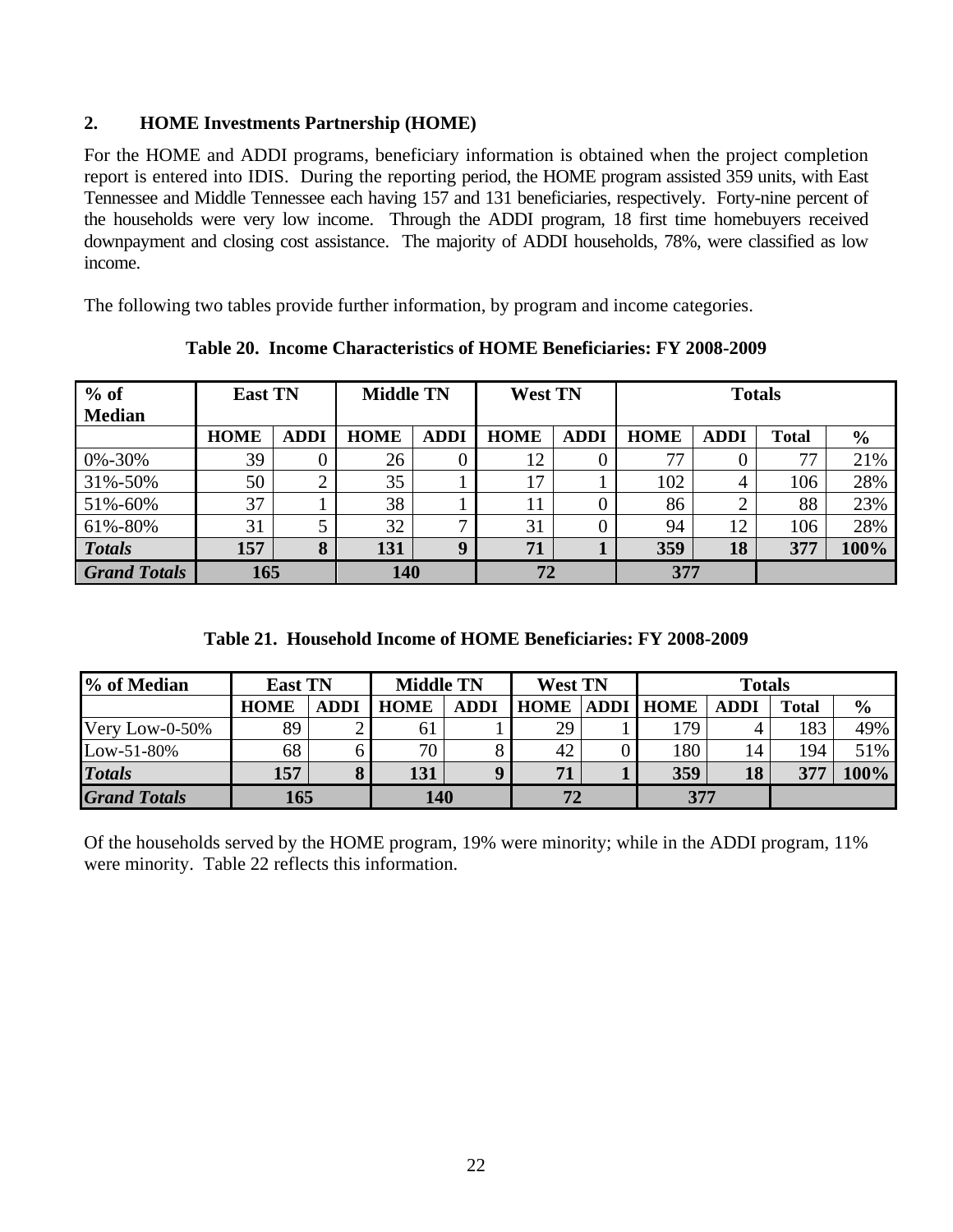| Race                                  | <b>East TN</b>                     |             |                  | <b>Middle TN</b> |             | <b>West TN</b> |               | <b>Totals</b> |              |                |
|---------------------------------------|------------------------------------|-------------|------------------|------------------|-------------|----------------|---------------|---------------|--------------|----------------|
|                                       | <b>HOME</b>                        | <b>ADDI</b> | <b>HOME</b>      | <b>ADDI</b>      | <b>HOME</b> | <b>ADDI</b>    | <b>HOME</b>   | <b>ADDI</b>   | <b>Total</b> | $\frac{6}{10}$ |
| White                                 | 135                                | ⇁           | 107              | 8                | 47          |                | 289           | 16            | 305          | 81%            |
| <b>Black</b>                          | 21                                 |             | 24               |                  | 23          |                | 68            | 2             | 70           | 18%            |
| Asian                                 |                                    |             | 0                |                  | 0           |                |               | 0             |              | .5%            |
| American<br>Indian/Alaskan &<br>White | $\overline{0}$                     | 0           | 0                | $\theta$         |             | 0              |               | 0             |              | .5%            |
| <b>Totals</b>                         | 157                                | 8           | 131              | 9                | 71          |                | 359           | 18            | 377          | 100%           |
| <b>Grand Totals</b>                   | 165                                |             | 140              |                  | 72          |                | 377           |               |              |                |
| <b>Ethnicity</b>                      | <b>Middle TN</b><br><b>East TN</b> |             |                  | <b>West TN</b>   |             |                | <b>Totals</b> |               |              |                |
|                                       | <b>HOME</b>                        | <b>ADDI</b> | <b>HOME</b>      | <b>ADDI</b>      | <b>HOME</b> | <b>ADDI</b>    | <b>HOME</b>   | <b>ADDI</b>   | <b>Total</b> | $\frac{6}{9}$  |
| Hispanic                              |                                    |             | $\left( \right)$ |                  |             |                |               |               |              | .5%            |
| <b>Totals</b>                         | $\boldsymbol{0}$                   |             |                  |                  | $\mathbf 0$ |                |               |               |              |                |

**Table 22. Race/Ethnicity Characteristics of HOME Beneficiaries: FY 2008-2009** 

The following two tables present household size and household type of HOME and ADDI beneficiaries. Forty-one percent of households assisted with HOME funds were one-person households. In the ADDI program, 50% were three-person households.

| <b>HH</b> Size      | <b>East TN</b> |             | <b>Middle TN</b> |                | <b>West TN</b> |             |             | <b>Totals</b> |              |               |
|---------------------|----------------|-------------|------------------|----------------|----------------|-------------|-------------|---------------|--------------|---------------|
|                     | <b>HOME</b>    | <b>ADDI</b> | <b>HOME</b>      | <b>ADDI</b>    | <b>HOME</b>    | <b>ADDI</b> | <b>HOME</b> | <b>ADDI</b>   | <b>Total</b> | $\frac{6}{6}$ |
|                     | 69             |             | 51               | 3              | 27             |             | 147         | 4             | 151          | 40%           |
| 2                   | 37             |             | 33               |                | 16             |             | 86          | ↑             | 88           | 23%           |
| 3                   | 21             | 5           | 15               | 4              | 11             |             | 47          | 9             | 56           | 15%           |
| $\overline{4}$      | 16             |             | 15               |                | 8              |             | 39          | ◠             | 41           | 11%           |
|                     | 12             | $\theta$    | 11               | $\overline{0}$ | $\overline{4}$ |             | 27          | 0             | 27           | 7%            |
| 6                   | ◠<br>∠         | 0           | 3                | $\overline{0}$ | 3              |             | 8           | 0             | 8            | 2%            |
| 7                   |                | 0           | $\bigcap$        | $\overline{0}$ |                |             | 3           |               | 4            | 1%            |
| 8                   |                |             |                  | $\overline{0}$ |                |             | ⌒           |               | ◠            | 1%            |
| <b>Totals</b>       | 157            | 8           | 131              | 9              | 71             |             | 359         | 18            | 377          | 100%          |
| <b>Grand Totals</b> | 165            |             | 140              |                | 72             |             | 377         |               |              |               |

Household Type also differs between the HOME and the ADDI programs. The most frequent household type of HOME beneficiaries was Single/Non-Elderly with 32% followed closely by Elderly with 31%. The most frequent household types of ADDI beneficiaries were both Single Parent and Other with 28% each.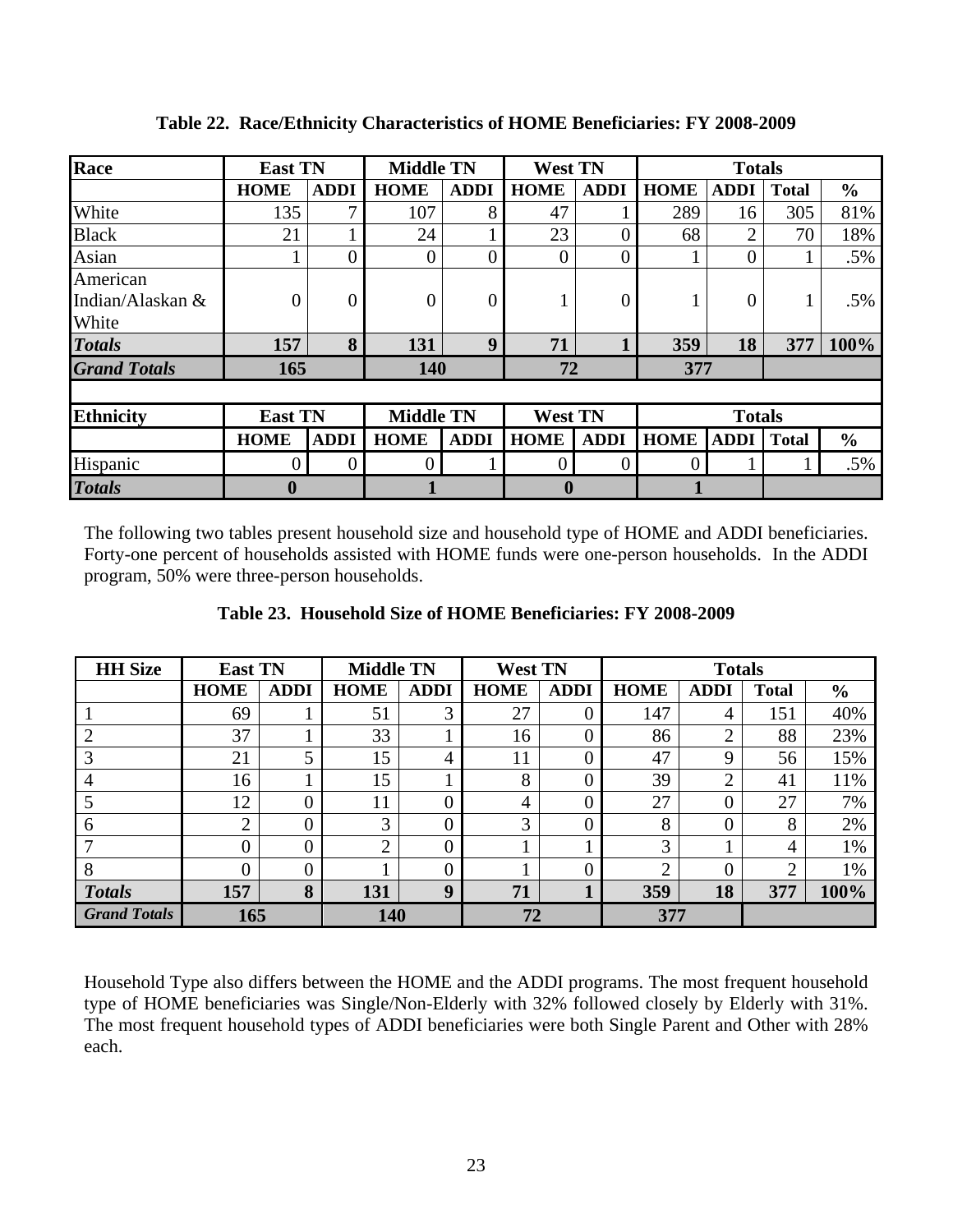| <b>HH</b> Type               | <b>East TN</b> |             |             | <b>Middle TN</b> |                | <b>West TN</b> |             | <b>Totals</b> |              |               |  |
|------------------------------|----------------|-------------|-------------|------------------|----------------|----------------|-------------|---------------|--------------|---------------|--|
|                              | <b>HOME</b>    | <b>ADDI</b> | <b>HOME</b> | <b>ADDI</b>      | <b>HOME</b>    | <b>ADDI</b>    | <b>HOME</b> | <b>ADDI</b>   | <b>Total</b> | $\frac{6}{6}$ |  |
| Single/Non-Elderly           | 56             |             | 33          |                  | 27             |                | 116         | 4             | 120          | 32%           |  |
| Elderly                      | 41             |             | 59          |                  |                |                | 111         |               | 112          | 30%           |  |
| <b>Related/Single Parent</b> | 18             |             |             |                  | 13             |                | 42          |               | 47           | 12%           |  |
| Related/Two Parent           | 24             |             | 15          |                  | 15             |                | 54          | 3             | 57           | 15%           |  |
| Other                        | 18             | 4           | 13          |                  |                |                | 36          |               | 4)           | 11%           |  |
| <b>Totals</b>                | 157            | 8           | 131         |                  | 7 <sup>1</sup> |                | 359         | 18            | 377          | 100%          |  |
| <b>Grand Totals</b>          | 165            |             | 140         |                  | 72             |                | 377         |               |              |               |  |

**Table 24. Type of HOME Beneficiary Households: FY 2008-2009** 

## **3. Housing Opportunities for Persons with AIDS (HOPWA)**

During the grant year, the HOPWA program reported 579 individuals with HIV/AIDS and 397 affected family members' as beneficiaries of Short Term Rent, Mortgage and Utility payments and Supportive Services.

The race/ethnicity of the beneficiaries is as follows:

| Caucasian                              | 63.11% of which 3.07% are Hispanic |
|----------------------------------------|------------------------------------|
| <b>Black/African American</b>          | 31.25%                             |
| American Indian/Alaskan Native         | 1.74%                              |
| Black/African American & Caucasian     | $1.64\%$                           |
| Native Hawaiian/Other Pacific Islander | $0.0\%$                            |
| Other Multi Racial                     | 2.26% of which 50% are Hispanic    |

Hispanic comprises 3.07% of the total number served through Short Term, Rent, Mortgage and Utility payments.

Of the 976 persons who received housing assistance, 56.97% were male and 43.03% were female. The majority were between 31 and 50 years old, equaling 50.31%.

## **4. Emergency Shelter Grants (ESG)**

Information contained in Exhibit D was summarized into Table 25 to show demographic information on Emergency Shelter Grant Activity. Overall numbers indicate that more females than males received assistance across the state. This is probably reflective of the number of domestic violence programs receiving funding through the grant. Agencies continue to report the increasing incidents of families with young children becoming homeless. The increasingly diverse population is also becoming a part of the homeless population as the immigrant population in the State continues to grow. Most of the shelters in Tennessee cannot accommodate family units and thus the families continue to encounter further disruption when fathers/ husbands must be sheltered apart from the wives and children. Agencies also report increasing numbers of homeless persons with physical disabilities, mental illness and drug/ alcohol problems for which placement options are limited.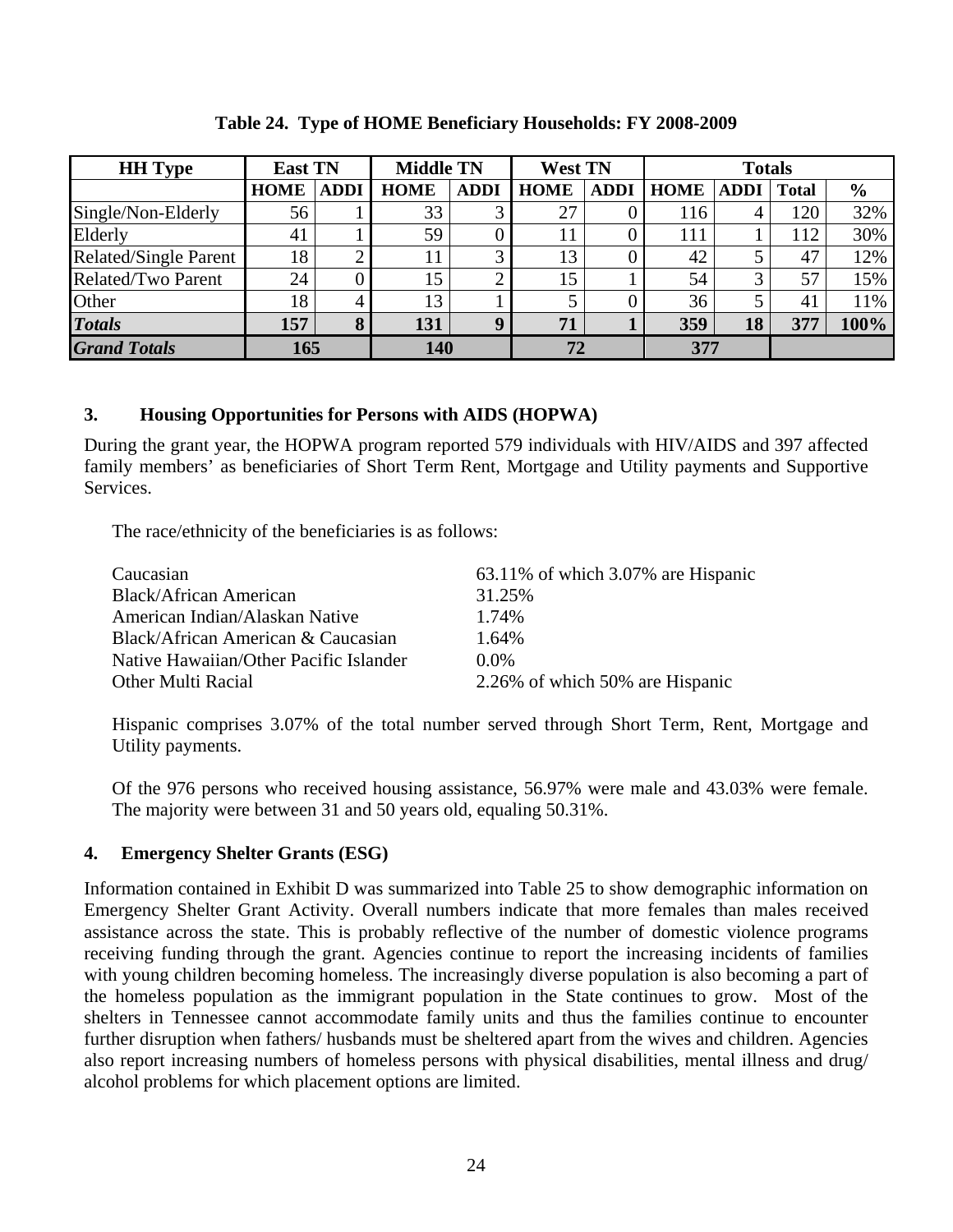|                                             | <b>EAST</b>    |        |                          |              |
|---------------------------------------------|----------------|--------|--------------------------|--------------|
| <b>Agency</b>                               | <b>Male</b>    | Female | Unavailable              | <b>Total</b> |
| <b>AIM Center</b>                           | 23             | 28     |                          | 51           |
| Family Resource Agency                      |                | 375    | 118                      | 493          |
| <b>Frontier Health</b>                      | 20             | 24     |                          | 44           |
| <b>Good Samaritan Ministries</b>            |                |        | 137,964                  | 137,964      |
| Greater Hospitality Network of Johnson City | 23             | 74     | 119                      | 216          |
| Johnson County Safe Haven                   |                | 372    |                          | 372          |
| Iva's Place                                 | 89             | 151    |                          | 240          |
| M.A.T.S.                                    | 156            | 115    |                          | 271          |
| Ridgeview, Inc.                             | 28             | 51     |                          | 79           |
| City of Morristown                          | 323            | 213    | 7,510                    | 8,046        |
| City of Bristol                             | 422            | 337    | 9,579                    | 10,338       |
| City of Johnson City                        | 3,181          | 2,118  | 2,398                    | 7,697        |
| City of Kingsport                           | 839            | 1,313  | 7,172                    | 9,324        |
| City of Cleveland                           | 389            | 208    | 2,953                    | 3,550        |
| City of Oak Ridge                           |                |        | 1,358                    | 1,358        |
| <b>Total For East Tennessee</b>             | 5,493          | 5,379  | 169,171                  | 180,043      |
|                                             | <b>MIDDLE</b>  |        |                          |              |
| <b>Buffalo Valley</b>                       | 399            |        |                          | 399          |
| Centerstone                                 | 9              | 29     | $\overline{4}$           | 42           |
| Good Neighbor Mission                       | 22             | 31     | 231                      | 284          |
| Haven of Hope                               | $\overline{2}$ | 179    |                          | 181          |
| Park Center                                 | 4              | 17     | $\overline{\phantom{a}}$ | 21           |
| City of Franklin                            | 38             | 1,411  |                          | 1,449        |
| Dismas House of Upper Cumberland            | 25             | 7      |                          | 32           |
| City of Clarksville                         | 279            | 352    | 1,851                    | 2,482        |
| City of Murfreesboro                        | 558            | 348    | 3,568                    | 4,474        |
| <b>Total for Middle Tennessee</b>           | 1,336          | 2,374  | 5,654                    | 9,364        |
|                                             | <b>WEST</b>    |        |                          |              |
| <b>Behavioral Health Initiatives</b>        | $\,8\,$        | 12     |                          | 20           |
| Carey Counseling, Inc.                      | 9              | 16     |                          | 25           |
| Damascus Road                               | 92             | 85     | 275                      | 452          |
| Matthew 25:40                               | 1,216          | 983    |                          | 2,199        |
| Northwest Safeline                          | 27             | 865    |                          | 892          |
| <b>WRAP</b>                                 | 1,648          |        |                          | 1,648        |
| West TN Legal Services                      | 189            | 140    |                          | 329          |
| City of Jackson                             | 174            | 564    | 2,067                    | 2,805        |
| <b>Total For West Tennessee</b>             | 3,363          | 2,665  | 2,342                    | 8,370        |
| <b>Grand Total</b>                          | 10,192         | 10,418 | 177,167                  | 197,777      |

**Table 25. Emergency Shelter Grant Program Participants by Gender - FY 2008-2009**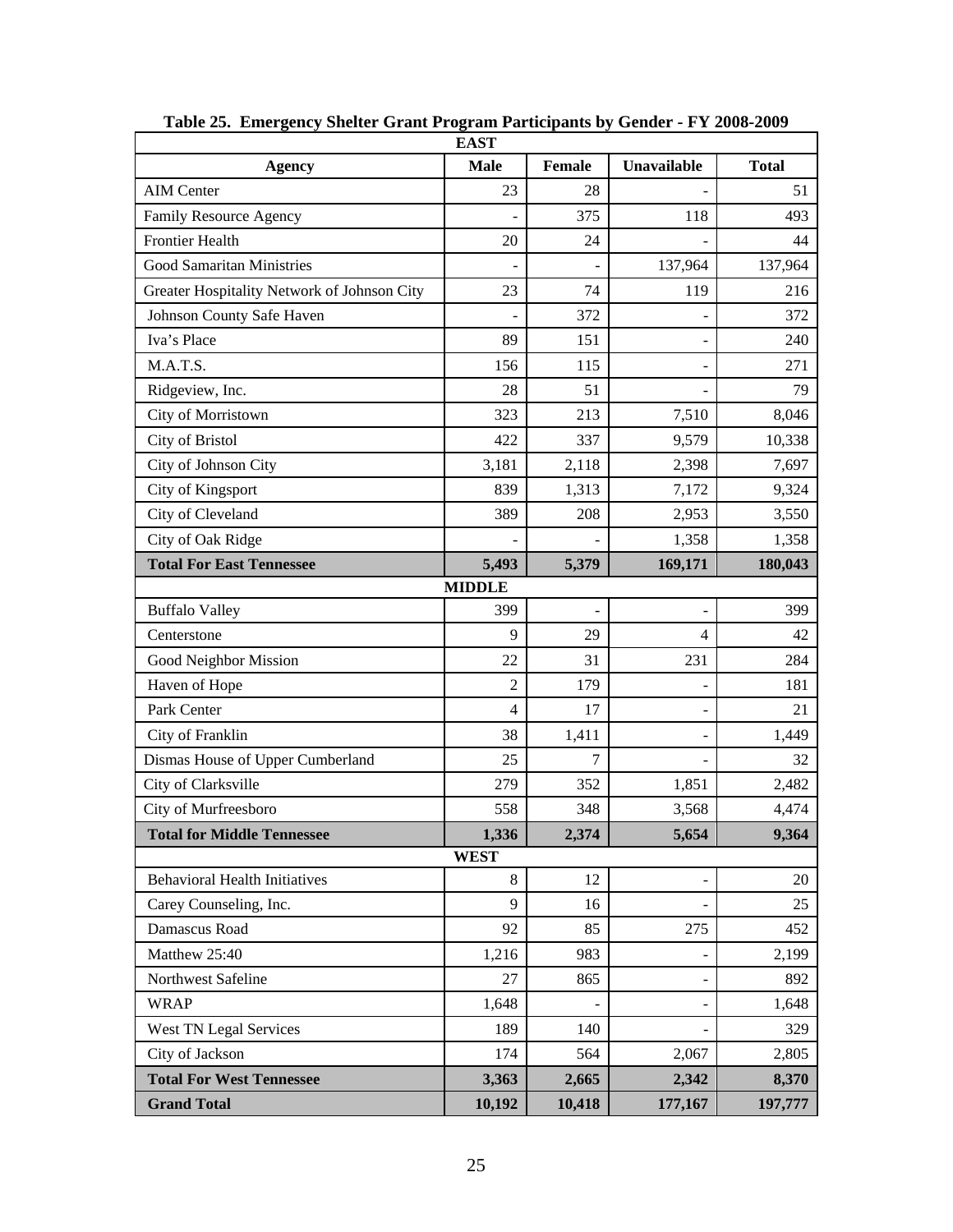| Agency                                                   | White                    | <b>Black</b><br>African<br>American | <b>Black</b><br>African<br>American/<br>White | <b>Native</b><br>Hawaiian<br>Pacific<br><b>Islander</b> | Asian                    | Asian<br>$\boldsymbol{\&}$<br>White | American<br>Indian<br>Alaskan<br><b>Native</b> | American<br>Indian<br><b>Alaskan</b><br><b>Native</b><br>White | American<br>Indian/<br><b>Alaskan</b><br>Native/<br>Black/Af.<br>American | <b>Balance</b> /<br>Other | <b>Total</b> |
|----------------------------------------------------------|--------------------------|-------------------------------------|-----------------------------------------------|---------------------------------------------------------|--------------------------|-------------------------------------|------------------------------------------------|----------------------------------------------------------------|---------------------------------------------------------------------------|---------------------------|--------------|
| <b>Grand Division: East</b>                              |                          |                                     |                                               |                                                         |                          |                                     |                                                |                                                                |                                                                           |                           |              |
| <b>AIM Center</b>                                        | 29                       | 19                                  | $\overline{a}$                                | $\overline{a}$                                          | $\overline{a}$           | $\blacksquare$                      | $\mathbf{1}$                                   | $\overline{a}$                                                 | $\overline{a}$                                                            | $\overline{2}$            | 51           |
| <b>Family Resource</b><br>Agency                         | 394                      | 68                                  | $\overline{\phantom{a}}$                      | $\overline{\phantom{a}}$                                | 3                        | $\overline{\phantom{a}}$            | $\overline{\phantom{a}}$                       | $\overline{\phantom{a}}$                                       | $\overline{\phantom{a}}$                                                  | 28                        | 493          |
| <b>Frontier Health</b>                                   | 43                       | $\mathbf{1}$                        | $\overline{a}$                                | $\overline{a}$                                          | $\overline{a}$           | $\overline{\phantom{a}}$            | $\overline{\phantom{a}}$                       | $\overline{a}$                                                 | $\overline{a}$                                                            | $\overline{a}$            | 44           |
| Good Samaritan<br>Ministries                             | 136,406                  | $\overline{a}$                      | $\overline{\phantom{a}}$                      | 1                                                       | 76                       | $\blacksquare$                      | 9                                              | $\overline{\phantom{a}}$                                       | $\overline{\phantom{a}}$                                                  | 1,472                     | 137,964      |
| <b>Greater Hospitality</b><br>Network of Johnson<br>City | 175                      | 23                                  | 15                                            | $\overline{a}$                                          | $\overline{a}$           | $\overline{\phantom{a}}$            | $\mathbf{1}$                                   |                                                                |                                                                           | 2                         | 216          |
| Iva's Place                                              | 185                      | 41                                  | 11                                            | $\overline{\phantom{a}}$                                | $\frac{1}{2}$            | $\overline{\phantom{a}}$            | $\overline{\phantom{a}}$                       | $\overline{\phantom{a}}$                                       | $\overline{a}$                                                            | $\mathfrak{Z}$            | 240          |
| Johnson Co Safe<br>Haven                                 | 355                      | $\overline{a}$                      | $\overline{a}$                                | $\overline{a}$                                          | 5                        | $\overline{\phantom{a}}$            | $\overline{a}$                                 | $\overline{\phantom{a}}$                                       | $\overline{a}$                                                            | 12                        | 372          |
| M.A.T.S.                                                 | 252                      | 9                                   | $\overline{a}$                                | $\overline{a}$                                          | $\mathbf{1}$             |                                     | $\overline{c}$                                 | $\mathbf{1}$                                                   | $\overline{a}$                                                            | 6                         | 271          |
| Ridgeview, Inc.                                          | 75                       | $\overline{4}$                      | $\overline{a}$                                | $\overline{a}$                                          | $\overline{a}$           | $\overline{\phantom{a}}$            | $\overline{\phantom{a}}$                       | $\overline{a}$                                                 | $\overline{a}$                                                            |                           | 79           |
| City of Morristown                                       | 5,718                    | 1,243                               | $\overline{a}$                                | $\overline{a}$                                          | $\sqrt{2}$               | $\overline{\phantom{a}}$            | $\boldsymbol{2}$                               | $\mathbf{1}$                                                   | $\overline{a}$                                                            | 1,080                     | 8,046        |
| <b>City of Bristol</b>                                   | 9,286                    | 813                                 | $\overline{\phantom{a}}$                      | $\overline{a}$                                          | 5                        | $\overline{\phantom{a}}$            | $\mathbf{1}$                                   | $\overline{a}$                                                 | $\overline{a}$                                                            | 233                       | 10,338       |
| City of Johnson City                                     | 5,839                    | 1,646                               | 31                                            | 6                                                       | $\sqrt{2}$               | $\overline{a}$                      | 11                                             | $\overline{a}$                                                 | $\overline{a}$                                                            | 162                       | 7,697        |
| City of Kingsport                                        | 7,942                    | 935                                 | 226                                           | $\bar{\phantom{a}}$                                     | $\frac{1}{2}$            | $\overline{a}$                      | $\mathcal{L}$                                  | $\overline{a}$                                                 | $\overline{a}$                                                            | 221                       | 9,324        |
| City of Cleveland                                        | 2,987                    | 317                                 | 56                                            | 5                                                       | 18                       | $\overline{c}$                      | 6                                              | 10                                                             | 4                                                                         | 145                       | 3,550        |
| City of Oak Ridge                                        | 840                      | 465                                 | $\blacksquare$                                |                                                         |                          |                                     | 4                                              | $\overline{a}$                                                 |                                                                           | 49                        | 1,358        |
| <b>Total For East TN</b>                                 | 170,526                  | 5,584                               | 339                                           | 12                                                      | 112                      | $\overline{2}$                      | 37                                             | 12                                                             | 4                                                                         | 3,415                     | 180,043      |
| <b>Grand Division:</b><br><b>Middle</b>                  |                          |                                     |                                               |                                                         |                          |                                     |                                                |                                                                |                                                                           |                           |              |
| <b>Buffalo Valley</b>                                    | 266                      | 131                                 | $\overline{a}$                                | $\overline{\phantom{a}}$                                | $\sqrt{2}$               | $\blacksquare$                      |                                                | $\overline{a}$                                                 | $\overline{a}$                                                            | $\overline{a}$            | 399          |
| Centerstone                                              | $\overline{\phantom{a}}$ | $\overline{\phantom{0}}$            | $\overline{a}$                                | $\overline{\phantom{a}}$                                | $\overline{\phantom{a}}$ | $\overline{\phantom{a}}$            | $\overline{\phantom{a}}$                       | $\overline{a}$                                                 | $\overline{a}$                                                            | 42                        | 42           |
| Good Neighbor<br>Mission                                 | 98                       | 84                                  | $\overline{a}$                                | ÷,                                                      | $\overline{a}$           | $\overline{\phantom{a}}$            | $\overline{a}$                                 | $\overline{a}$                                                 | $\overline{\phantom{a}}$                                                  | 102                       | 284          |
| Park Center                                              | 6                        | 15                                  |                                               | $\overline{a}$                                          | $\overline{\phantom{a}}$ | $\overline{\phantom{a}}$            | $\overline{\phantom{0}}$                       | $\overline{a}$                                                 | $\overline{a}$                                                            | $\overline{\phantom{0}}$  | 21           |
| City of Franklin                                         | 1,148                    | 149                                 |                                               |                                                         |                          |                                     | $\mathbf{1}$                                   |                                                                |                                                                           | 151                       | 1,449        |
| Dismas House of<br><b>Upper Cumberland</b>               | 18                       | 12                                  | $\mathbf{1}$                                  | $\mathbf{1}$                                            | $\overline{\phantom{a}}$ | $\overline{\phantom{a}}$            | $\overline{\phantom{a}}$                       | $\overline{\phantom{a}}$                                       | $\overline{\phantom{a}}$                                                  | $\overline{a}$            | 32           |
| City of Clarksville                                      | 1,300                    | 983                                 | $\overline{\phantom{a}}$                      | $\blacksquare$                                          | 11                       | $\overline{\phantom{a}}$            | 22                                             | 3                                                              | $\overline{\phantom{a}}$                                                  | 163                       | 2,482        |
| The City of<br>Murfreesboro                              | 2,438                    | 1,445                               | 446                                           | $\boldsymbol{7}$                                        | 56                       | $\mathbf{1}$                        | 21                                             | $\blacksquare$                                                 |                                                                           | 60                        | 4,474        |
| Haven of Hope                                            | 152                      | 11                                  | $\blacksquare$                                |                                                         | $\overline{4}$           | $\overline{\phantom{a}}$            |                                                | $\blacksquare$                                                 | $\blacksquare$                                                            | 14                        | 181          |
| <b>Total for Middle TN</b>                               | 5,426                    | 2,746                               | 447                                           | ${\bf 8}$                                               | 72                       | $\mathbf{1}$                        | 44                                             | $\mathbf{3}$                                                   |                                                                           | 532                       | 9,364        |

# **Table 26. Emergency Shelter Grant Program Participants by Race/Ethnicity, FY 2008-2009**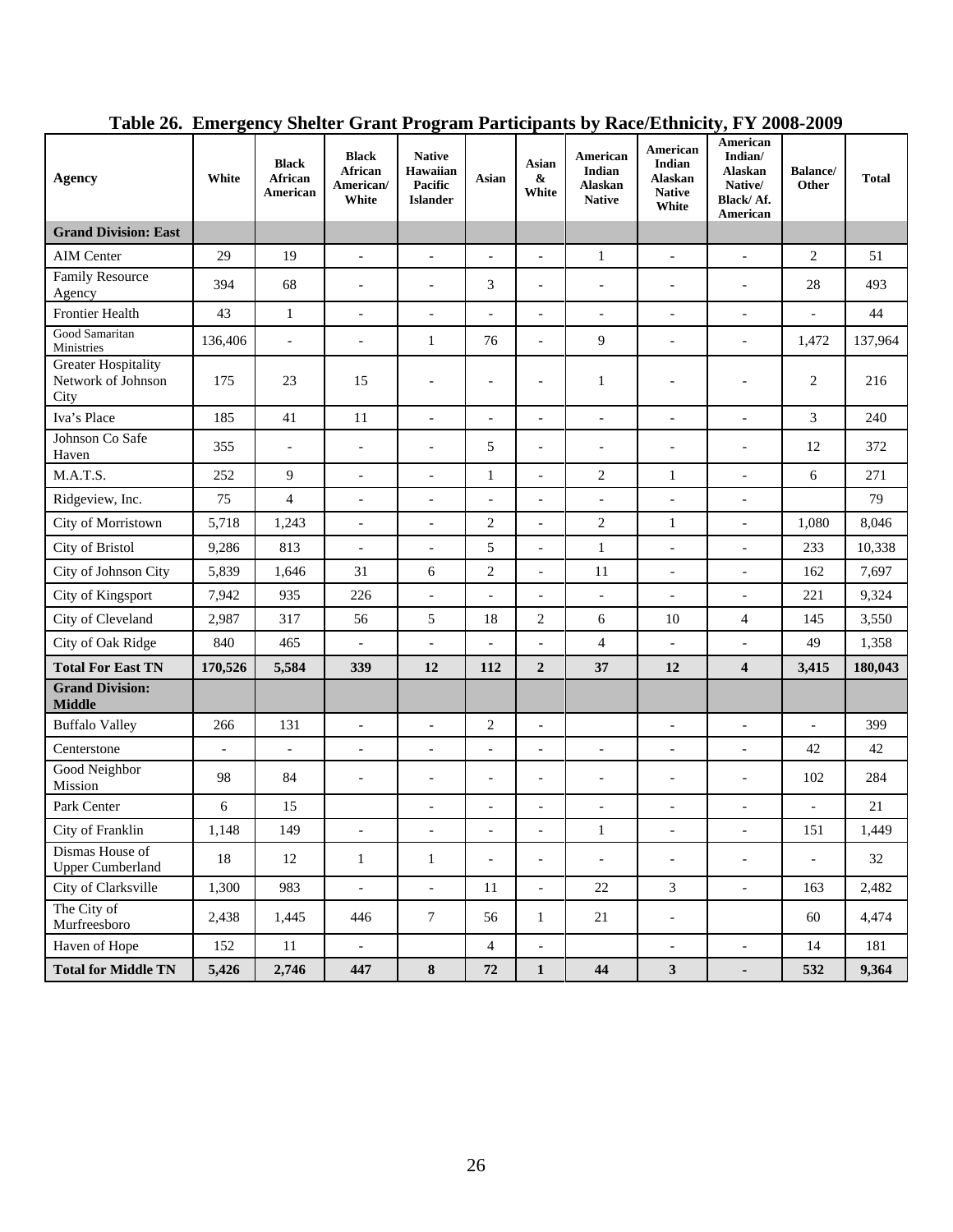| <b>Grand Division: West</b> |         |        |                          |                          |                          |                          |                          |                          |                          |                          |         |
|-----------------------------|---------|--------|--------------------------|--------------------------|--------------------------|--------------------------|--------------------------|--------------------------|--------------------------|--------------------------|---------|
| <b>Behavioral Health</b>    |         |        | 18                       | $\overline{\phantom{a}}$ | $\overline{\phantom{0}}$ | $\overline{\phantom{0}}$ | $\overline{\phantom{0}}$ | $\overline{\phantom{0}}$ | $\overline{\phantom{0}}$ | $\overline{\phantom{0}}$ | 20      |
| Carey Counseling, Inc.      | 22      | 3      | $\overline{\phantom{a}}$ | $\overline{\phantom{a}}$ |                          | $\overline{\phantom{0}}$ | $\overline{\phantom{0}}$ | $\overline{\phantom{a}}$ | $\overline{\phantom{a}}$ |                          | 25      |
| Damascus Road               | 131     | 35     | 10                       | $\overline{\phantom{0}}$ | $\overline{\phantom{a}}$ | $\overline{\phantom{0}}$ |                          | $\overline{\phantom{a}}$ | $\overline{\phantom{0}}$ | 275                      | 452     |
| Matthew 25:40               | 1,362   | 717    | 75                       | $\overline{\phantom{a}}$ | $\overline{\phantom{a}}$ | $\overline{\phantom{0}}$ | $\overline{\phantom{a}}$ | $\overline{\phantom{a}}$ | $\overline{\phantom{a}}$ | 45                       | 2,199   |
| Northwest Safeline          | 711     | 177    | $\overline{\phantom{a}}$ |                          | $\overline{\phantom{a}}$ | $\overline{\phantom{a}}$ | $\overline{\phantom{a}}$ | $\overline{\phantom{a}}$ | $\overline{\phantom{a}}$ | 3                        | 892     |
| West TN Legal<br>Services   | 214     | 113    | $\overline{\phantom{0}}$ | $\overline{\phantom{a}}$ | $\overline{\phantom{a}}$ | $\overline{\phantom{0}}$ | $\overline{\phantom{a}}$ | $\overline{\phantom{0}}$ | $\overline{\phantom{0}}$ | 2                        | 329     |
| <b>WRAP</b>                 | 1,043   | 443    | 61                       | $\overline{\phantom{a}}$ | 5                        | $\overline{\phantom{0}}$ |                          | $\overline{\phantom{a}}$ |                          | 94                       | 1,648   |
| City of Jackson             | 1,121   | 1,250  | 69                       | $\overline{\phantom{a}}$ | $\overline{\phantom{a}}$ | $\overline{\phantom{0}}$ | $\overline{\phantom{0}}$ | $\overline{\phantom{a}}$ | $\overline{\phantom{0}}$ | 365                      | 2,805   |
| <b>Total For West TN</b>    | 4,605   | 2,739  | 233                      | $\mathbf{1}$             | 5                        |                          | $\overline{2}$           | ۰                        |                          | 784                      | 8,370   |
| <b>Grand Total</b>          | 180,557 | 11,069 | 1,019                    | 21                       | 189                      | 3                        | 83                       | 15                       | 5                        | 4,731                    | 197,777 |

*Because clients may indicate more than one race/ethnicity category, the totals do not agree with gender totals and are not representative of totals of individuals.*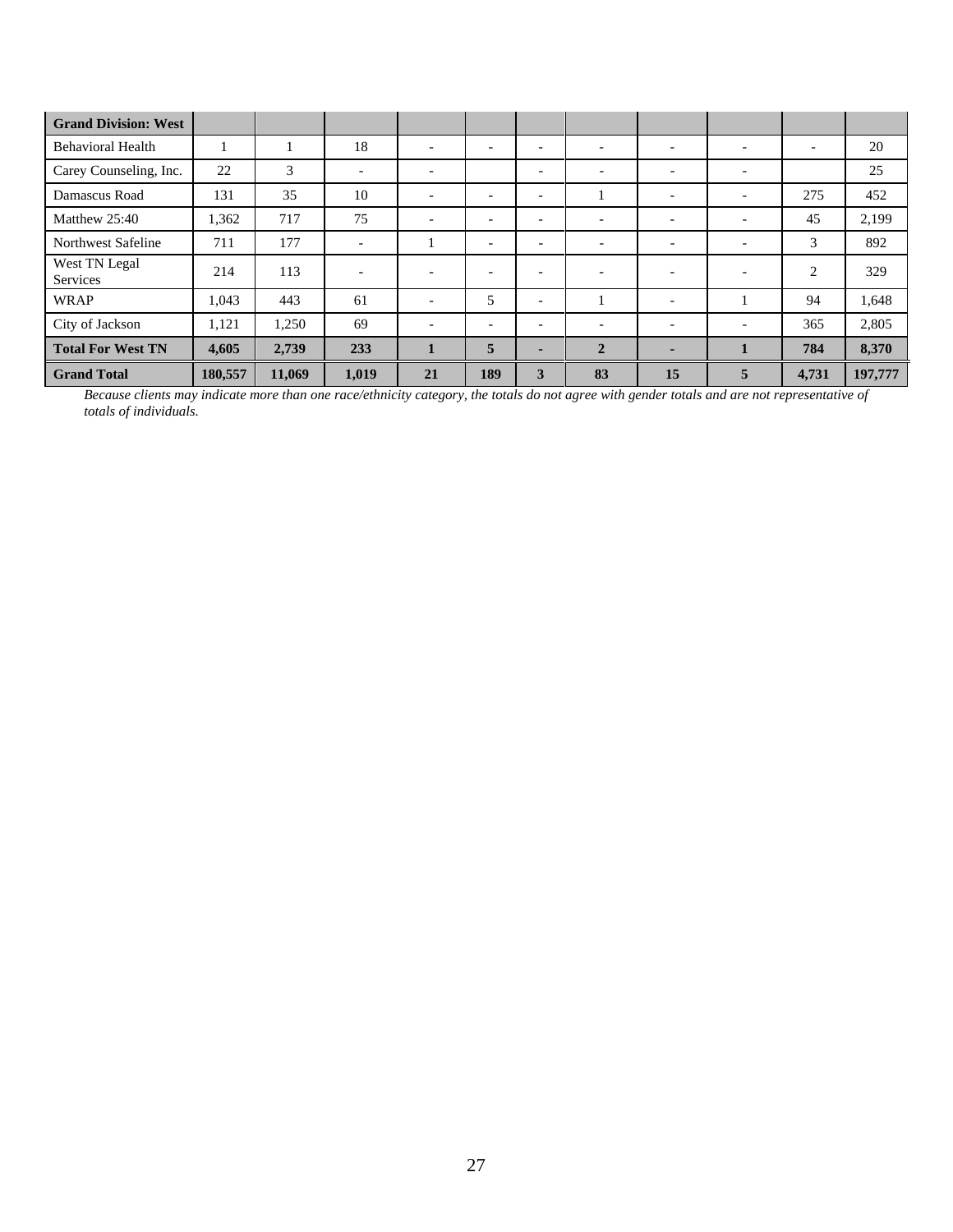## **5. HUD Section 8 Tenant-Based and Project-Based Rental Assistance Programs**

In the fiscal year, THDA managed both Tenant-Based and Project-Based Section 8 programs through the Divisions of Rental Assistance and Contract Administration, respectively. The following two tables present various demographic information about the tenants assisted in the programs.

| <b>Total Participants for Fiscal Year</b> | 7,108  |  |  |  |
|-------------------------------------------|--------|--|--|--|
| <b>Household Income*</b>                  |        |  |  |  |
| With any wages                            | 33.23% |  |  |  |
| With any TANF                             | 20.79% |  |  |  |
| With any SS/SSI                           | 46.60% |  |  |  |
| With any Child Support                    | 25.96% |  |  |  |
| With any Other Income                     | 22.96% |  |  |  |
| <b>Annual Income*</b>                     |        |  |  |  |
| \$0                                       | 1.97%  |  |  |  |
| \$1 to \$5,000                            | 18.23% |  |  |  |
| \$5,001 to \$10,000                       | 36.99% |  |  |  |
| \$10,001 to \$15000                       | 20.68% |  |  |  |
| \$15,001 to \$20,000                      | 11.51% |  |  |  |
| \$20,001 to \$25,000                      | 5.64%  |  |  |  |
| > \$25,000                                | 4.99%  |  |  |  |
| <b>Family Type**</b>                      |        |  |  |  |
| Age $62+$                                 | 11.03% |  |  |  |
| Age<62, with Disability                   | 28.25% |  |  |  |
| <b>Families with Dependants</b>           | 63.97% |  |  |  |
| <b>Race/Ethnicity</b>                     |        |  |  |  |
| Minority                                  | 59.36% |  |  |  |
| Non-Minority                              | 40.64% |  |  |  |
| <b>Household Size</b>                     |        |  |  |  |
| 0 Bedroom                                 | 2.49%  |  |  |  |
| 1 Bedroom                                 | 9.44%  |  |  |  |
| 2 Bedrooms                                | 37.30% |  |  |  |
| 3 Bedrooms                                | 43.98% |  |  |  |
| 4 Bedrooms                                | 6.30%  |  |  |  |
| > 4 Bedrooms                              | 0.51%  |  |  |  |

#### **Table 27. Section 8 Tenant-Based Rental Assistance Program Selected Demographic Information FY 2008-2009**

\* Household income includes the income for all household members.

\*\*The family type categories of age 62 and over and less than age 62 with a disability include only those families where the head of household or spouse is either age 62 or over or has a disability.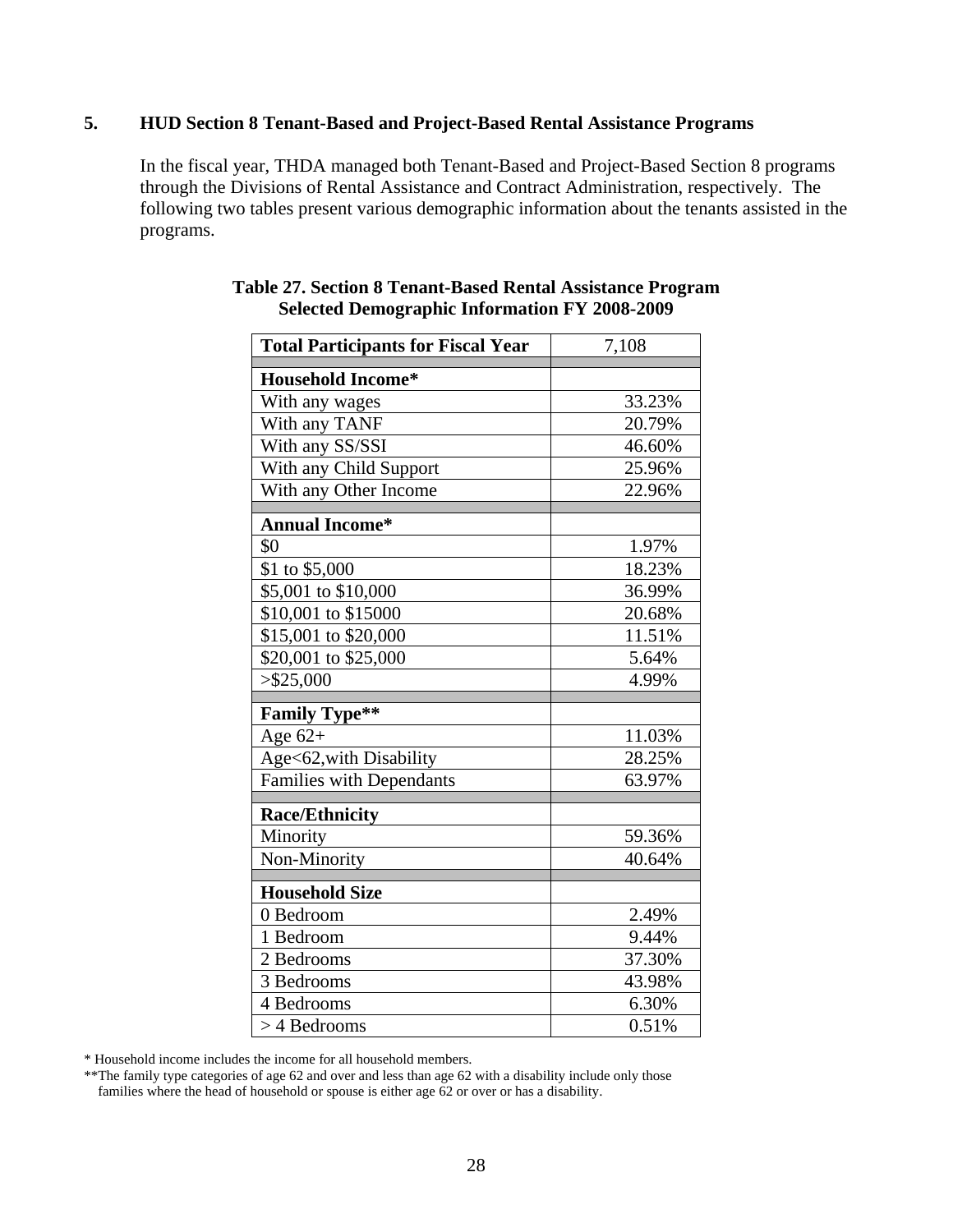The following tables present Section 8 Project-Based tenant information which encompasses all households benefiting from this program throughout the fiscal year, including move-ins and move-outs. Note that the total may vary from the previous section which presented the location of units by county, whereas the following tables are based upon actual participants. Table 29 represents those units financed with THDA mortgages.

|                                                   |        | <b>Grand Division</b> |       |                |              |
|---------------------------------------------------|--------|-----------------------|-------|----------------|--------------|
|                                                   | East   | <b>Middle</b>         | West  | <b>Unknown</b> | <b>TOTAL</b> |
| <b>Total Project-based Section 8 Participants</b> | 10,115 | 15,283                | 3,230 | 444            | 29,072       |
| <b>Income Category</b>                            |        |                       |       |                |              |
| $<$ 30.1% of median                               | 64%    | 67%                   | 67%   | 0%             | 65%          |
| 30.1% - 50% of median                             | 13%    | 14%                   | 11%   | 0%             | 13%          |
| 50.1% - 80% of median                             | 14%    | 11%                   | 13%   | 0%             | 12%          |
| Information not provided                          | 9%     | 8%                    | 9%    | 100%           | 10%          |
| <b>Elderly</b>                                    | 39%    | 38%                   | 37%   | 10%            | 38%          |
| Race                                              |        |                       |       |                |              |
| White                                             | 36%    | 20%                   | 21%   | 24%            | 26%          |
| <b>Black</b>                                      | 9%     | 25%                   | 17%   | 20%            | 19%          |
| Other                                             | 1%     | 1%                    | 1%    | 0%             | 1%           |
| Information not provided                          | 54%    | 54%                   | 61%   | 56%            | 54%          |
| <b>Ethnicity</b>                                  |        |                       |       |                |              |
| Hispanic                                          | 1%     | 1%                    | 1%    | 1%             | 1%           |
| <b>Disabled</b>                                   | 35%    | 22%                   | 20%   | 29%            | 26%          |

#### **Table 28. Non-THDA Financed Section 8 Project-Based Tenant Characteristics FY 2008-2009 by Grand Division**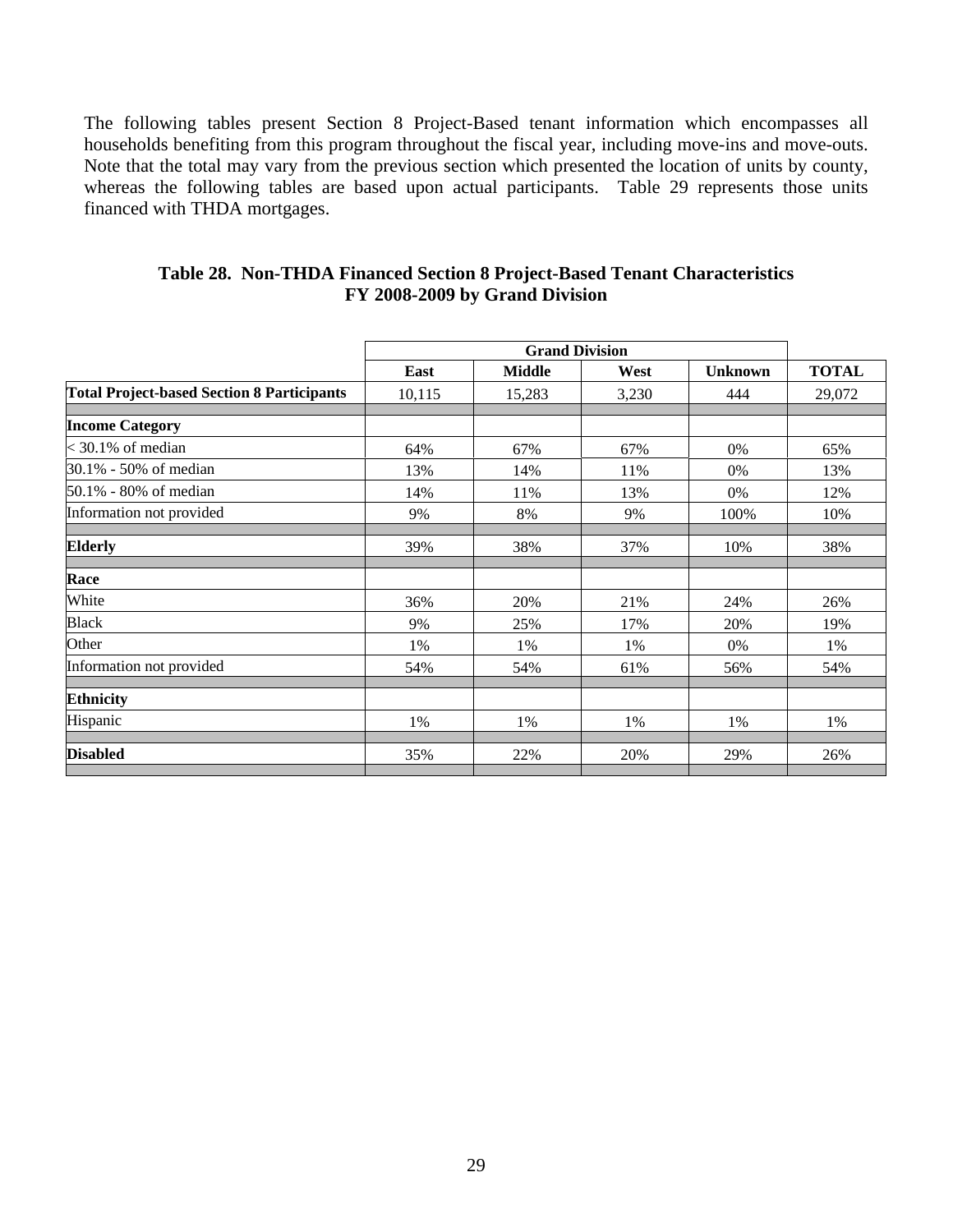|                                                   | <b>TOTAL</b> |
|---------------------------------------------------|--------------|
| <b>Total Project-based Section 8 Participants</b> | 1,400        |
|                                                   |              |
| <b>Income Category</b>                            |              |
| $\approx$ 30.1% of median                         | 68.14%       |
| 30.1% - 50% of median                             | 15.29%       |
| 50.1% - 80% of median                             | 5.21%        |
| Unknown                                           | 11.36%       |
|                                                   |              |
| <b>Disabled</b>                                   | 31.29%       |
| Elderly                                           | 19.64%       |
| Race                                              |              |
| White                                             | 48.21%       |
| Black                                             | 24.64%       |
| Other                                             | 0.28%        |
| Unknown                                           | 26.87%       |
| <b>Ethnicity</b>                                  |              |
|                                                   |              |
| Hispanic                                          | 0.71%        |

## **Table 29. THDA Financed Section 8 Project-Based Tenant Characteristics FY 2008-2009**

## **6. THDA Homeownership Programs**

Demographics for the Homeownership programs are as follows: The largest number of Great Start loans was made to single male households, followed by single female and married with child households. The largest number of Great Advantage loans was made to single female households, followed by married with child and single male households. The largest number of Great Rate loans was made to single female households, followed by single male and married with child households. The majority of New Start loans were made to female with child households. Additional information is presented in Table 30.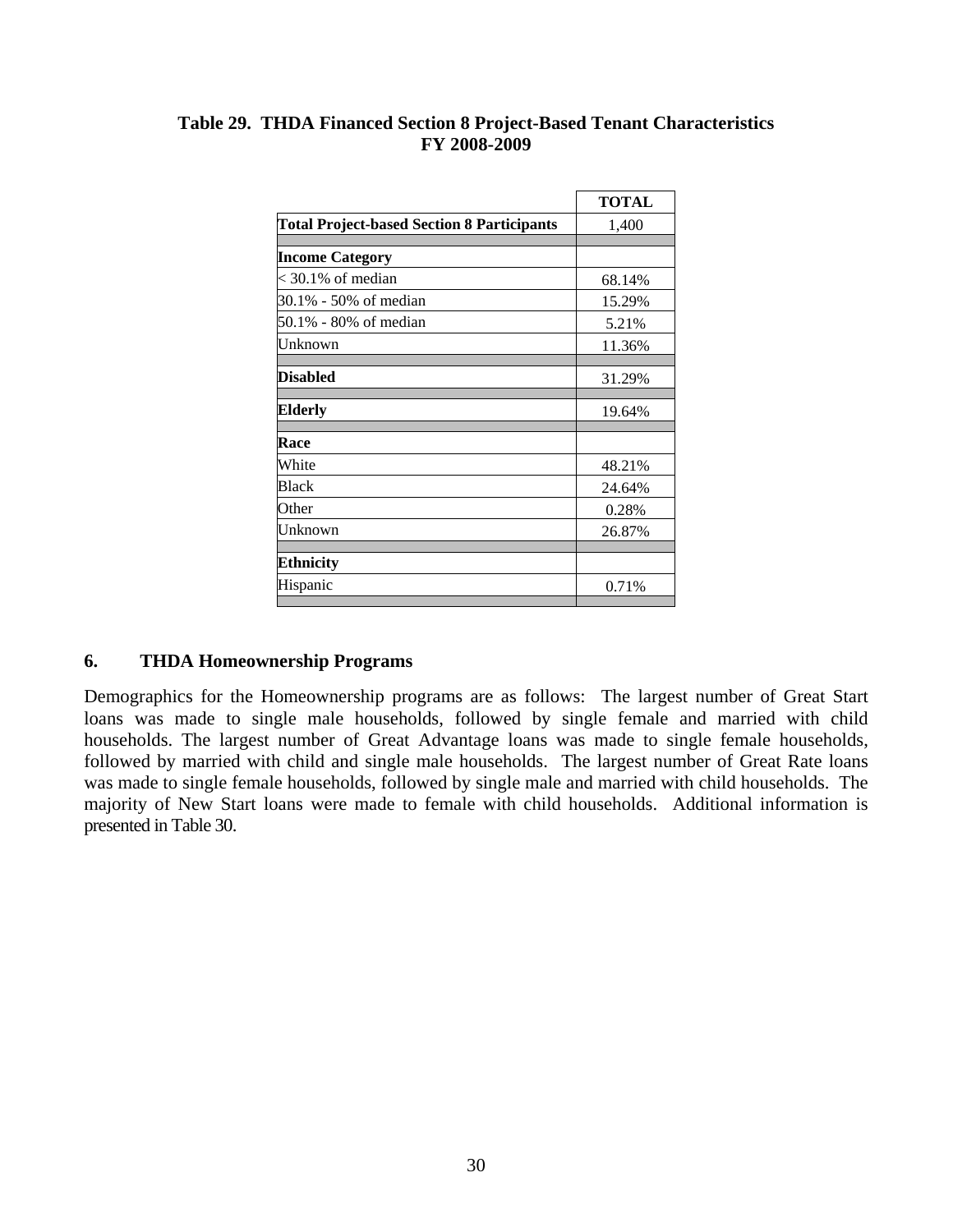|                  | <b>Great Start</b> |     |     |     | <b>Great Advantage</b> |    |    |    |    |          |
|------------------|--------------------|-----|-----|-----|------------------------|----|----|----|----|----------|
| <b>HH Size</b>   |                    |     | 3   | 4+  | All                    |    |    |    | 4+ | All      |
| <b>Type</b>      |                    |     |     |     |                        |    |    |    |    |          |
| Married Couple   |                    | 93  | 21  |     | 128                    |    | 27 |    |    | 32       |
| Single Male      | 167                | 36  | 9   | O   | 218                    | 32 |    |    |    | 41       |
| Single Female    | 167                | 35  | 13  | −   | 222                    | 29 | 4  |    |    | 34       |
| Other            | U.                 |     |     |     |                        |    |    |    |    | $\Omega$ |
| Male w/ child    |                    | 17  | 6   | 6   | 31                     |    |    |    |    | 6        |
| Female w/child   |                    | 65  | 37  | 11  | 114                    |    | 8  |    |    | 17       |
| Married w/ child |                    | 0   | 64  | 65  | 129                    |    |    | 10 | 8  | 18       |
| <b>All</b>       | 340                | 247 | 150 | 107 | 844                    | 63 | 46 | 30 |    | 148      |

## **Table 30. THDA Mortgage Programs by Household Type FY 2008-2009**

|                  | <b>Great Rate</b> |     |     |      |     | <b>New Start</b> |    |    |      |              |
|------------------|-------------------|-----|-----|------|-----|------------------|----|----|------|--------------|
| <b>HH</b> Size   |                   |     | 3   | $4+$ | All |                  |    | 3  | $4+$ | All          |
| <b>Type</b>      |                   |     |     |      |     |                  |    |    |      |              |
| Married Couple   | 3                 | 116 |     | 14   | 138 |                  | h  |    | ⌒    | 10           |
| Single Male      | 216               | 30  |     | 6    | 259 |                  |    |    |      |              |
| Single Female    | 192               | 14  | 8   | 4    | 218 | 27               | 13 | ◠  |      | 43           |
| Other            | 0                 |     |     |      |     |                  |    | 0  |      | $\mathbf{0}$ |
| Male w/ child    | 4                 | 6   | 8   | 3    | 21  |                  |    | 3  | 0    |              |
| Female w/child   |                   | 47  | 23  | 12   | 83  |                  | 35 | 24 | 9    | 68           |
| Married w/ child |                   |     | 85  | 67   | 152 |                  |    | 3  | 16   | 19           |
| All              | 416               | 214 | 136 | 107  | 873 | 36               | 57 | 34 | 29   | 156          |

Income levels averaged \$42,626 for the Great Start program, \$43,744 for the Great Advantage program and \$41,019 for the Great Rate program. Both Great Rate and Great Start incomes are slightly higher compared with last year. The household type with the highest average income in the Great Start, Great Rate and Great Advantage programs is married couple with child.

#### **Table 31. THDA Mortgage Programs Average Income by Household Type - FY 2008-2009**

|                          | <b>Great Start</b>    |                   |                       | <b>Great Advantage</b>   |                       | <b>Great Rate</b>        | <b>New Start</b>      |                          |  |
|--------------------------|-----------------------|-------------------|-----------------------|--------------------------|-----------------------|--------------------------|-----------------------|--------------------------|--|
| Household<br><b>Type</b> | Total #<br><b>HHs</b> | Average<br>Income | Total #<br><b>HHs</b> | Average<br><b>Income</b> | Total #<br><b>HHs</b> | Average<br><b>Income</b> | Total #<br><b>HHs</b> | Average<br><b>Income</b> |  |
| <b>Married Couple</b>    | 114                   | \$40,849          | 17                    | \$38,187                 | 83                    | \$39,143                 | 68                    | \$23,526                 |  |
| Single Male              | 31                    | \$43,020          | 6                     | \$39,854                 | 21                    | \$45,703                 |                       | \$23,751                 |  |
| Single Female            | 128                   | \$47,198          | 32                    | \$43,594                 | 138                   | \$44,379                 | 10                    | \$21,154                 |  |
| Other                    | 1291                  | \$48,285          | 18                    | \$51,407                 | 152                   | \$46,172                 | 19                    | \$23,930                 |  |
| Male w/ child            | 2 <sub>1</sub>        | \$61,557          |                       | \$0                      |                       | \$53,644                 |                       | \$0                      |  |
| Female w/child           | 222                   | \$39,784          | 34                    | \$42,822                 | 218                   | \$37,177                 | 43                    | \$20,082                 |  |
| Married w/ child         | 218                   | \$40,188          | 41                    | \$44,136                 | 259                   | \$39,563                 |                       | \$18,495                 |  |
| <b>All</b>               | 844                   | \$42,626          | 148                   | \$43,744                 | 873                   | \$41,019                 | 156                   | \$22,126                 |  |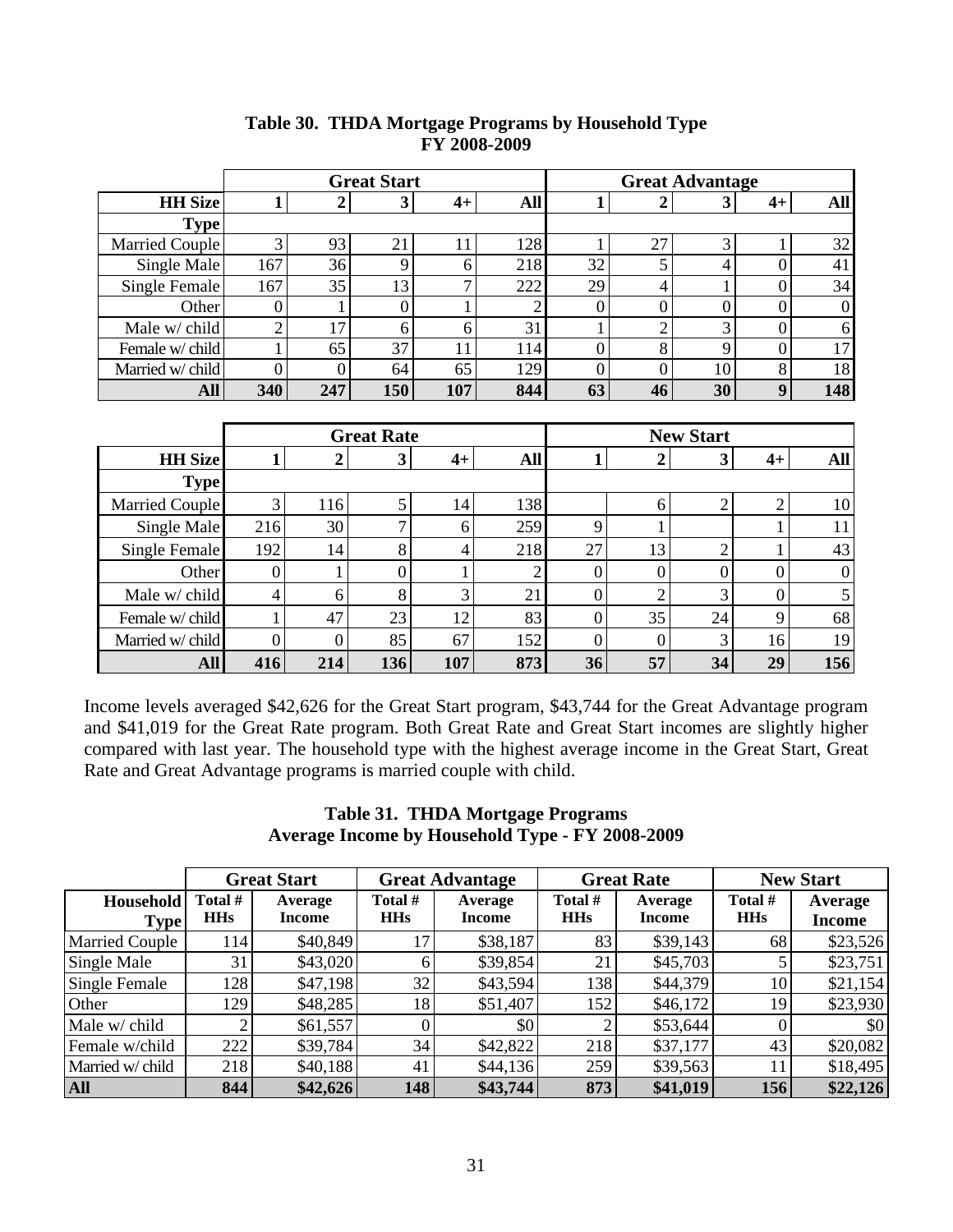The following two tables present mortgage program data by race/ethnicity and age. During the reporting period, 76.7% of all mortgages were made to non-minorities and 23.3% were made to minorities. Households age 29 and younger accounted for 50.7% of all mortgages.

| Table 32. THDA Mortgage Programs by<br>Race/Ethnicity FY 2008-2009 |          | Table 33. THDA Mortgage Programs by Age<br>FY 2008-2009 |                  |          |          |
|--------------------------------------------------------------------|----------|---------------------------------------------------------|------------------|----------|----------|
| Race                                                               | # Served | % Served                                                | <b>Age Group</b> | # Served | % Served |
| White                                                              | 1,555    | 76.7%                                                   | $\leq$ 25        | 454      | 22.4%    |
| <b>Black</b>                                                       | 413      | 20.4%                                                   | $25-29$          | 573      | 28.3%    |
| Asian/Pacific Islander                                             |          | 0.3%                                                    | $30 - 34$        | 326      | 16.1%    |
| Amer. Indian/Alaskan Native                                        | 30       | 1.5%                                                    | $35 - 39$        | 211      | 10.4%    |
| Native American                                                    | 8        | 0.4%                                                    | $40 - 44$        | 149      | 7.3%     |
| Other                                                              | 15       | 0.7%                                                    | $45 +$           | 315      | 15.5%    |
| <b>All</b>                                                         | 2,028    | 100.0%                                                  | <b>All</b>       | 2,028    | 100.0%   |
| <b>Ethnicity</b>                                                   | # Served | % Served                                                |                  |          |          |
| Hispanic                                                           | 27       | 1.3%                                                    |                  |          |          |

| 32. THDA Mortgage Programs by |                 |          |  | Table 33. THDA Mortgage Programs by Age  |       |           |  |  |  |
|-------------------------------|-----------------|----------|--|------------------------------------------|-------|-----------|--|--|--|
| Race/Ethnicity FY 2008-2009   |                 |          |  | FY 2008-2009                             |       |           |  |  |  |
| <b>Race</b>                   | # Served        | % Served |  | % Served<br># Served<br><b>Age Group</b> |       |           |  |  |  |
|                               | 1,555           | 76.7%    |  | $<$ 25                                   | 454   | 22.4%     |  |  |  |
|                               | 413             | 20.4%    |  | $25-29$                                  | 573   | 28.3%     |  |  |  |
| c Islander                    | ⇁               | 0.3%     |  | $30 - 34$                                | 326   | 16.1%     |  |  |  |
| n/Alaskan Native              | 30              | 1.5%     |  | 35-39                                    | 211   | 10.4%     |  |  |  |
| rican                         | 8               | 0.4%     |  | $40 - 44$                                | 149   | 7.3%      |  |  |  |
|                               | 15 <sub>l</sub> | 0.7%     |  | $45 +$                                   | 315   | 15.5%     |  |  |  |
| <b>All</b>                    | 2,028           | 100.0%   |  | <b>All</b>                               | 2,028 | $100.0\%$ |  |  |  |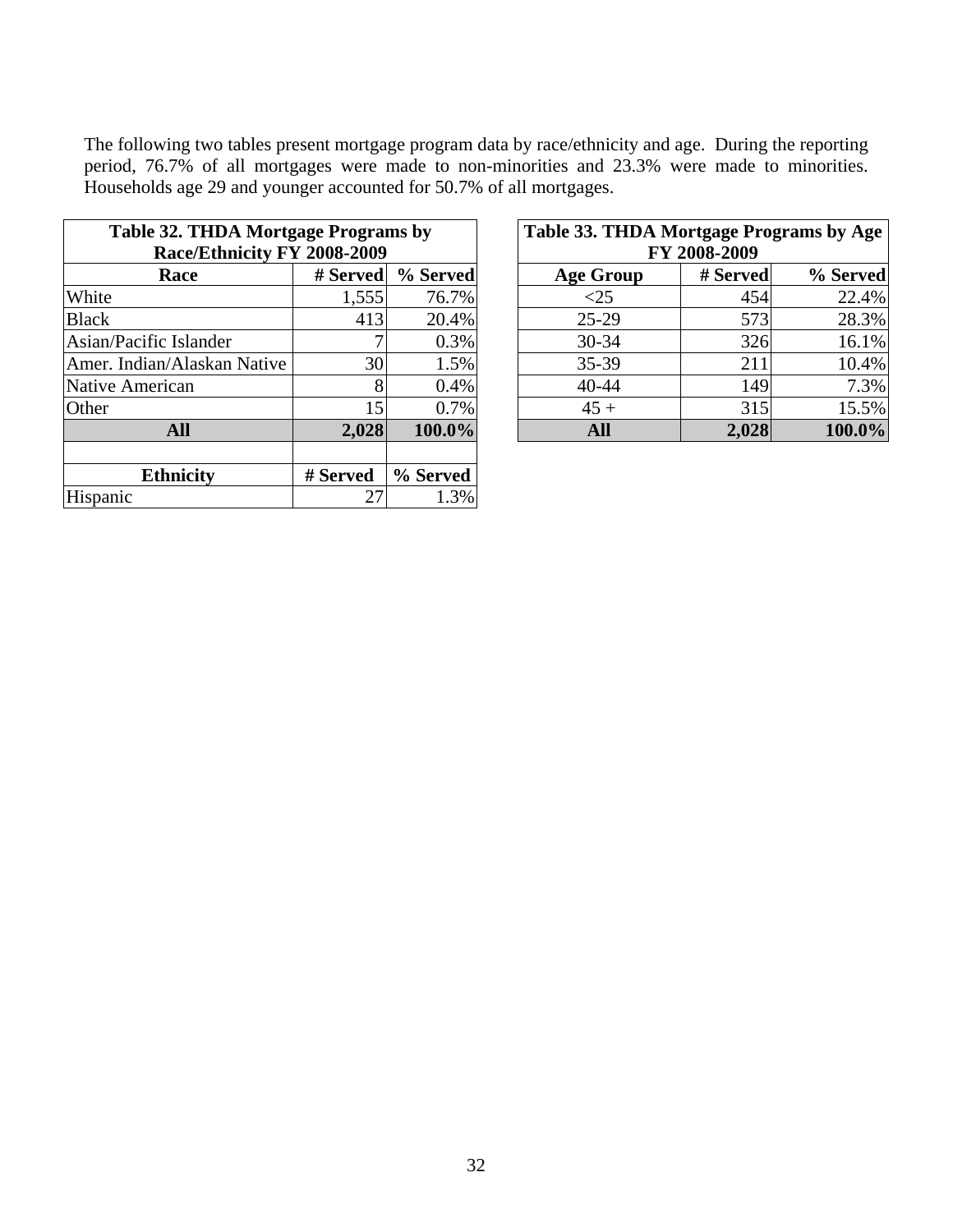# **7. THDA Rural Repair Program**

The THDA Rural Repair Grant program, a partnership with Rural Housing Services of the USDA, continued into this reporting period. Presented below is summary beneficiary data by grand division.

|                  | <b>EAST</b>           | <b>MIDDLE</b>  | <b>WEST</b>           | <b>TOTAL</b>          | $\frac{0}{0}$ |
|------------------|-----------------------|----------------|-----------------------|-----------------------|---------------|
| <b>INCOME</b>    |                       |                |                       |                       |               |
| <b>VERY LOW</b>  | 45                    | 51             | 47                    | 143                   | 100%          |
| <b>TOTALS</b>    | 45                    | 51             | 47                    | 143                   | 100%          |
| <b>RACE</b>      |                       |                |                       |                       |               |
| <b>WHITE</b>     | 41                    | 44             | 16                    | 101                   | 71%           |
| <b>BLACK</b>     | 4                     | 7              | 26                    | 37                    | 26%           |
| <b>ASIAN</b>     | $\overline{0}$        | $\theta$       | 5                     | 5                     | 3%            |
| <b>TOTALS</b>    | 45                    | 51             | 47                    | 143                   | 100%          |
| <b>ETHNICITY</b> |                       |                |                       |                       |               |
| <b>HISPANIC</b>  | $\overline{0}$        | $\theta$       | $\overline{0}$        | $\boldsymbol{0}$      | 0%            |
| <b>TOTALS</b>    | $\boldsymbol{\theta}$ | 0              | $\boldsymbol{\theta}$ | $\boldsymbol{\theta}$ | 0%            |
| <b>HH SIZE</b>   |                       |                |                       |                       |               |
| 1                | 33                    | 28             | 30                    | 91                    | 64%           |
| $\overline{2}$   | 8                     | 17             | 13                    | 38                    | 27%           |
| 3                | 3                     | 4              | 1                     | 8                     | 5.5%          |
| $\overline{4}$   |                       |                | 1                     | 3                     | 2%            |
| 5                | $\overline{0}$        |                |                       | $\overline{c}$        | 1%            |
| 6                | $\overline{0}$        | $\overline{0}$ |                       |                       | .5%           |
| <b>TOTALS</b>    | 45                    | 51             | 47                    | 143                   | 100%          |

#### **Table 34. THDA Rural Repair Grant Program Selected Household Characteristics by Grand Division FY 2008-2009**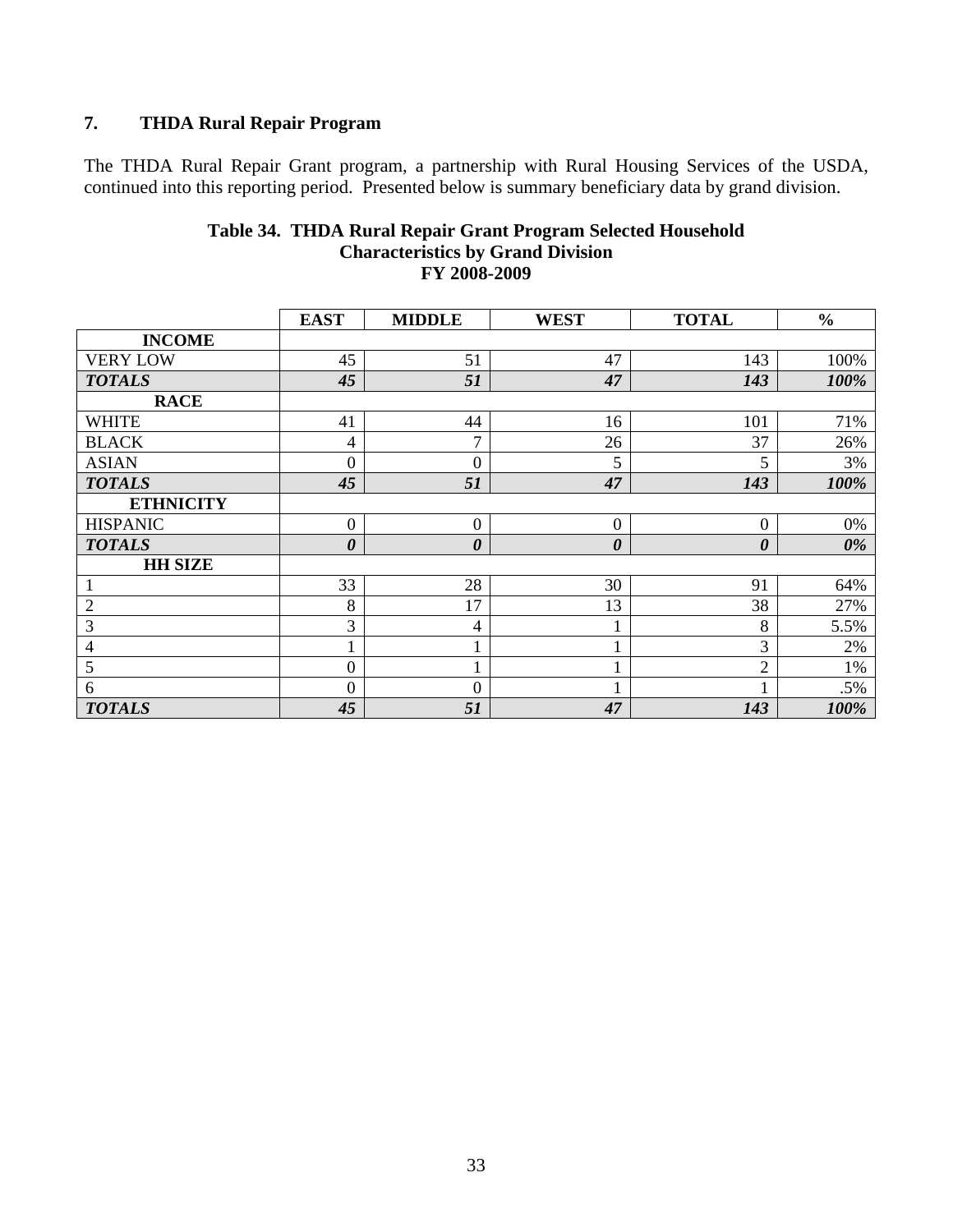## **8. Low Income Housing Tax Credit Program (LIHTC)**

Demographic information on actual tenants is not collected under this program.

#### **9. Tax-Exempt Multi-Family Bond Authority**

No demographic information is compiled for this program.

#### **Summary**

Information on the numbers of families and persons assisted is maintained in different forms. Information for CDBG, and ESG is in the form of persons. HOPWA provided information both on individual beneficiaries and on family beneficiaries. Information on the remaining programs was in the form of households. Table 36 reflects these separately.

| <b>PROGRAM</b>                         | <b>NON-MIN</b> | <b>MIN</b>             | <b>HH<sub>S</sub></b> | <b>PERSONS</b> | <b>FEMALE HH</b> |
|----------------------------------------|----------------|------------------------|-----------------------|----------------|------------------|
| PROGRAMS REQUIRED BY CONSOLIDATED PLAN |                |                        |                       |                |                  |
| <b>CDBG</b>                            | 191,193        | 22,267                 |                       | 213,460        | 32,484           |
| <b>HOME</b>                            | 305            | 72                     | 377                   |                |                  |
| <b>ADDI</b>                            | 16             | 2                      | 18                    |                |                  |
| <b>ESG</b>                             | 180,557        | 17,220                 |                       | 197,777        |                  |
| HOPWA $(1)$                            | 586            | 390                    |                       | 976            |                  |
| <b>Total</b>                           | 372,480        | 39,866                 |                       |                |                  |
| <b>OTHER PROGRAMS</b>                  |                |                        |                       |                |                  |
| Section 8 RA                           | 2,889          | 4,219                  | 7,108                 |                |                  |
| Section $8$ CA $(2)$                   | 16,280         | 12,792                 | 29,072                |                |                  |
| Homeownership                          | 1,555          | 473                    | 2,028                 |                |                  |
| Rural Repair Program                   | 101            | 42                     | 143                   |                |                  |
| <b>LIHTC</b>                           | n/a            | n/a                    | 2,762                 |                |                  |
| Multifamily Bond Authority $(3)$       | n/a            | n/a                    | $\boldsymbol{0}$      |                |                  |
| <b>Total</b>                           | 20,825         | 17,526                 |                       |                |                  |
| <b>Grand Total</b><br>2071             | 393,305        | 57,392<br>1.570 : 1:11 | 41,508                | 411,951        | 32,484           |

## **Table 35. 2008-2009 Recap of Families and Persons Assisted All Programs**

(1) HOPWA includes 397 beneficiary families and 579 individuals.

(2) A large amount of beneficiary data was missing, thus the totals were based on percentages of what was provided under the program.

(3) To avoid double counting, 1,248 units are included with LIHTC.

Because the Non-minority and Minority columns may represent either households or persons, depending on the program, totals are not given.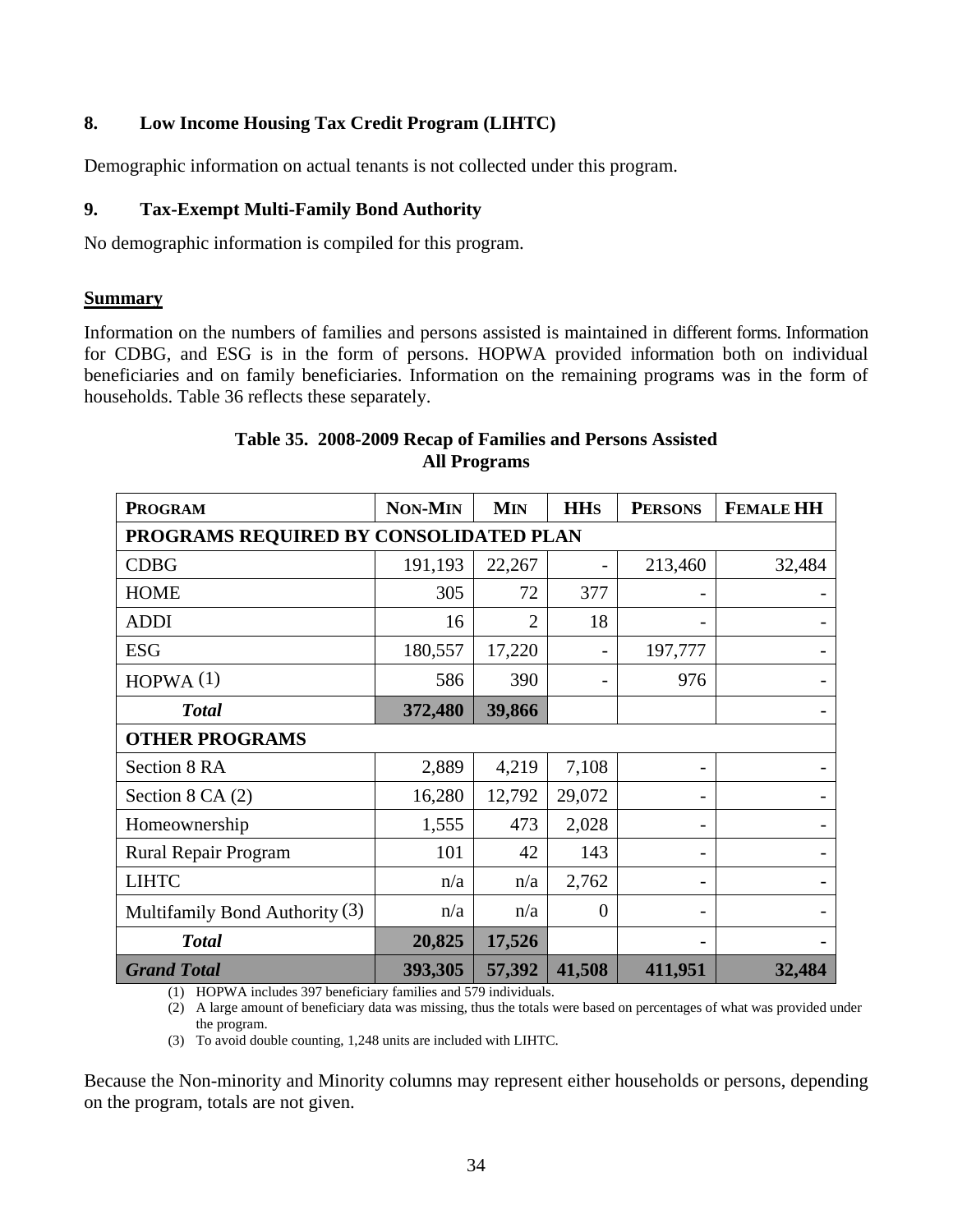## **E) ACTIONS TAKEN TO AFFIRMATIVELY FURTHER FAIR HOUSING**

The State of Tennessee carried out a variety of activities to affirmatively further fair housing as described below.

The *Tennessee Fair Housing Matters* conference, held in April, was the sixth year of the partnership involving Tennessee Housing Development Agency, Tennessee Department of Economic and Community Development, Tennessee Human Rights Commission, The City of Murfreesboro, Community Development Department, and two Metropolitan Nashville-Davidson County agencies: Metropolitan Development and Housing Agency (MDHA) and Metropolitan Human Relations Commission. Over 150 housing practitioners, advocates, and consumers from across the state gathered to hear presentations on a variety of issues and to participate in discussions of fair housing issues. Through the partnering process, the results of state and local agency activities to affirmatively further fair housing are amplified, and duplicative efforts are avoided.

The Department of Economic and Community Development continues to work with recipients of CDBG funds to update the Analysis of Impediments. At this time 74 counties have completed updates, and 6 are working toward completion. This process will continue.

The THDA Tennessee Homebuyer Education Initiative continued in this reporting period. West Tennessee Legal Services conducted the initial fair housing component of this effort and developed training materials for the trainers to use in their homebuyer education sessions. Homebuyer Education participants receive a manual that includes fair housing information. A Spanish language manual is also available.

The HOME program continues to distribute a guide to the Fair Housing Act to every grantee and every beneficiary of the program. In addition, HOME grantees were given fair housing information, written in Spanish, for beneficiaries. Both HOME and CDBG programs provide all grantees with the State list of minority and female contractors.

The Section 8 Rental Assistance Division works on a continuing basis with West Tennessee Legal Services to provide Fair Housing Training for staff and landlords.

THDA worked with the Office of the Governor to have April declared Fair Housing Month.

Through the Homeownership program, the State continued to target first time homebuyers, including minorities and women, in order to make homeownership available and to encourage non-concentration of minorities in certain census tracts. During the reporting period, 23.3% of loan recipients were minorities.

As a part of its ESG program, the State continues to give funding priority to those shelter grantees that make their facilities accessible to persons with physical disabilities. The program also required its grantees to do a self-study of Section 504 compliance to assure accessibility for persons with disabilities.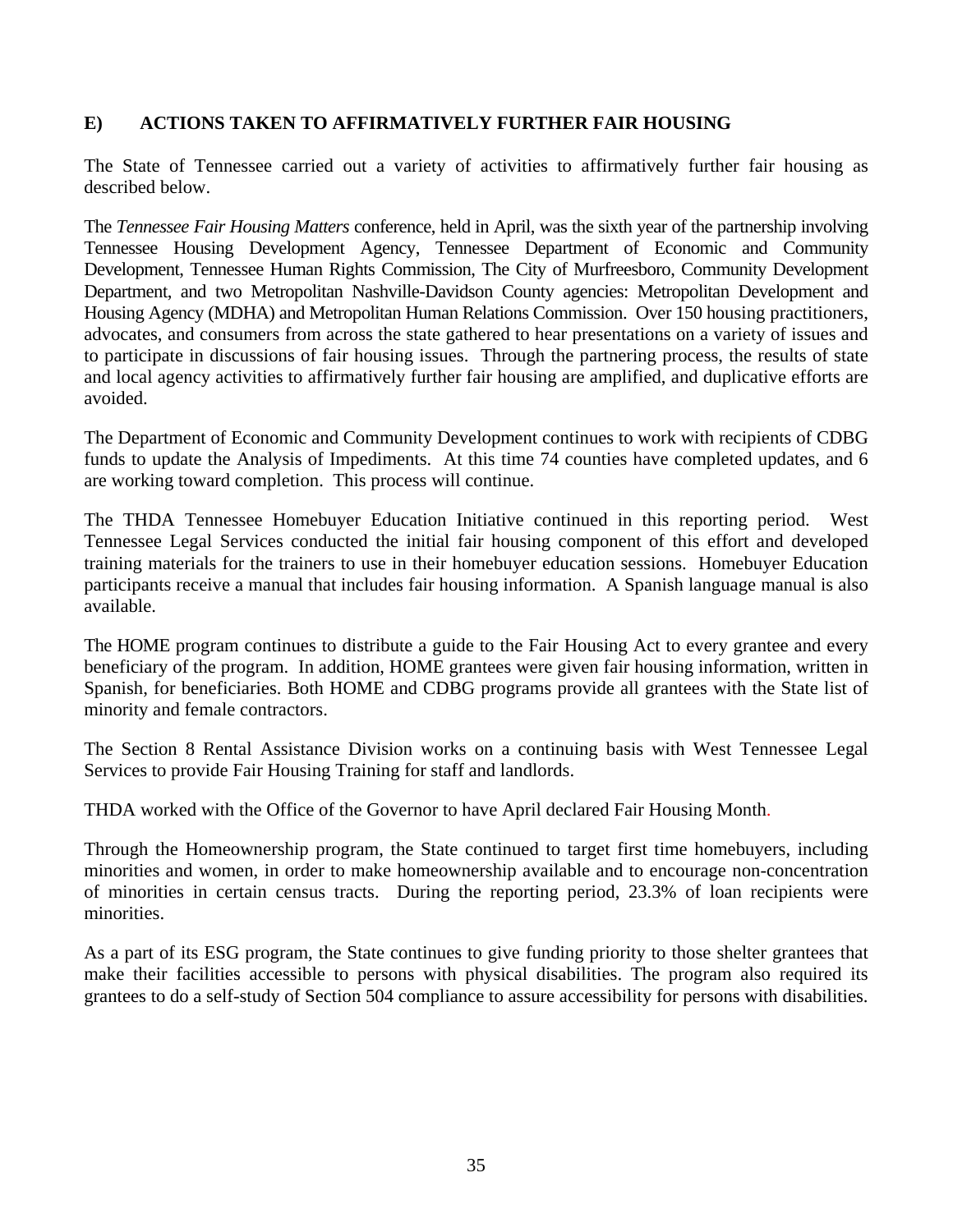## **F) OTHER ACTIONS INDICATED IN THE STRATEGIC PLAN AND ACTION PLAN**

## **Section 8 Family Self Sufficiency Program**

Family Self Sufficiency (FSS) is a requirement of the HUD Section 8 Housing Choice Voucher Program which began in 1990 as an effort to enable Section 8 participants to become self sufficient or independent of welfare assistance. The program is administered by the Rental Assistance Division of THDA with additional federal funds to support FSS staff.

Participants sign a five-year contract in which they agree to find employment and identify goals which they must reach for achieving financial independence. Staff assists participants in identifying goals and provides referrals for resources in the community. Participants are eligible for the establishment of an escrow account which is based on increased income as a result of employment. The funds in the escrow account may be accessed by the participant once the contract is fulfilled or the family is paying all their rent.

There are currently 169 families participating in the program across the state. Already 166 families have completed the program. Of the 166 who completed the program, 150 received escrow funds. At least 29 families used the escrow fund toward the purchase of a home.

#### **Section 8 to Homeownership Program**

The THDA Section 8 to Homeownership Program offers a mortgage subsidy to low-income families who are not able to afford to purchase a home through traditional financing. In the Housing Choice Voucher program, families typically pay 30% of their monthly-adjusted income (or the family's Total Tenant Payment) toward homeownership expenses, and THDA pays the difference between the family's Total Tenant Payment and the actual monthly mortgage payment. The mortgage assistance payment must be paid directly to the lender or loan servicing company, and not to the family. At the end of the reporting period, June 30, 2009, 48 home closings had occurred using this program.

## **Lead-Based Paint**

Title X of the Federal Lead-Based Paint regulation became effective on September 15, 2000, and, on September 26, 2000, the Tennessee Department of Environment and Conservation (TDEC) developed a certification program and compiled a registry of certified lead inspectors, testing laboratories, contractors and training facilitators.

In April 2001, HUD and EPA issued a joint memorandum to clarify Title X requirements for rehabilitation of housing to clarify the definition of abatement under regulations issued by EPA and HUD and to assert that HUD and EPA regulations are complementary. On May 2, 2001, THDA and TDEC issued a joint memorandum that allows for the use of HUD regulations in rehabilitation projects. TDEC certified lead-based paint professionals must be used. These joint efforts have enabled rehabilitation efforts to resume.

THDA distributes to all grantees the Lead Chapter of the HOME operations manual, providing further guidance for compliance with HUD regulations.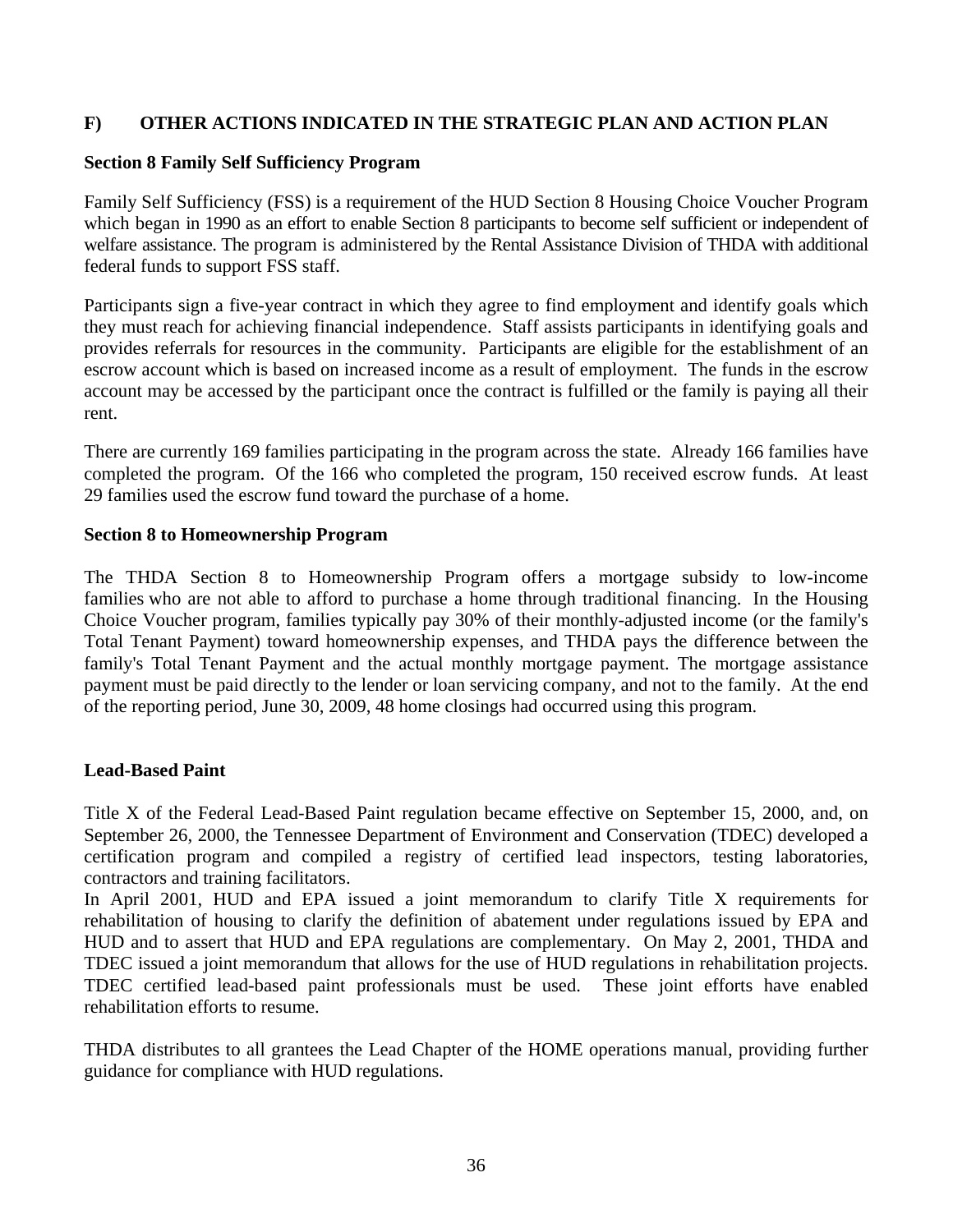## **Part II Assessment of Annual Performance**

The Consolidated Plan established two priorities:

1. Housing Priority: Low-and Moderate-Income Households

Tennessee will encourage that funding priority be given for housing that serves low- and moderate-income households. These are households whose income is 80 percent or less of the median family income for the particular area.

2. Community Development Priority: Serious and Resolvable Community Development Problems

Tennessee will encourage that funding priority be given to programs and projects that address serious and resolvable community development problems.

To address these priorities, the Consolidated Plan established four foundational goals and eleven policy initiatives, all of which are broad in scope and not easily measured. For purposes of discussion and assessment of annual performance, the focus will be on the four foundational goals. The foundation goals and policy initiatives are as follows:

#### **Foundation Goals:**

- 1) Provide Decent Housing
- 2) Provide a Suitable Living Environment
- 3) Provide Expanded Economic Opportunities
- 4) Improve the Effectiveness of Programs

#### **Policy Initiatives:**

- 1) Increase the availability of affordable housing and preserve the affordable housing stock.
- 2) Help homeless persons and persons at risk of becoming homeless to obtain appropriate housing.
- 3) Increase the supply of supportive housing for persons with special needs.
- 4) Revitalize deteriorating or deteriorated neighborhoods and improve the safety and livability of neighborhoods and communities.
- 5) Reduce the isolation of persons by income or race within a community or area and increase the fair access to quality public and private facilities and services.
- 6) Restore and preserve properties of an historic, aesthetic, or architectural value and conserve energy resources.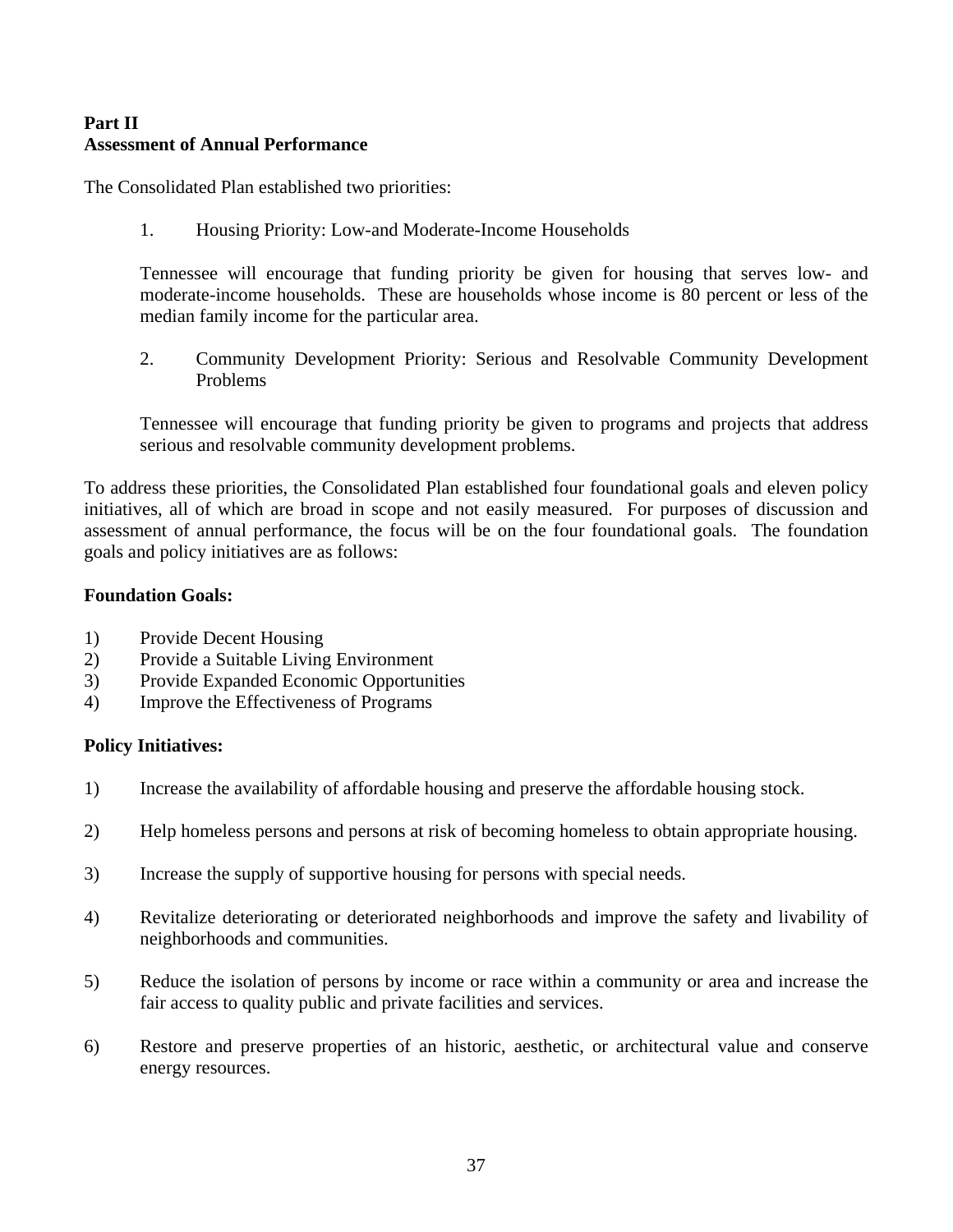- 7) Make mortgage financing available to low and moderate income persons at reasonable rates using nondiscriminatory lending practices.
- 8) Increase the access to capital and credit for community, economic, small business, and entrepreneurial development.
- 9) Increase the accessibility of jobs in relation to housing that is affordable to low-income persons.
- 10) Increase job training, skill development, education, empowerment, and self-sufficiency opportunities for low-income persons to reduce generational poverty.
- 11) Strengthen and extend the effectiveness of programs and public/private partnerships.

#### **Assessment of Annual Performance**

1. Provide Decent Housing

The State of Tennessee showed significant performance in this area. The State increased the availability of affordable housing by making below market-rate mortgage loans to 2,028 low- to moderate-income first-time homebuyers. This was accomplished through the THDA homeownership programs. The ADDI program assisted 18 first-time homebuyers.

An increase in the availability of affordable rental housing was accomplished through the rehabilitation or new construction of rental housing utilizing the HOME and LIHTC funded programs. Grant awards and tax credit allocations were made in these programs that are expected to create 2,786 new or improved rental units, which include those units created through the Multi-Family Bond Authority program. No data was available on the number of new units actually completed during the reporting period. The HOME Special Needs set aside funded 33 units of housing.

The State preserved the affordable housing stock by utilizing the CDBG and HOME programs for owner-occupied rehabilitation projects. Information was available for HOME on the number of units funded, of which there were 287. Through the CDBG housing rehabilitation program, 128 low and moderate income home owners now live in safe, decent housing. Through the THDA Rural Repair Program 143 households received housing rehabilitation assistance.

This foundational goal also encompasses assisting homeless persons and persons at risk of becoming homeless. Through the State-administered ESG and HOPWA programs, 198,112 persons and 397 families were assisted. This number includes all persons reported as being served under the ESG program and those persons receiving assistance under HOPWA.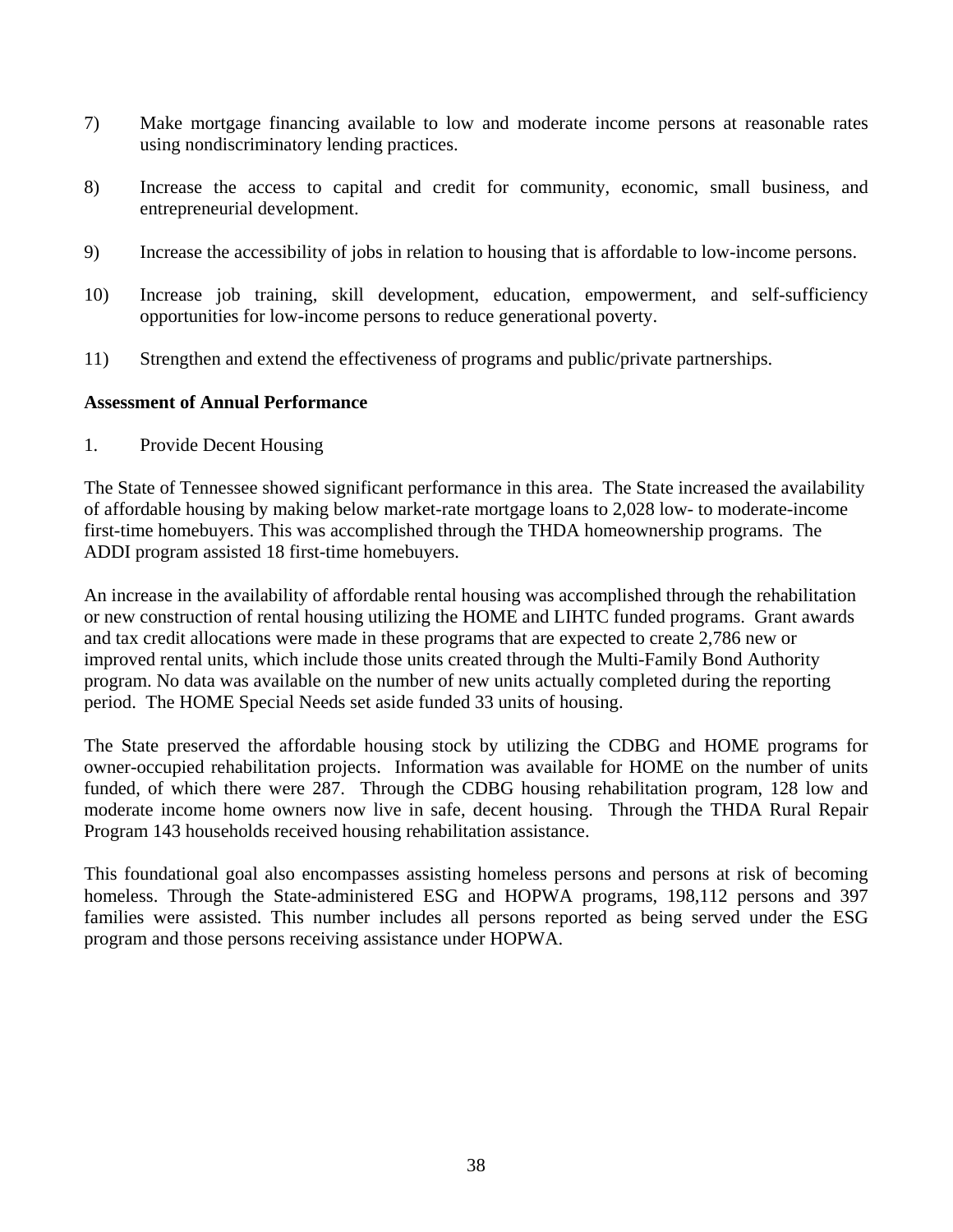2. Provide a Suitable Living Environment

The HOME program provides funds for single family construction and rehabilitation which, when coupled with local neighborhood community programs, contribute to sustaining and building quality neighborhoods and communities. The American Dream Downpayment Initiative (ADDI), Home Buyer Education, Rental Assistance Section 8 to Homeownership, and Family Self Sufficiency (FSS) all help families and individuals invest in their personal futures and their communities.

The majority of CDBG program funding goes to public facility projects which improve or expand water, wastewater, and drainage and flood control systems, all of which contribute to the sustainability of a suitable living environment.

3. Provide Expanded Economic Opportunities

Under this foundational goal in the Consolidated Plan, it was mentioned that mortgages should be offered at below market rates in every area of the State. THDA's homeownership programs continue to do this, and the ADDI program also addresses this goal.

Through ECD, the economic development component of the CDBG program resulted in new jobs for 6,275 who were determined to be low and moderate income persons prior to hiring.

Relative to increased accessibility to jobs, job training, etc., the THDA Rental Assistance Division continues to administer the Family Self Sufficiency Program.

Having a safe, affordable, decent place to call home is the foundation of economic well being for a family and is essential for community sustainability.

4. Improve the Effectiveness of Programs

This year the representatives of the Consolidated Plan programs continued discussions and meetings in which the common visions and goals are established. The effectiveness of the programs should continue to improve.

This fiscal year represents a continuation of the 2005-2010 Consolidated Plan and we continue to work towards achieving implementation of performance measure systems.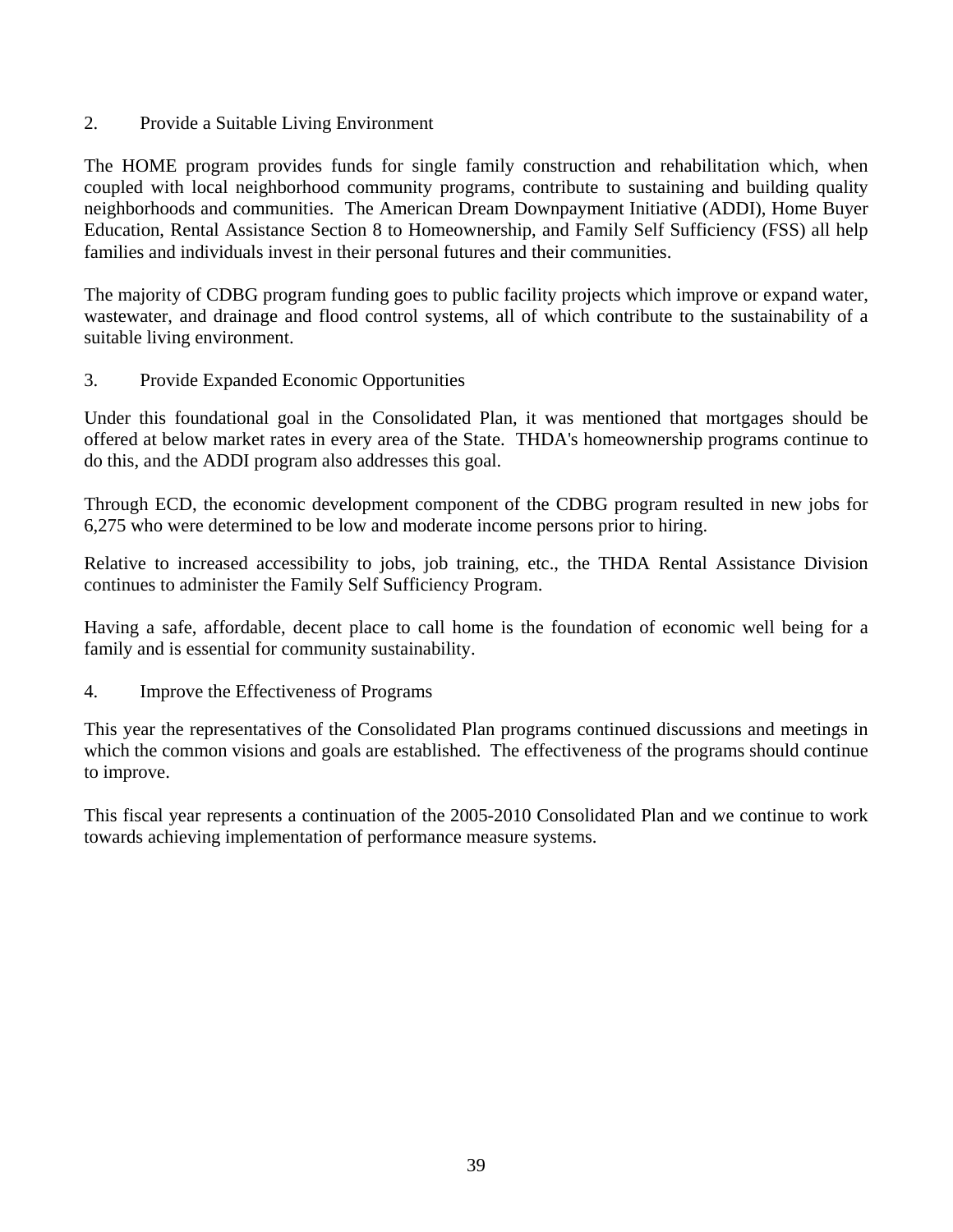#### **Future Actions**

The State of Tennessee will continue its efforts to implement the Consolidated Plan. We will continue working on implementing our current five-year plan; continue to work with public housing authorities as they adopt their long-term plans, and work to improve reporting in uniform ways. We will continue to work toward a truly consolidated program by exploring ways to make it easier for eligible entities to access federal and state funds to meet the housing needs of low- and moderate-income citizens throughout Tennessee. We will continue to report on the amount of dollars awarded, and activities funded in the CDBG, HOME, ESG and HOPWA programs. We also report on the ways in which the programs provide decent housing, a suitable living environment, and expanded economic opportunity. The state does not carry out these programs nor provide direct services, rather we make funds available to local governments as well as non-profit agencies who deliver services to local communities and individuals in need. We will continue our efforts toward utilization of performance measurement systems.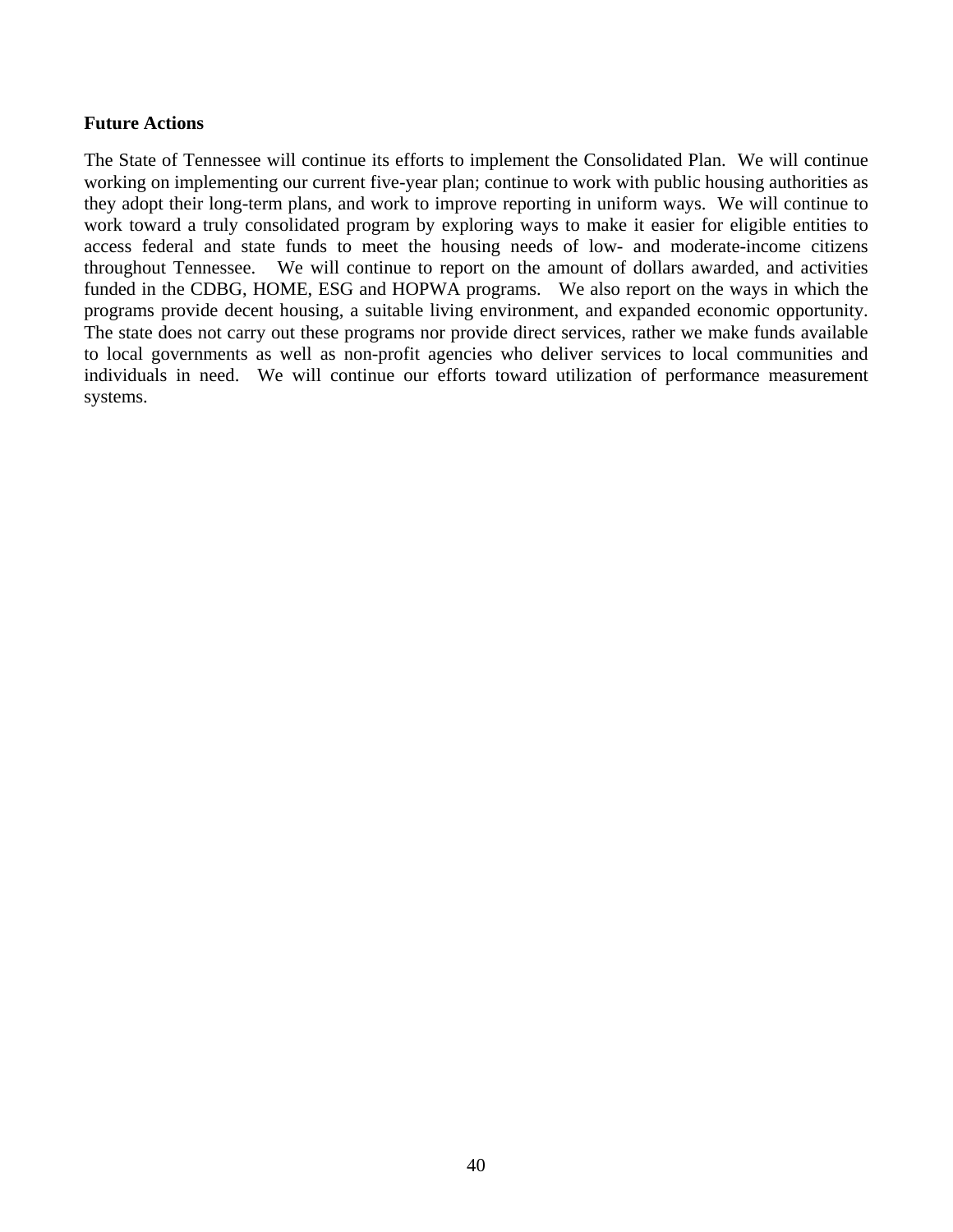## **A) EVALUATION OF THE JURISDICTION'S PROGRESS IN MEETING ITS SPECIFIC OBJECTIVE OF PROVIDING AFFORDABLE HOUSING**

## **Affordable Housing**

The State of Tennessee made considerable progress in providing affordable housing during this reporting period. Several policy initiatives stated in the Consolidated Plan were addressed through the housing activities discussed in this document. A brief evaluation of each program and the particular objective addressed appears below. A full evaluation of the State's progress in providing affordable housing is in Exhibit E, the CHAS Annual Performance Report.

## **1. Community Development Block Grant (CDBG) Small Cities Program**

Information provided in the PER showed the CDBG program assisting 128 low- and moderate-income homeowners with housing rehabilitation. This activity specifically addressed Policy Initiatives 1 and 4.

## **2. HOME Investments Partnership (HOME)**

The HOME program addressed affordable housing units through homeowner rehabilitation, rental rehabilitation, homeownership, and new construction, assisting 356 low-income households. The percentage of benefit to low-and moderate-income households is 100%. This activity specifically addressed Policy Initiatives 1, 3, and 4.

## **3. Housing Opportunities for Persons with AIDS (HOPWA)**

The HOPWA program provided housing assistance to 579 individuals plus 397 family members. This activity specifically addressed Policy Initiatives 2 and 3.

## **4. Emergency Shelter Grants (ESG)**

The ESG program contributed to the addition of 92 shelter beds. This activity is specifically addressed in the Policy Initiatives 2, 3, and 5.

## **5. HUD Section 8 Tenant-Based and Project-Based Rental Assistance Program**

At the end of the reporting period, the Section 8 Tenant Based program provided rental assistance to 7,108 households and the Section 8 Project-Based program provided 29,409 rental units. In addition, the Family Self-Sufficiency Program continued. These activities specifically addressed Policy Initiatives 1, 2, 3, 9, and 10.

## **6. THDA Homeownership Programs**

THDA Homeownership program assisted 2,028 low- and moderate-income households in the purchase of their first home. The ADDI program assisted 18 first-time low- and moderate-income homebuyers. These activities specifically addressed Policy Initiatives 1 and 7.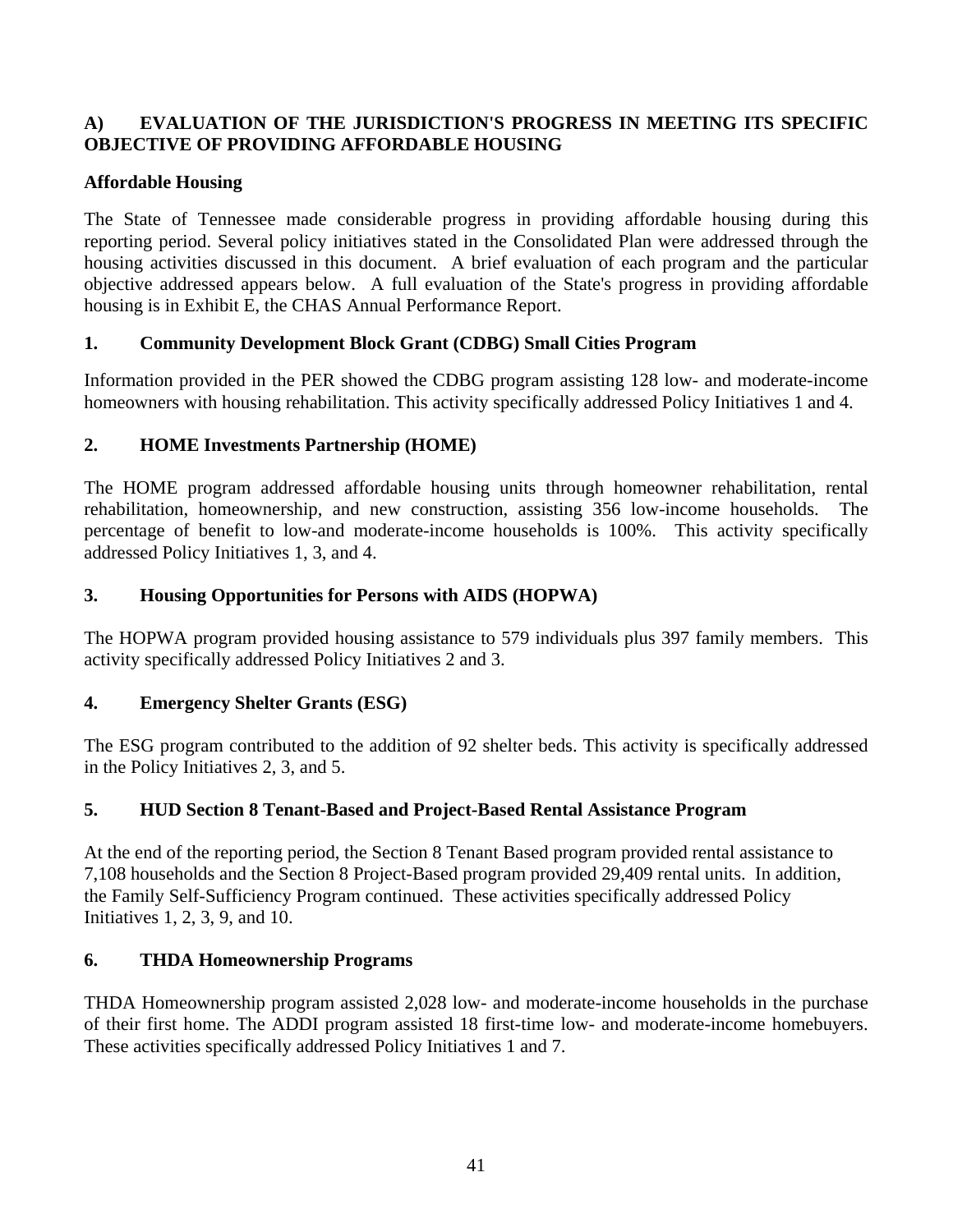## **7. THDA Rural Repair**

The Rural Repair program provided a total of 143 units of affordable housing; of these, 29% will assist minority households. These activities specifically addressed Policy Initiatives 1 and 4.

## **8. Low Income Housing Tax Credit Program (LIHTC)**

During calendar year 2008, LIHTCs were allocated in 13 counties to be used to develop 2,762 units of affordable housing. This activity specifically addressed Policy Initiatives 1, 4, 9, and 11.

## **9. Multi-Family Bond Authority Program**

In CY 2008, the Multi-Family Bond Authority program allocation to local issuers will be used for the development of 1,248 units of multi-family rental housing, with units also receiving LIHTC allocations. This activity specifically addressed Policy Initiatives 1, 4, 9, and 11.

## **Summary - All Programs**

The numbers, demographics, and types of families assisted can be seen in various tables contained in Section D. Families and Persons Assisted Including Racial and Ethnic Status.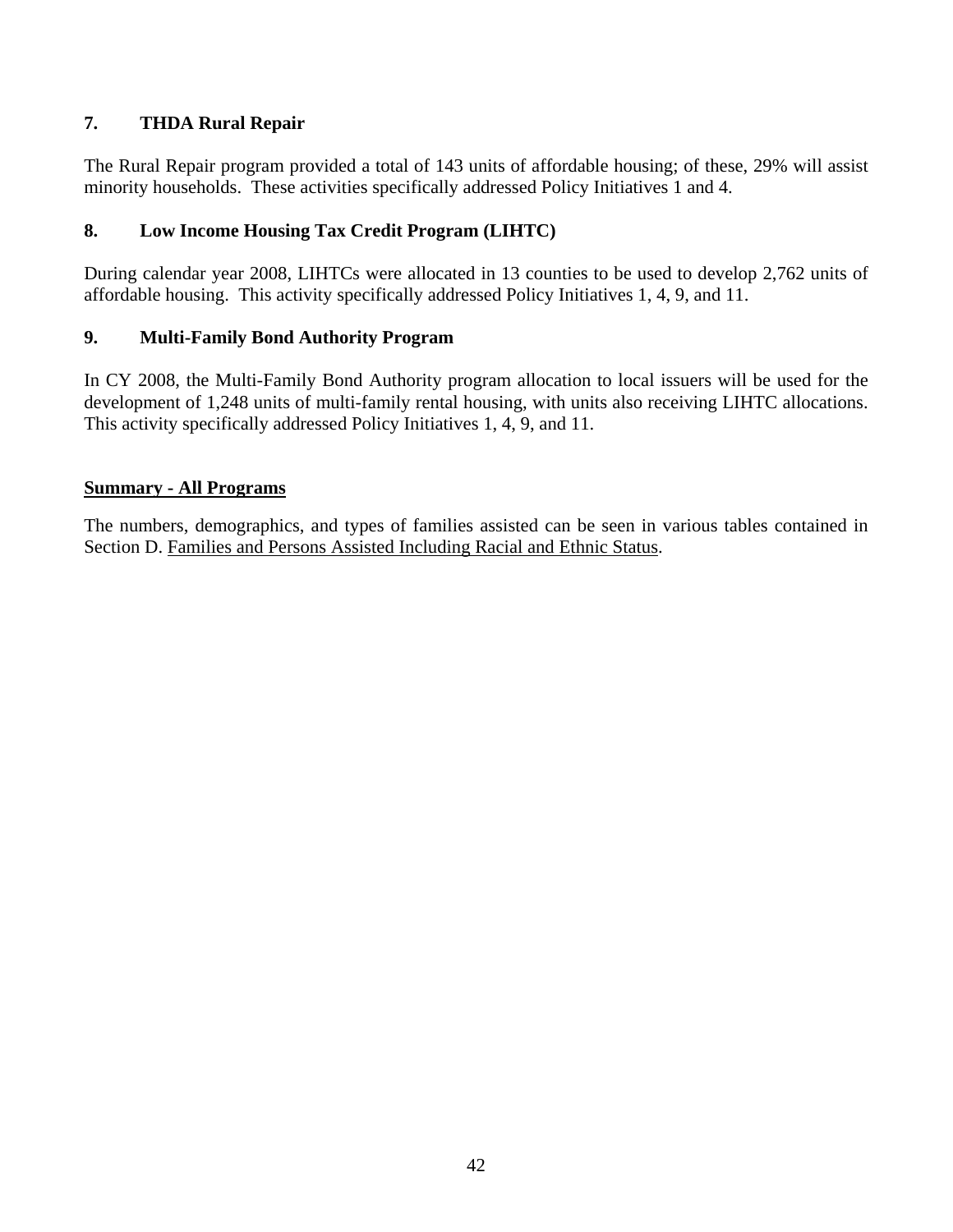## **B) ADDITIONAL INFORMATION**

## **1. Community Development Block Grant (CDBG) Small Cities Program**

Table 2 shows that under the CDBG program, the majority of funds, or 83.65%, were awarded for public facility activities. Installation and/or rehabilitation of water sewer systems were the primary use of funds in the public facilities category. Other activities included economic development, residential rehabilitation, acquisition/demolition, and relocation. These activities specifically addressed Policy Initiatives 1, 4, 5, 8, and 9.

## **2. HOME Investments Partnership (HOME)**

The HOME program awarded 53 grants assisting 356 housing units for low-income households. Results from on-site inspections and an assessment of jurisdiction's affirmative marketing actions and outreach to minority-owned and women-owned businesses are explained in Exhibit B. Owner and tenant characteristics are provided in Tables 20 through 24.

#### **Public Comments**

The State of Tennessee published a notice in seven newspapers in the State inviting public comments on the Summary Annual Performance Report. The notice was published on September 8, 2009, allowing a 15-day comment period and instructing interested citizens on locations where they could review the Annual Performance Report as well as make comments. The notice appeared in the following publications:

Memphis Commercial Appeal Jackson Sun Nashville Tennessean Clarksville Leaf-Chronicle Chattanooga Free Press Knoxville News-Sentinel Johnson City Press

Copies of the Summary Annual Performance Report were distributed to the nine Development District offices throughout the State and posted to the THDA website. At the end of the public comment period, September 24, 2009, no public comments were received.